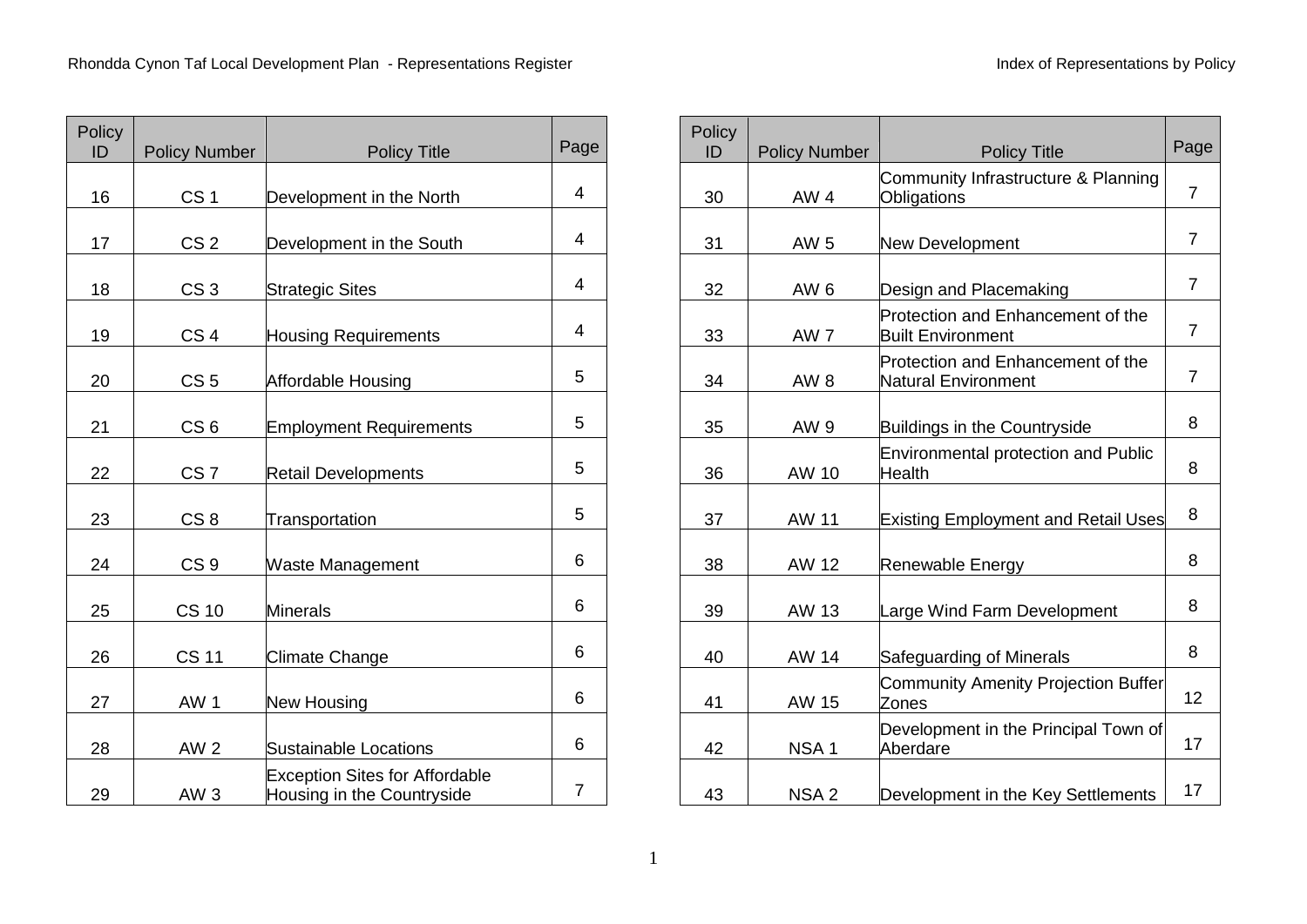| Policy<br>ID | <b>Policy Number</b> | <b>Policy Title</b>                                                 | Page |
|--------------|----------------------|---------------------------------------------------------------------|------|
| 44           | NSA <sub>3</sub>     | Development in the Key Settlement<br>lof Hirwaun                    | 17   |
| 45           | NSA <sub>4</sub>     | Former Maerdy Colliery Site,<br>Rhondda Fach                        | 17   |
| 46           | NSA <sub>5</sub>     | Former Fernhill Colliery Site,<br>Blaenrhondda                      | 17   |
| 47           | NSA 6                | Former Phurnacite Plant,<br>Abercwmboi                              | 17   |
| 48           | NSA <sub>7</sub>     | Land at Robertstown / Abernant,<br>Aberdare                         | 17   |
| 49           | NSA8                 | Land South of Hirwaun                                               | 17   |
| 50           | NSA <sub>9</sub>     | <b>Housing Allocations</b>                                          | 17   |
| 51           | <b>NSA 10</b>        | <b>Housing Density</b>                                              | 19   |
| 52           | <b>NSA 11</b>        | Affordable Housing                                                  | 19   |
| 53           | <b>NSA 12</b>        | Housing Development within and<br>adjacent to Settlement Boundaries | 19   |
| 54           | <b>NSA 13</b>        | Rehabilitation / Conversion of Large<br><b>Buildings</b>            | 20   |
| 55           | <b>NSA 14</b>        | <b>Employment Allocations</b>                                       | 20   |
| 57           | <b>NSA 16</b>        | Re-development of Vacant /<br><b>Redundant Industrial Sites</b>     | 20   |
| 58           | <b>NSA 17</b>        | <b>Retail allocations</b>                                           | 20   |

| Policy<br>ID | <b>Policy Number</b>                                             | <b>Policy Title</b>                                                 |    |  |  |
|--------------|------------------------------------------------------------------|---------------------------------------------------------------------|----|--|--|
| 59           | <b>NSA 18</b>                                                    | The Retail Hierarchy                                                | 20 |  |  |
| 60           | <b>NSA 19</b>                                                    | <b>Retail Development in Principal</b><br>Towns and Key Settlements | 20 |  |  |
| 61           | <b>NSA 20</b>                                                    | Major Road Schemes                                                  | 20 |  |  |
| 62           | Park and Ride / Park and Share<br>Provision<br><b>NSA 21</b>     |                                                                     |    |  |  |
| 63           | <b>Rail Network and Station</b><br><b>NSA 22</b><br>Improvements |                                                                     |    |  |  |
| 64           | <b>NSA 23</b>                                                    | <b>Cycle Network Improvements</b>                                   |    |  |  |
| 65           | <b>NSA 24</b>                                                    | Green Wedges                                                        | 20 |  |  |
| 66           | <b>NSA 25</b>                                                    | Special Landscape Areas                                             | 20 |  |  |
| 67           | <b>NSA 26</b>                                                    | Cynon Valley River Park                                             | 21 |  |  |
| 68           | <b>NSA 27</b>                                                    | Land Reclamation Schemes                                            | 21 |  |  |
| 69           | <b>NSA 28</b>                                                    | Provision of Community Recycling<br><b>Facilities</b>               | 21 |  |  |
| 70           | SSA <sub>1</sub>                                                 | Development in the Principal Town of<br>Pontypridd                  | 21 |  |  |
| 72           | SSA <sub>3</sub>                                                 | Development in the Principal Town of<br>Llantrisant / Talbot Green  |    |  |  |
| 73           | SSA <sub>4</sub>                                                 | Development in the Key Settlement<br>of Tonyrefail                  | 21 |  |  |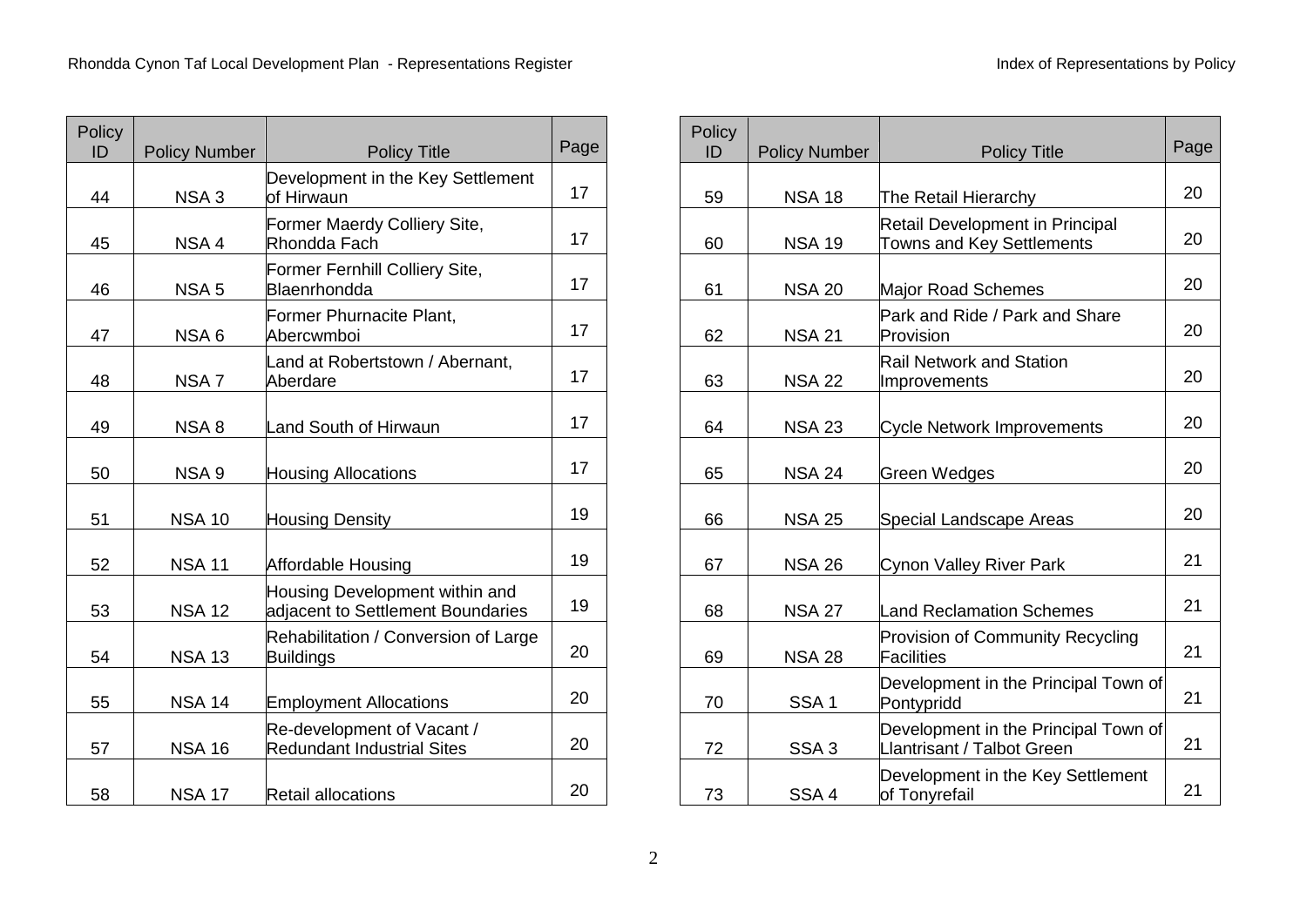| Policy<br>ID | <b>Policy Number</b><br><b>Policy Title</b> |                                                                                       |    |  |  |
|--------------|---------------------------------------------|---------------------------------------------------------------------------------------|----|--|--|
|              |                                             |                                                                                       |    |  |  |
| 74           | SSA <sub>5</sub>                            | <b>New Educational Facilities</b>                                                     | 21 |  |  |
| 75           | SSA <sub>6</sub>                            | Development in the Key Settlement<br>of Llanharan                                     | 21 |  |  |
| 76           | SSA <sub>7</sub>                            | Former Cwm Colliery and Coking<br>Works, Tyn-y-nant, Pontypridd                       | 21 |  |  |
| 77           | SSA 8                                       | Mwyndy / Talbot Green Area                                                            | 21 |  |  |
| 78           | SSA <sub>9</sub>                            | Former OCC Site Llanilid, Llanharan                                                   | 21 |  |  |
| 79           | <b>SSA 10</b>                               | <b>Housing Allocations</b>                                                            | 21 |  |  |
| 80           | <b>SSA 11</b>                               | <b>Housing Density</b>                                                                | 24 |  |  |
| 81           | <b>SSA 12</b>                               | Affordable Housing                                                                    | 24 |  |  |
| 82           | <b>SSA 13</b>                               | <b>Housing Development within</b><br><b>Settlement Boundaries</b>                     | 24 |  |  |
| 83           | <b>SSA 14</b>                               | <b>Employment Allocations</b>                                                         | 27 |  |  |
| 84           | <b>SSA 15</b>                               | <b>Retail Allocations</b>                                                             | 27 |  |  |
| 85           | <b>SSA 16</b>                               | The Retail Hierarchy                                                                  | 27 |  |  |
| 86           | <b>SSA 17</b>                               | Retail Development in the Retail<br>Centres of Principal Towns and Key<br>Settlements | 28 |  |  |
| 87           | <b>SSA 18</b>                               | Major Road Schemes                                                                    | 28 |  |  |

| Policy<br>ID | <b>Policy Number</b> | <b>Policy Title</b>                                   | Page |
|--------------|----------------------|-------------------------------------------------------|------|
| 88           | <b>SSA 19</b>        | Network and Station Improvements                      | 28   |
| 89           | <b>SSA 20</b>        | Park and Ride / Park and Share<br>Provision           | 28   |
| 90           | <b>SSA 21</b>        | <b>Cycle Network Improvements</b>                     | 28   |
| 91           | <b>SSA 22</b>        | Green Wedges                                          | 28   |
| 92           | <b>SSA 23</b>        | Special Landscape Areas                               | 28   |
| 93           | <b>SSA 24</b>        | Land Reclamation Schemes                              | 28   |
| 94           | <b>SSA 25</b>        | <b>Provision of Community Recycling</b><br>Facilities | 28   |
| 95           | <b>SSA 26</b>        | Preferred Area of Known Mineral<br>Resource           | 28   |
| 96           | <b>SSA 27</b>        | Land at Beddau Caravan Park                           | 33   |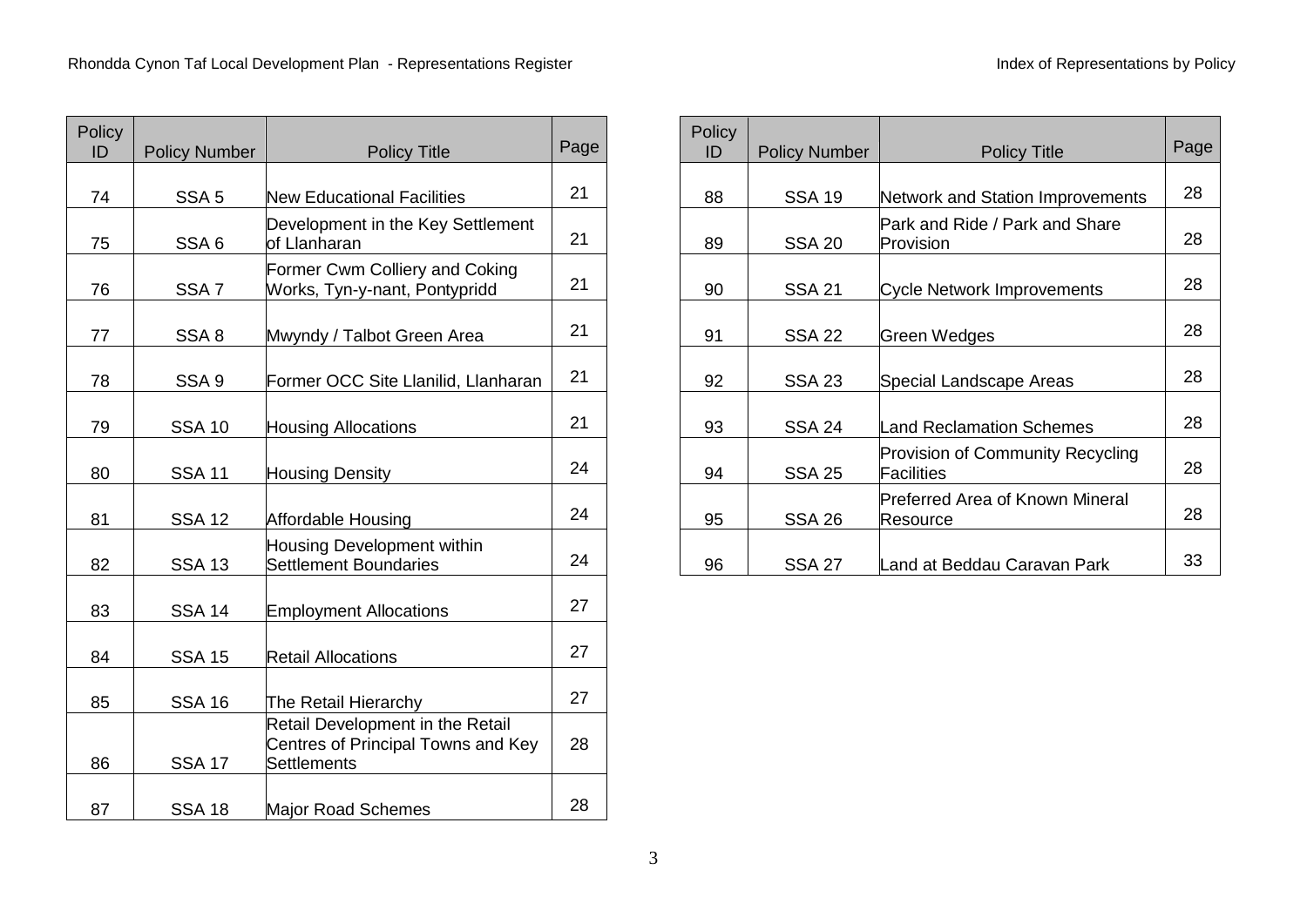| Policy ID | Representation No.          | Policy ID | Representation No. |                     | Policy ID | Representation No.          | Policy ID | Representation No.          |
|-----------|-----------------------------|-----------|--------------------|---------------------|-----------|-----------------------------|-----------|-----------------------------|
| 16        | $\mathsf D$<br>116<br>3     | 17        | 1053               | 10<br>D             | 18        | 1893<br>$\mathsf D$<br> 9   | 18        | 3450<br>D                   |
| 16        | 306<br> 11<br>D             | 17        | 1370               | D<br>19             | 18        | 1899<br>D<br>8              | 18        | 3476<br>$\mathsf D$<br>6    |
| 16        | 11<br>1053<br>D             | 17        | 1632               | 28<br>D             | 18        | 1930<br>D                   | 13<br>18  | 13<br>3476<br>D             |
| 16        | 3<br>1370<br>D              | 17        | 1930               | 14<br>D             | 18        | 8<br>1975<br>D              | 18        | 20<br>3476<br>D             |
| 16        | 8<br>1370<br>D              | 17        | 1930               | 15<br>D             | 18        | 8<br>1981<br>D              | 18        | 6<br>3477<br>D              |
| 16        | 27<br>1632<br>D             | 17        | 1930               | 16<br>D             | 18        | 2048<br>D                   | 18<br>14  | 3477<br>D<br>14             |
| 16        | 8<br>1893<br>D              | 17        | 2022               | D                   | 18        | 2055<br>D                   | 13<br>18  | 15<br>3477<br>D             |
| 16        | D<br>17<br>1899             | 17        | 2022               | 2<br>D              | 18        | 2055<br>D                   | 10<br>19  | D<br>17<br>471              |
| 16        | 17<br>D<br>1930             | 17        | 2049               | 13<br>D             | 18        | 4<br>2080<br>D              | 19        | 10<br>1370<br>D             |
| 16        | $\overline{7}$<br>1975<br>D | 17        | 2080               | D<br>$\overline{3}$ | 18        | 8<br>2101<br>D              | 19        | 30<br>1632<br>D             |
| 16        | 1981<br>D<br>7              | 17        | 3225               | D                   | 18        | $\sqrt{5}$<br>3215<br>D     | 19        | 32<br>1632<br>D             |
| 16        | 2101<br>D<br>7              | 17        | 3232               | D<br>5              | 18        | 3224<br>D<br>3              | 19        | 1893<br>10<br>D             |
| 16        | 4<br>3215<br>D              | 17        | 3243               | 2<br>D              | 18        | 2<br>3225<br>D              | 19        | 1899<br>D<br>9              |
| 16        | 3236<br>19<br>D             | 17        | 3243               | 14<br>D             | 18        | 3225<br>D<br>$\vert$ 3      | 19        | 1930<br>D<br>12             |
| 16        | 3236<br>20<br>D             | 17        | 3267               | D                   | 18        | 3227<br> 2<br>D             | 19        | 1975<br>D<br>9              |
| 16        | 3243<br>D                   | 17        | 3271               | 6<br>D              | 18        | 3260<br>D<br>2              | 19        | 9<br>1981<br>D              |
| 16        | 13<br>3243<br>D             | 17        | 3295               | 30<br>D             | 18        | $\overline{3}$<br>3262<br>D | 19        | 15<br>2048<br>D             |
| 16        | 3260<br>D                   | 17        | 3296               | D                   | 18        | 3267<br>D<br>17             | 19        | 2080<br>D<br>5              |
| 16        | 3265<br>D<br>3              | 17        | 3297               | D                   | 18        | 3278<br>D                   | 19        | 2101<br>D<br>9              |
| 16        | 5<br>3271<br>D              | 17        | 3299               | D                   | 18        | 3295<br>D                   | 29<br>19  | $\overline{2}$<br>2990<br>D |
| 16        | 8<br>D<br>3302              | 17        | 3300               | D<br>6              | 18        | 3295<br>D                   | 13<br>19  | 3096<br>D<br>$\overline{2}$ |
| 16        | 3304<br>D                   | 17        | 3301               | D<br>3              | 18        | 3295<br>D                   | 14<br>19  | 3117<br>D                   |
| 16        | 3308<br>D<br>10             | 17        | 3302               | D<br>9              | 18        | 3297<br>6<br>D              | 19        | 3191<br>D                   |
| 16        | 3<br>3387<br>D              | 17        | 3313               | $\overline{5}$<br>D | 18        | 2<br>3299<br>D              | 19        | D<br>3194                   |
| 16        | 3<br>3438<br>D              | 17        | 3438               | D<br>4              | 18        | 3300<br>D                   | 19        | 3195<br>D<br>$\overline{2}$ |
| 16        | $\overline{7}$<br>3439<br>D | 17        | 3476               | 36<br>D             | 18        | 3303<br>D<br> 4             | 19        | 3197<br>D                   |
| 16        | 3441<br>D                   | 17        | 3477               | 16<br>D             | 18        | 3308<br>D                   | 111<br>19 | 3215<br>D<br>11             |
| 16        | 7<br>3445<br>D              | 18        | 306                | 12<br>D             | 18        | 3439<br>8<br>D              | 19        | 3225<br>D<br>4              |
| 16        | 3476<br>D<br>35             | 18        | 306                | 13<br>D             | 18        | 8<br>3441<br>D              | 19        | 3243<br>D<br>9              |
| 17        | $\overline{2}$<br>D<br>116  | 18        | 1632               | 29<br>D             | 18        | 3445<br>D<br>8              | 19        | 3243<br>D<br>21             |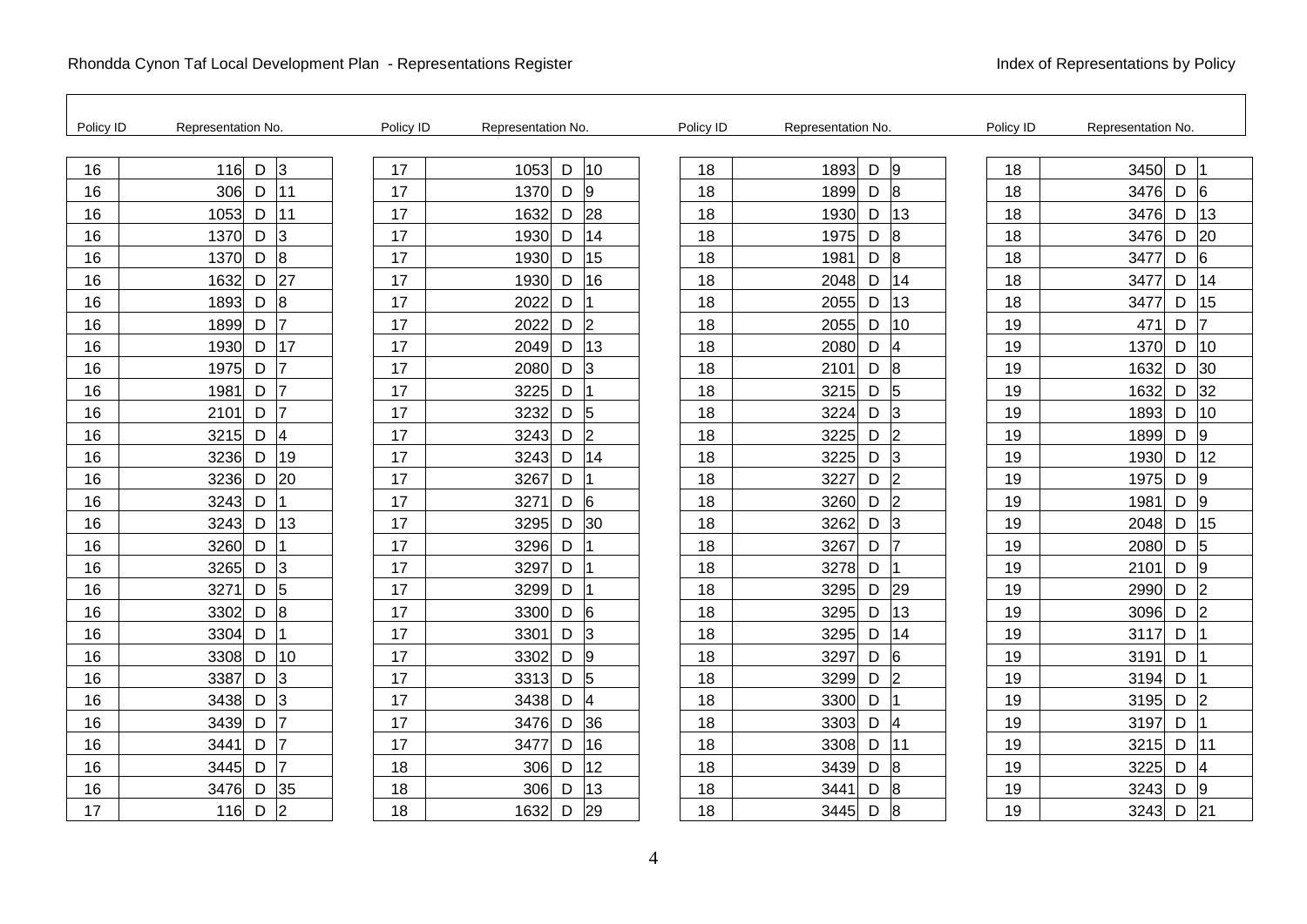| Policy ID | Representation No.                    | Policy ID | Representation No. |                      | Policy ID | Representation No.          | Policy ID | Representation No.          |
|-----------|---------------------------------------|-----------|--------------------|----------------------|-----------|-----------------------------|-----------|-----------------------------|
| 19        | $\mathsf D$<br>3252                   | 21        | 471                | $\overline{2}$<br>D  | 22        | $\overline{3}$<br>3313<br>D | 23        | 3063<br>D                   |
| 19        | $\overline{2}$<br>3252<br>D           | 21        | 476                | D                    | 22        | 3313<br>D<br>6              | 23        | D<br>3063<br>$\overline{2}$ |
| 19        | $\overline{3}$<br>3252<br>D           | 21        | 1630               | D<br>$\overline{4}$  | 23        | $6\overline{6}$<br>476<br>D | 23        | 3074<br>D                   |
| 19        | $\overline{3}$<br>D<br>3260           | 21        | 1632               | 33<br>D              | 23        | 689<br>D                    | 23        | D<br>3076                   |
| 19        | $\overline{2}$<br>$\mathsf D$<br>3262 | 21        | 2022               | D<br>3               | 23        | 1630<br>D                   | 23        | 3078<br>D                   |
| 19        | $6\phantom{.}6$<br>3265<br>D          | 21        | 2022               | D<br>4               | 23        | 1632<br>D                   | 35<br>23  | D<br>3080                   |
| 19        | $\overline{2}$<br>3267<br>D           | 21        | 2022               | D<br>5               | 23        | 1893<br>D                   | 23<br>111 | 3082<br>D                   |
| 19        | D<br>3271                             | 21        | 2022               | $6\phantom{.}6$<br>D | 23        | 1899<br>D                   | 10<br>23  | 3084<br>D                   |
| 19        | $\overline{2}$<br>D<br>3278           | 21        | 2027               | D<br>6               | 23        | 1975<br>D                   | 10<br>23  | D<br>3085                   |
| 19        | 3292<br>D                             | 21        | 2027               | D                    | 23        | 1981<br>D                   | 10<br>23  | D<br>3088                   |
| 19        | 3<br>3299<br>$\mathsf D$              | 21        | 2080               | 6<br>D               | 23        | 4<br>D<br>2055              | 23        | D<br>3090                   |
| 19        | $\overline{\mathcal{A}}$<br>D<br>3301 | 21        | 3225               | 6<br>D               | 23        | 17<br>2055<br>D             | 23        | D<br>3092                   |
| 19        | $\mathsf D$<br>3302                   | 21        | 3295               | 28<br>D              | 23        | l8<br>2055<br>D             | 23        | D<br>3093                   |
| 19        | 9<br>3303<br>D                        | 21        | 3401               | D                    | 23        | 2101<br>D                   | 10<br>23  | 3094<br>D                   |
| 19        | $\overline{2}$<br>3304<br>D           | 21        | 3476               | 32<br>D              | 23        | 2268<br>D                   | 23<br>111 | 3095<br>D                   |
| 19        | $\overline{2}$<br>D<br>3420           | 21        | 3477               | D<br>9               | 23        | 2385<br>D                   | 23        | D<br>3101                   |
| 19        | 9<br>$\mathsf D$<br>3439              | 22        | 1632               | 34<br>D              | 23        | 2385<br>D<br>3              | 23        | D<br>3105                   |
| 19        | 9<br>3441<br>D                        | 22        | 2049               | D<br>6               | 23        | 2385<br>$\overline{5}$<br>D | 23        | D<br>3106                   |
| 19        | 9<br>3445<br>D                        | 22        | 2049               | 7<br>D               | 23        | $\overline{6}$<br>2385<br>D | 23        | D<br>3108                   |
| 19        | 31<br>D<br>3476                       | 22        | 2049               | D<br>8               | 23        | 3001<br>D                   | 23        | 3127<br>D                   |
| 20        | $\bf{8}$<br>D<br>471                  | 22        | 2049               | 12<br>D              | 23        | D<br>3003                   | 23        | D<br>3135                   |
| 20        | 929<br>D                              | 22        | 3215               | D<br>6               | 23        | 3010<br>D                   | 23        | 3135<br>D<br>2              |
| 20        | $\overline{\mathbf{4}}$<br>982<br>D   | 22        | 3215               | 17<br>D              | 23        | 3011<br>D                   | 23        | 3137<br>D                   |
| 20        | 9<br>D<br>1053                        | 22        | 3223               | $\overline{2}$<br>D  | 23        | 3015<br>D                   | 23        | $\overline{2}$<br>3137<br>D |
| 20        | 11<br>D<br>1930                       | 22        | 3223               | D<br>3               | 23        | 3015<br>D<br>12             | 23        | D<br>3154                   |
| 20        | 5<br>2048<br>D                        | 22        | 3232               | 17<br>D              | 23        | 3030<br>D                   | 23        | D<br>3170                   |
| 20        | 16<br>2048<br>D                       | 22        | 3232               | D<br>4               | 23        | 3042<br>D                   | 23        | D<br>3171                   |
| 20        | 5<br>3225<br>D                        | 22        | 3295               | 15<br>D              | 23        | 2<br>3042<br>D              | 23        | 13<br>3215<br>D             |
| 20        | 6<br>3303<br>D                        | 22        | 3295               | 16<br>D              | 23        | 3051<br>D                   | 23        | 3215<br>D<br>22             |
| 20        | 3476<br>D                             | 22        | 3308               | 12<br>D              | 23        | 3051<br>D<br>$\vert$ 2      | 23        | 3225<br>D<br>7              |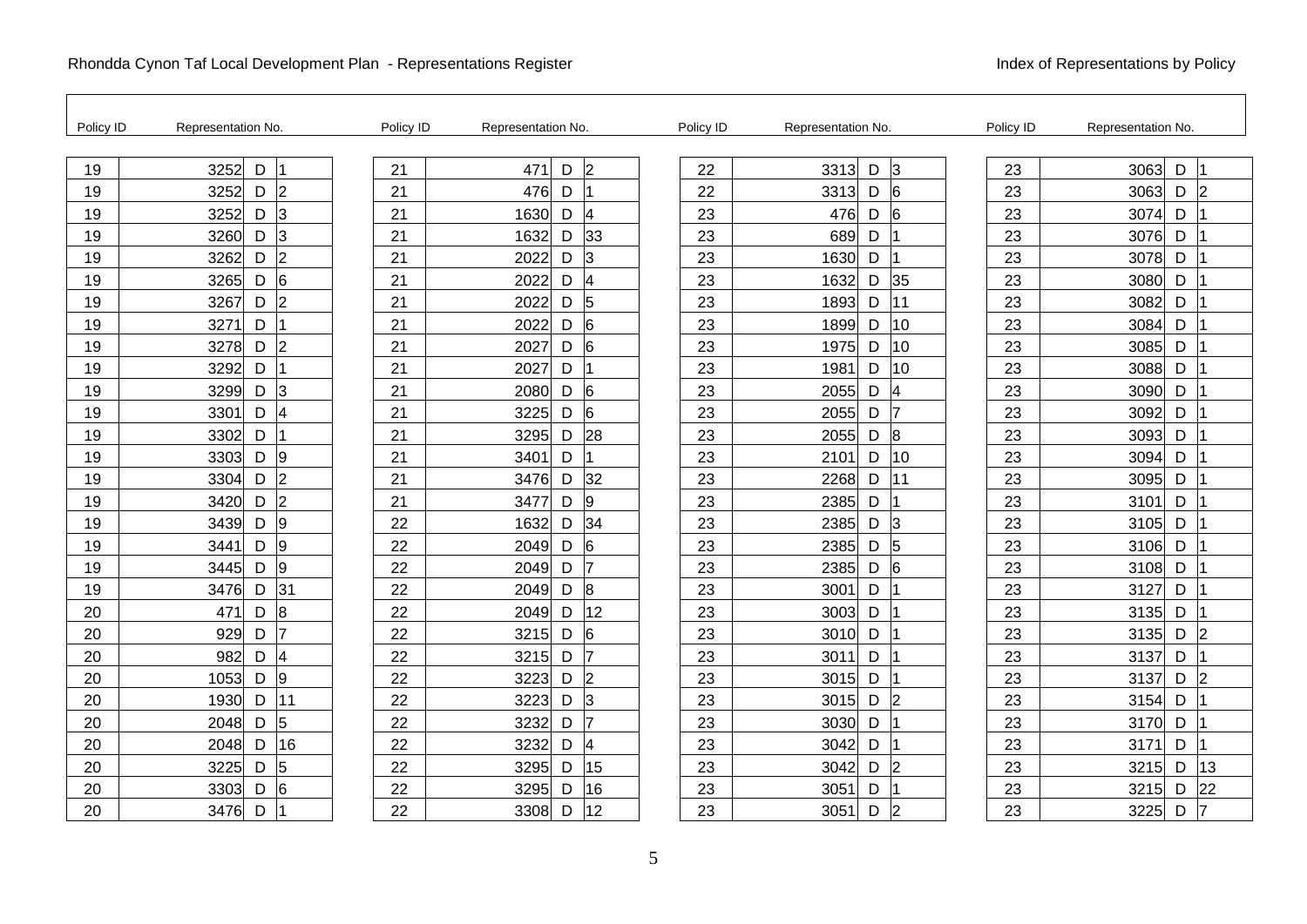| Policy ID | Representation No.          | Policy ID | Representation No. |   |                | Policy ID | Representation No. |   |                | Policy ID | Representation No. |   |                          |
|-----------|-----------------------------|-----------|--------------------|---|----------------|-----------|--------------------|---|----------------|-----------|--------------------|---|--------------------------|
| 23        | $\mathsf D$<br>3240         | 25        | 306                | D | 14             | 26        | 3225               | D | 9              | 27        | 3267               | D | 3                        |
| 23        | $\overline{2}$<br>3240<br>D | 25        | 1318               | D |                | 26        | 3236               | D | 16             | 27        | 3271               | D | 2                        |
| 23        | 27<br>3295<br>D             | 25        | 1632               | D | 37             | 26        | 3236               | D | 21             | 27        | 3296               | D | $\overline{2}$           |
| 23        | 3387<br>D                   | 25        | 1893               | D | 13             | 26        | 3254               | D | $\overline{2}$ | 27        | 3297               | D | $\overline{2}$           |
| 23        | D<br>3437                   | 25        | 1899               | D | 12             | 26        | 3254               | D | 17             | 27        | 3299               | D | $\overline{\mathcal{A}}$ |
| 23        | 10<br>3439<br>D             | 25        | 1975               | D | 12             | 26        | 3254               | D | 32             | 27        | 3300               | D |                          |
| 23        | 3440<br>D                   | 25        | 1981               | D | 12             | 26        | 3439               | D | 13             | 27        | 3301               | D | 5                        |
| 23        | 10<br>3441<br>D             | 25        | 2101               | D | 12             | 26        | 3441               | D | 13             | 27        | 3302               | D | $\overline{2}$           |
| 23        | D<br>10<br>3445             | 25        | 3235               | D |                | 26        | 3445               | D | 13             | 27        | 3304               | D | 3                        |
| 24        | 297<br>D                    | 25        | 3395               | D |                | 26        | 3476               | D | 14             | 27        | 3423               | D | 3                        |
| 24        | 4<br>471<br>D               | 25        | 3439               | D | 12             | 26        | 3476               | D | 16             | 28        | 116                | D | 5                        |
| 24        | $\overline{2}$<br>1353<br>D | 25        | 3441               | D | 12             | 26        | 3476               | D | 17             | 28        | 929                | D |                          |
| 24        | $\mathsf D$<br>36<br>1632   | 25        | 3445               | D | 12             | 26        | 3478               | D | 13             | 28        | 982                | D | 17                       |
| 24        | 4<br>1827<br>D              | 25        | 3476               | D | 17             | 26        | 3478               | D | 14             | 28        | 982                | D | 3                        |
| 24        | 12<br>1893<br>D             | 25        | 3476               | D | $\overline{8}$ | 27        | 929                | D | 2              | 28        | 1053               | D | $\overline{2}$           |
| 24        | 11<br>1899<br>D             | 25        | 3476               | D | 9              | 27        | 1053               | D |                | 28        | 1370               | D | 12                       |
| 24        | 11<br>D<br>1975             | 25        | 3476               | D | 10             | 27        | 1370               | D | 11             | 28        | 1632               | D | 40                       |
| 24        | 11<br>1981<br>D             | 26        | 116                | D | 4              | 27        | 1632               | D | 39             | 28        | 2022               | D | 9                        |
| 24        | 2022<br>D                   | 26        | 929                | D | 10             | 27        | 1930               | D | $\overline{8}$ | 28        | 2027               | D | 7                        |
| 24        | 8<br>2052<br>D              | 26        | 929                | D | 11             | 27        | 1930               | D | 10             | 28        | 3243               | D | 11                       |
| 24        | 11<br>D<br>2101             | 26        | 982                | D |                | 27        | 2027               | D | 2              | 28        | 3243               | D | 23                       |
| 24        | 3199<br>D                   | 26        | 982                | D | $\overline{2}$ | 27        | 2048               | D | 11             | 28        | 3260               | D | 5                        |
| 24        | $\overline{2}$<br>D<br>3199 | 26        | 1053               | D | $\overline{8}$ | 27        | 3225               | D | $\overline{8}$ | 28        | 3265               | D | 8                        |
| 24        | $\overline{7}$<br>3311<br>D | 26        | 1632               | D | 38             | 27        | 3243               | D | 10             | 28        | 3271               | D | 3                        |
| 24        | D<br>3396                   | 26        | 1893               | D | 14             | 27        | 3243               | D | 22             | 28        | 3295               | D | 26                       |
| 24        | 11<br>3439<br>D             | 26        | 1899               | D | 13             | 27        | 3254               | D | 3              | 28        | 3302               | D | 3                        |
| 24        | 3441<br>11<br>D             | 26        | 1975               | D | 13             | 27        | 3254               | D | 18             | 28        | 3304               | D | $\overline{4}$           |
| 24        | 11<br>3445<br>D             | 26        | 1981               | D | 13             | 27        | 3254               | D | 33             | 28        | 3312               | D | 3                        |
| 24        | 3476<br>D<br> 21            | 26        | 2022               | D | 8              | 27        | 3260               | D | 4              | 28        | 3476               | D | 15                       |
| 25        | 3<br>306<br>D               | 26        | 2101               | D | 13             | 27        | 3265               | D | 17             | 28        | 3476               | D | 24                       |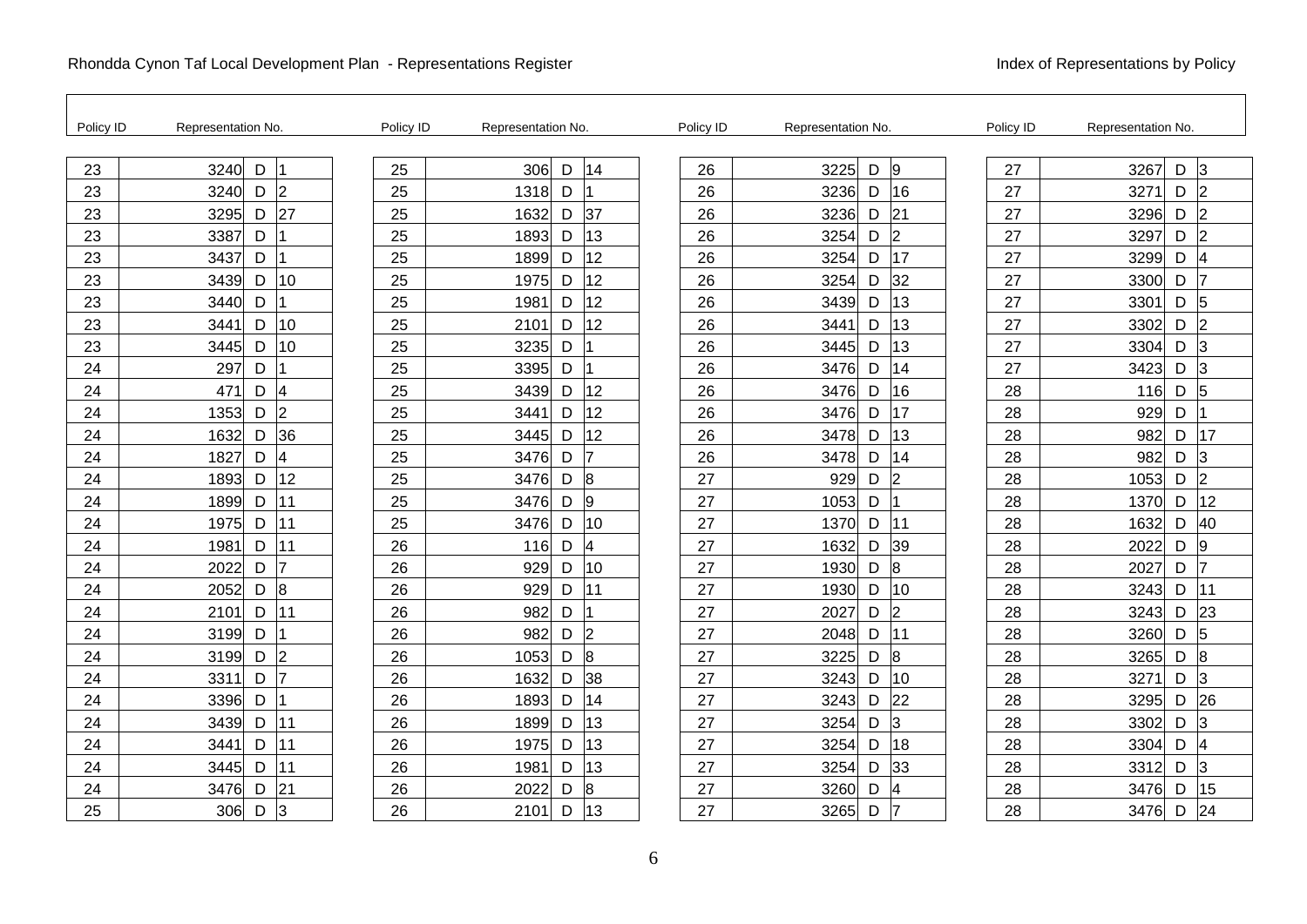| Policy ID | Representation No.          | Policy ID | Representation No. |   |                | Policy ID | Representation No. |   |                | Policy ID | Representation No. |   |                |
|-----------|-----------------------------|-----------|--------------------|---|----------------|-----------|--------------------|---|----------------|-----------|--------------------|---|----------------|
| 29        | $\mathsf D$<br>41<br>1632   | 31        | 480                | D | $\overline{1}$ | 32        | 3161               | D | $\overline{2}$ | 34        | 1383               | D | 4              |
| 29        | 10<br>2022<br>D             | 31        | 929                | D | 4              | 32        | 3215               | D | 10             | 34        | 1484               | D |                |
| 29        | 2294<br>D                   | 31        | 929                | D | 12             | 32        | 3215               | D | 14             | 34        | 1509               | D |                |
| 30        | D<br>116                    | 31        | 982                | D | $\overline{5}$ | 32        | 3476               | D | 38             | 34        | 1632               | D | 48             |
| 30        | 3<br>929<br>D               | 31        | 982                | D | 6              | 33        | 100                | D | 3              | 34        | 1893               | D | 16             |
| 30        | 1020<br>D                   | 31        | 982                | D | 17             | 33        | 255                | D | l2             | 34        | 1899               | D | 16             |
| 30        | 14<br>1053<br>D             | 31        | 1053               | D | 12             | 33        | 255                | D | 3              | 34        | 1975               | D | 15             |
| 30        | 42<br>1632<br>D             | 31        | 1053               | D | 13             | 33        | 255                | D | 6              | 34        | 1981               | D | 15             |
| 30        | 15<br>D<br>1893             | 31        | 1630               | D | $\overline{2}$ | 33        | 580                | D | 3              | 34        | 2101               | D | 15             |
| 30        | 14<br>1899<br>D             | 31        | 1632               | D | 43             | 33        | 1632               | D | 46             | 34        | 2289               | D |                |
| 30        | 14<br>1975<br>D             | 31        | 1632               | D | 44             | 33        | 1632               | D | 47             | 34        | 2294               | D | 3              |
| 30        | 14<br>1981<br>D             | 31        | 2022               | D | 111            | 33        | 1899               | D | 15             | 34        | 2294               | D | $\overline{4}$ |
| 30        | $\overline{8}$<br>D<br>2027 | 31        | 2048               | D | 13             | 33        | 2048               | D | lЗ             | 34        | 3097               | D | $\overline{2}$ |
| 30        | 12<br>2048<br>D             | 31        | 2048               | D | $\overline{2}$ | 33        | 2268               | D |                | 34        | 3236               | D | 12             |
| 30        | 2048<br>D                   | 31        | 2049               | D | 11             | 33        | 3081               | D |                | 34        | 3249               | D | 3              |
| 30        | D<br>14<br>2101             | 31        | 3161               | D |                | 33        | 3116               | D |                | 34        | 3272               | D | 3              |
| 30        | $\overline{8}$<br>D<br>3215 | 31        | 3215               | D | 9              | 33        | 3215               | D | 15             | 34        | 3286               | D | 3              |
| 30        | 23<br>3295<br>D             | 31        | 3215               | D | 12             | 33        | 3215               | D | 16             | 34        | 3286               | D | 4              |
| 30        | 24<br>3295<br>D             | 31        | 3225               | D | 10             | 33        | 3234               | D |                | 34        | 3295               | D |                |
| 30        | 25<br>3295<br>D             | 31        | 3295               | D | 22             | 33        | 3236               | D | 14             | 34        | 3295               | D | 21             |
| 30        | D<br>3303                   | 31        | 3303               | D | $\overline{2}$ | 33        | 3237               | D |                | 34        | 3315               | D | $\overline{2}$ |
| 30        | D<br>3308                   | 31        | 3476               | D | 18             | 33        | 3303               | D | 3              | 34        | 3315               | D | 5              |
| 30        | $\overline{2}$<br>D<br>3308 | 32        | 47                 | D | 4              | 33        | 3310               | D |                | 34        | 3423               | D |                |
| 30        | 13<br>D<br>3308             | 32        | 47                 | D | 5              | 33        | 3463               | D |                | 34        | 3439               | D | 15             |
| 30        | 14<br>D<br>3439             | 32        | 100                | D | $\overline{2}$ | 33        | 3476               | D | 37             | 34        | 3441               | D | 15             |
| 30        | 14<br>3441<br>D             | 32        | 929                | D | 5              | 34        | 1316               | D |                | 34        | 3445               | D | 15             |
| 30        | 3445<br>14<br>D             | 32        | 929                | D | 13             | 34        | 1316               | D | $\mathsf{Z}$   | 34        | 3460               | D | $\overline{2}$ |
| 31        | 3<br>47<br>D                | 32        | 982                | D | 8              | 34        | 1316               | D | 3              | 34        | 3475               | D | 3              |
| 31        | 15<br>306<br>D              | 32        | 1632               | D | 45             | 34        | 1331               | D |                | 34        | 3476               | D | 33             |
| 31        | 471<br>D<br>3               | 32        | 2022               | D | 12             | 34        | 1383               | D | $\overline{3}$ | 34        | 3481               | D |                |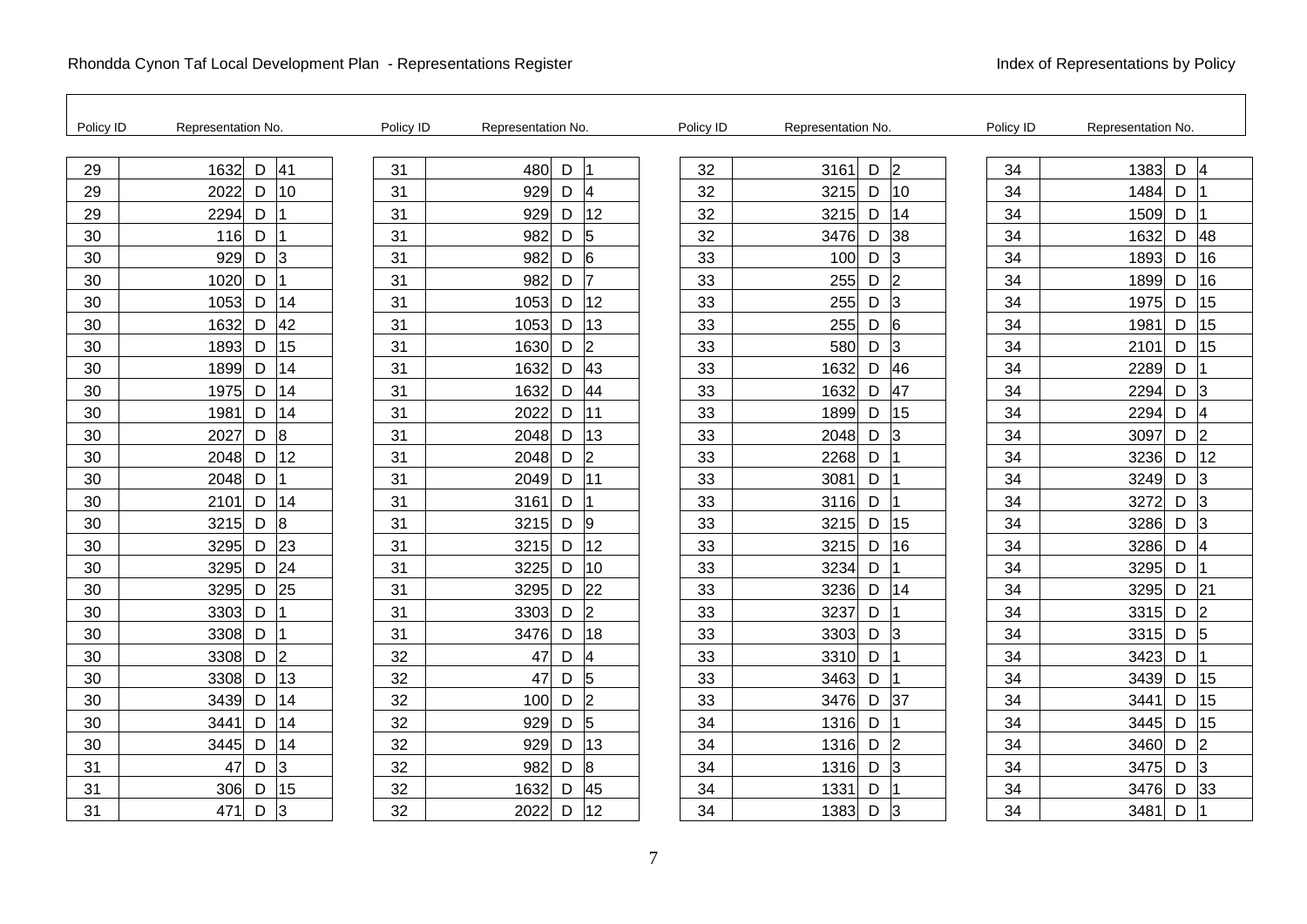F

| Policy ID | Representation No.                | Policy ID | Representation No.                    | Policy ID | Representation No.          | Policy ID | Representation No. |
|-----------|-----------------------------------|-----------|---------------------------------------|-----------|-----------------------------|-----------|--------------------|
| 34        | $\vert$ <sub>2</sub><br>D<br>3481 | 39        | 17<br>3236<br>D                       | 40        | $\mathsf D$<br>2544         | 40        | 2568<br>D          |
| 34        | 3<br>3481<br>D                    | 39        | 8<br>3236<br>D                        | 40        | 2545<br>D                   | 40        | 2569<br>D          |
| 35        | 1632<br>50<br>D                   | 39        | 3236<br>9<br>D                        | 40        | 2546<br>D                   | 40        | 2570<br>D          |
| 35        | 51<br>1632<br>D                   | 39        | 11<br>3236<br>D                       | 40        | 2547<br>D                   | 40        | D<br>2571          |
| 35        | 52<br>D<br>1632                   | 39        | 16<br>3439<br>D                       | 40        | 2548<br>D                   | 40        | 2572<br>D          |
| 35        | $\overline{2}$<br>2294<br>D       | 39        | 16<br>3441<br>D                       | 40        | 2549<br>D                   | 40        | 2573<br>D          |
| 35        | $\overline{2}$<br>3307<br>D       | 39        | 16<br>3445<br>D                       | 40        | 2550<br>D                   | 40        | 2573<br>D<br>5     |
| 36        | $6\overline{6}$<br>306<br>D       | 39        | 22<br>3476<br>D                       | 40        | 2551<br>D                   | 40        | 2574<br>D          |
| 36        | 16<br>306<br>D                    | 40        | D<br>156                              | 40        | D<br>2552                   | 40        | D<br>2575          |
| 36        | 53<br>1632<br>D                   | 40        | 7<br>306<br>D                         | 40        | 2552<br>D<br>$\overline{5}$ | 40        | D<br>2576          |
| 36        | 13<br>3236<br>D                   | 40        | 471<br>D                              | 40        | 2553<br>D                   | 40        | 2577<br>D          |
| 37        | 5<br>471<br>D                     | 40        | $\overline{2}$<br>1318<br>D           | 40        | 2554<br>D                   | 40        | D<br>2578          |
| 37        | 54<br>D<br>1632                   | 40        | $\overline{\mathcal{A}}$<br>D<br>1353 | 40        | 2555<br>D                   | 40        | 2579<br>D          |
| 37        | 13<br>2022<br>D                   | 40        | 57<br>1632<br>D                       | 40        | 2555<br>D<br>5              | 40        | D<br>2580          |
| 37        | D<br>2080                         | 40        | $\overline{2}$<br>1827<br>D           | 40        | 2556<br>D                   | 40        | 2581<br>D          |
| 37        | 20<br>3295<br>D                   | 40        | 2531<br>D                             | 40        | D<br>2557                   | 40        | D<br>2582          |
| 37        | 3<br>D<br>3396                    | 40        | 5<br>D<br>2531                        | 40        | 5<br>D<br>2557              | 40        | D<br>2583          |
| 37        | 3<br>3450<br>D                    | 40        | 2532<br>D                             | 40        | 2558<br>D                   | 40        | 2584<br>D          |
| 38        | 4<br>306<br>$\mathsf D$           | 40        | 2533<br>D                             | 40        | 2559<br>D                   | 40        | 2584<br>D<br>5     |
| 38        | 55<br>1632<br>D                   | 40        | 2534<br>D                             | 40        | 2560<br>D                   | 40        | D<br>2585          |
| 38        | 17<br>3215<br>D                   | 40        | D<br>2535                             | 40        | 2561<br>D                   | 40        | D<br>2586          |
| 38        | 23<br>3476<br>D                   | 40        | 2536<br>D                             | 40        | 2562<br>D                   | 40        | 2587<br>D          |
| 39        | 5<br>306<br>D                     | 40        | 2537<br>D                             | 40        | 2563<br>D                   | 40        | 2588<br>D          |
| 39        | 56<br>1632<br>D                   | 40        | 5<br>D<br>2537                        | 40        | $\mathsf D$<br>2563<br>5    | 40        | D<br>2589          |
| 39        | 17<br>1893<br>D                   | 40        | D<br>2539                             | 40        | $\mathsf D$<br>2564         | 40        | D<br>2590          |
| 39        | 17<br>1899<br>D                   | 40        | D<br>2540                             | 40        | 2565<br>D                   | 40        | D<br>2591          |
| 39        | 1975<br>16<br>D                   | 40        | D<br>2541                             | 40        | 2565<br>$D \vert 5$         | 40        | 2592<br>D          |
| 39        | 16<br>1981<br>D                   | 40        | 2542<br>D                             | 40        | 2566<br>D                   | 40        | D<br>2593          |
| 39        | 16<br>D<br>2101                   | 40        | 2543<br>D                             | 40        | 2567<br>D                   | 40        | 2593<br>D<br>5     |
| 39        | 6<br>3236<br>D                    | 40        | 5<br>D<br>2544                        | 40        | 5<br>D<br>2567              | 40        | 2594<br>D          |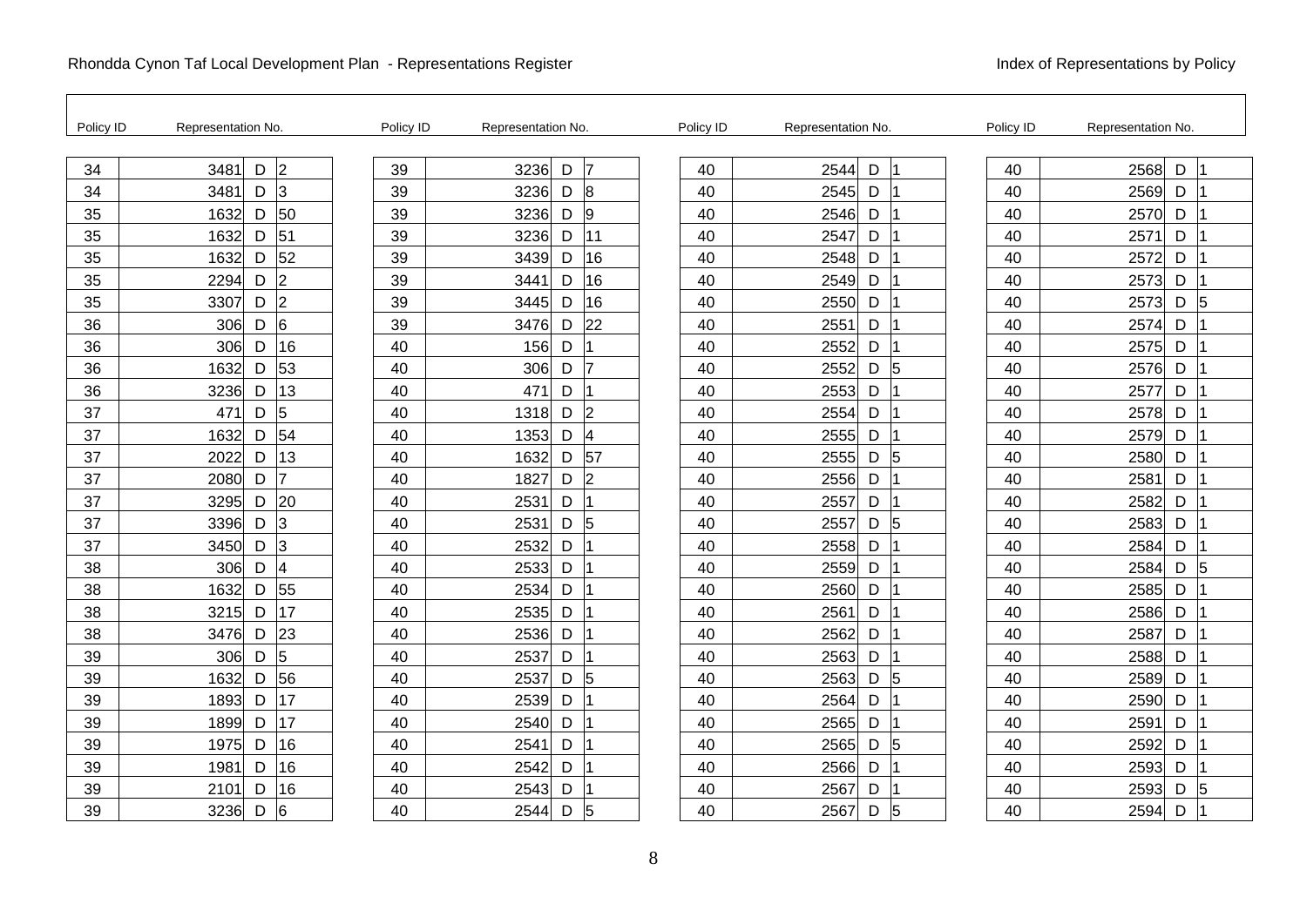| Policy ID | Representation No.      | Policy ID | Representation No. |        | Policy ID | Representation No. | Policy ID | Representation No.          |
|-----------|-------------------------|-----------|--------------------|--------|-----------|--------------------|-----------|-----------------------------|
| 40        | $\mathsf D$<br>2595     | 40        | 2625               | D<br>1 | 40        | 2654<br>D          | 40        | 2685<br>$\mathsf D$         |
| 40        | 2596<br>D               | 40        | 2626<br>D          |        | 40        | D<br>2655          | 40        | 2686<br>$\mathsf D$         |
| 40        | 2597<br>D               | 40        | 2627<br>D          |        | 40        | 2656<br>D          | 40        | 2687<br>$\overline{5}$<br>D |
| 40        | 2598<br>D               | 40        | 2628<br>D          |        | 40        | 2657<br>D          | 40        | 2687<br>D                   |
| 40        | 2599<br>D               | 40        | 2629<br>D          |        | 40        | 2658<br>D          | 40        | 2688<br>D                   |
| 40        | 2600<br>D               | 40        | 2630<br>D          |        | 40        | 2659<br>D          | 40        | 2689<br>D                   |
| 40        | D<br>2601               | 40        | 2631<br>D          |        | 40        | 2660<br>D          | 40        | 2691<br>D                   |
| 40        | $\mathsf D$<br>2602     | 40        | D<br>2632          |        | 40        | D<br>2661          | 40        | D<br>2692                   |
| 40        | D<br>2603               | 40        | 2633<br>D          |        | 40        | 2662<br>D          | 40        | $\overline{5}$<br>2693<br>D |
| 40        | 2604<br>D               | 40        | 2634<br>D          |        | 40        | 2663<br>D          | 40        | 2693<br>D                   |
| 40        | $\sqrt{5}$<br>2605<br>D | 40        | 2635<br>D          |        | 40        | 2664<br>D          | 40        | 2694<br>D                   |
| 40        | 2605<br>D               | 40        | 2636<br>D          |        | 40        | D<br>2666          | 40        | 5<br>2695<br>D              |
| 40        | D<br>2606               | 40        | 2637<br>D          |        | 40        | 2667<br>D          | 40        | 2695<br>D                   |
| 40        | 2607<br>D               | 40        | 2638<br>D          |        | 40        | 2668<br>D          | 40        | 2696<br>D                   |
| 40        | D<br>2608               | 40        | 2639<br>D          |        | 40        | 2669<br>D          | 40        | 2697<br>D<br>5              |
| 40        | D<br>2609               | 40        | D<br>2640          |        | 40        | D<br>2670          | 40        | D<br>2697                   |
| 40        | D<br>2610               | 40        | 2641<br>D          |        | 40        | 2671<br>D          | 40        | 2698<br>D                   |
| 40        | 2611<br>D               | 40        | 2642<br>D          |        | 40        | 2672<br>D          | 40        | 2700<br>D                   |
| 40        | 2612<br>D               | 40        | 2643<br>D          |        | 40        | 2673<br>D          | 40        | 2701<br>D                   |
| 40        | D<br>2613               | 40        | 2644<br>D          |        | 40        | D<br>2674          | 40        | 2702<br>D                   |
| 40        | D<br>2614               | 40        | 2645<br>D          |        | 40        | D<br>2675          | 40        | 2703<br>D                   |
| 40        | 2615<br>D               | 40        | 2646<br>D          |        | 40        | 2676<br>D          | 40        | D<br>2704                   |
| 40        | 2617<br>D               | 40        | 2647<br>D          |        | 40        | 2677<br>D          | 40        | 5<br>2705<br>D              |
| 40        | D<br>2618               | 40        | 2648<br>D          |        | 40        | D<br>2678          | 40        | 2705<br>D                   |
| 40        | D<br>2619               | 40        | 2649<br>D          |        | 40        | D<br>2679          | 40        | 2706<br>D                   |
| 40        | 2620<br>D               | 40        | 2650<br>D          |        | 40        | D<br>2680          | 40        | D<br>2707                   |
| 40        | 2621<br>D               | 40        | 2651<br>D          | 5      | 40        | 2681<br>D          | 40        | 2708<br>D                   |
| 40        | D<br>2622               | 40        | D<br>2651          |        | 40        | 2682<br>D          | 40        | D<br>2709                   |
| 40        | D<br>2623               | 40        | 2652<br>D          |        | 40        | D<br>2683          | 40        | 2710<br>D                   |
| 40        | 2624<br>D               | 40        | 2653<br>D          |        | 40        | 2684<br>D          | 40        | D<br>2711                   |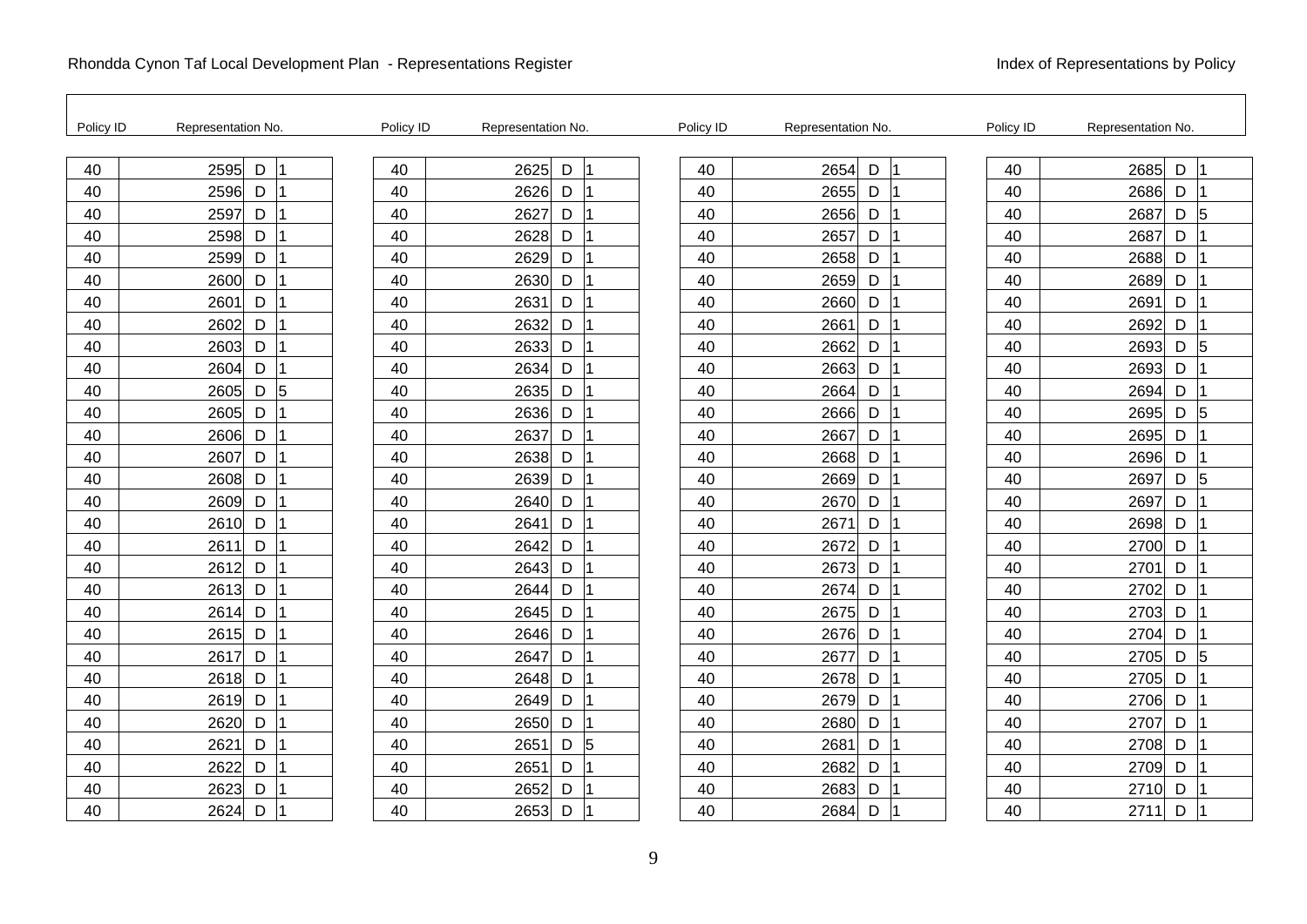| Policy ID | Representation No.          | Policy ID | Representation No.          | Policy ID | Representation No.          | Policy ID | Representation No.          |
|-----------|-----------------------------|-----------|-----------------------------|-----------|-----------------------------|-----------|-----------------------------|
| 40        | 2712<br>D                   | 40        | 2738<br>D<br>$\overline{1}$ | 40        | 2766<br>D                   | 40        | 2794<br>D                   |
| 40        | 2713<br>D                   | 40        | 2739<br>D                   | 40        | 2767<br>D                   | 40        | 2795<br>D                   |
| 40        | 2714<br>D                   | 40        | 2740<br>D                   | 40        | $\sqrt{5}$<br>2768<br>D     | 40        | 2796<br>D                   |
| 40        | 2715<br>D                   | 40        | 2741<br>D                   | 40        | 2768<br>D                   | 40        | D<br>5<br>2797              |
| 40        | $\overline{5}$<br>D<br>2716 | 40        | 2742<br>D<br>5              | 40        | 2769<br>D                   | 40        | 2797<br>D                   |
| 40        | D<br>2716                   | 40        | 2742<br>D                   | 40        | D<br>2770                   | 40        | 2798<br>D<br>$\overline{5}$ |
| 40        | 2717<br>D                   | 40        | 2743<br>D                   | 40        | 2771<br>D                   | 40        | 2798<br>D                   |
| 40        | 2718<br>D                   | 40        | 2744<br>D                   | 40        | D<br>2772                   | 40        | 5<br>2799<br>D              |
| 40        | D<br>2719                   | 40        | 2745<br>D                   | 40        | 2773<br>D                   | 40        | 2799<br>D                   |
| 40        | 2720<br>D                   | 40        | 2746<br>D                   | 40        | D<br>2774                   | 40        | 2800<br>$\mathsf D$         |
| 40        | 2721<br>D                   | 40        | 2747<br>D                   | 40        | 2775<br>D                   | 40        | 2801<br>$\overline{5}$<br>D |
| 40        | D<br>2722                   | 40        | 2748<br>D                   | 40        | D<br>2776                   | 40        | D<br>2801                   |
| 40        | D<br>2723                   | 40        | 2749<br>D                   | 40        | D<br>2777                   | 40        | 2802<br>D                   |
| 40        | 2724<br>D                   | 40        | 2750<br>D                   | 40        | 2778<br>D                   | 40        | 2803<br>D                   |
| 40        | D<br>2725                   | 40        | 2751<br>D                   | 40        | D<br>2779                   | 40        | $\overline{5}$<br>2804<br>D |
| 40        | D<br>2726                   | 40        | 2752<br>D                   | 40        | 2780<br>D                   | 40        | 2804<br>D                   |
| 40        | D<br>2727                   | 40        | 2753<br>D                   | 40        | 2781<br>D                   | 40        | 2805<br>D                   |
| 40        | 2728<br>D                   | 40        | 2754<br>D                   | 40        | 2782<br>D                   | 40        | 2806<br>D                   |
| 40        | D<br>2729                   | 40        | 2755<br>D                   | 40        | 2783<br>D                   | 40        | 2807<br>D                   |
| 40        | 2730<br>D                   | 40        | 2756<br>D                   | 40        | 2784<br>D                   | 40        | 2808<br>D<br>5              |
| 40        | D<br>2731                   | 40        | 2757<br>D                   | 40        | 2785<br>D                   | 40        | 2808<br>D                   |
| 40        | 2732<br>$\mathsf D$         | 40        | 2758<br>D                   | 40        | 2786<br>D                   | 40        | 2809<br>D                   |
| 40        | 2733<br>D                   | 40        | 2759<br>D                   | 40        | D<br>2787                   | 40        | D<br>2810                   |
| 40        | D<br>2734                   | 40        | D<br>2760                   | 40        | 2788<br>D                   | 40        | D<br>2811                   |
| 40        | 5<br>2735<br>D              | 40        | 2761<br>D                   | 40        | 2789<br>D                   | 40        | 2812<br>D                   |
| 40        | 2735<br>D                   | 40        | 2762<br>D                   | 40        | 2790<br>D                   | 40        | 2813<br>D                   |
| 40        | 2736<br>D                   | 40        | 2763<br>D<br>5              | 40        | 2791<br>D                   | 40        | 2814<br>D                   |
| 40        | $\overline{5}$<br>D<br>2737 | 40        | D<br>2763                   | 40        | $\overline{5}$<br>D<br>2792 | 40        | 2815<br>D                   |
| 40        | 2737<br>D                   | 40        | 2764<br>D                   | 40        | 2792<br>D                   | 40        | D<br>2816                   |
| 40        | 2738<br>D<br>5              | 40        | D<br>2765                   | 40        | 2793<br>D                   | 40        | D<br>2817                   |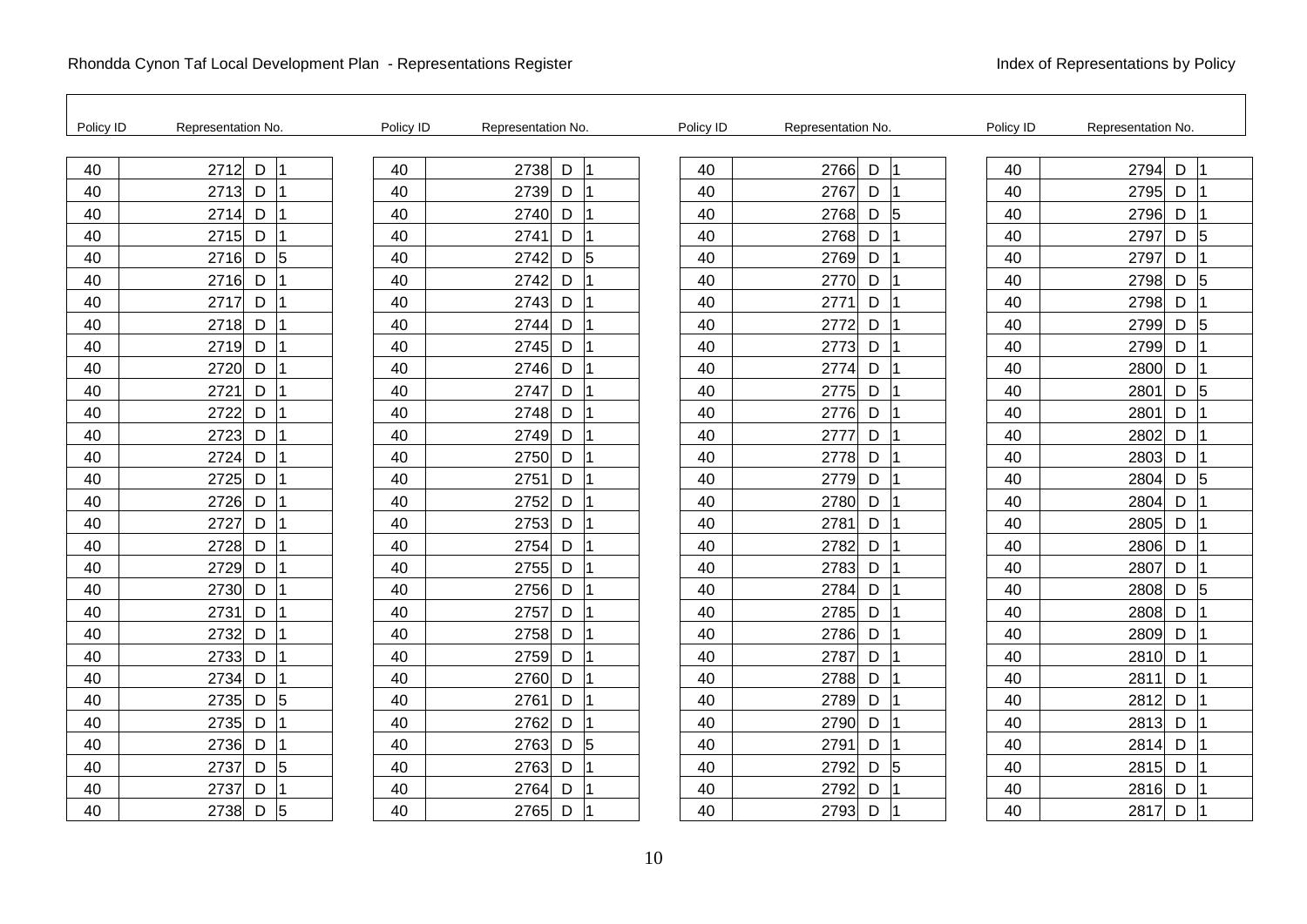| Policy ID | Representation No.                    | Policy ID | Representation No. |         | Policy ID | Representation No. | Policy ID | Representation No. |
|-----------|---------------------------------------|-----------|--------------------|---------|-----------|--------------------|-----------|--------------------|
| 40        | 2818<br>$\mathsf D$                   | 40        | 2843               | 5<br>D  | 40        | 2874<br>D          | 40        | 2904<br>D          |
| 40        | 2820<br>D                             | 40        | 2843               | D       | 40        | 2875<br>D          | 40        | 2905<br>D          |
| 40        | $D \vert 5$<br>2821                   | 40        | 2844               | D       | 40        | 2876<br>D          | 40        | 2906<br>D          |
| 40        | 2821<br>D                             | 40        | 2845               | D       | 40        | 2877<br>D          | 40        | 2907<br>D          |
| 40        | $\overline{5}$<br>$\mathsf D$<br>2822 | 40        | 2846               | D       | 40        | D<br>2878          | 40        | 2908<br>D          |
| 40        | 2822<br>D                             | 40        | 2847               | D       | 40        | 2879<br>D          | 40        | 2909<br>D          |
| 40        | 2823<br>D                             | 40        | 2848               | D       | 40        | 2880<br>D          | 40        | 2910<br>D          |
| 40        | 2825<br>D                             | 40        | 2849               | D<br>11 | 40        | 2881<br>D          | 40        | D<br>2911          |
| 40        | 2826<br>D                             | 40        | 2851               | D       | 40        | 2882<br>D          | 40        | 2912<br>D          |
| 40        | 2827<br>D                             | 40        | 2852               | D       | 40        | 2883<br>D          | 40        | 2913<br>D          |
| 40        | $\overline{5}$<br>2828<br>D           | 40        | 2853               | D       | 40        | 2884<br>D          | 40        | 2914<br>D          |
| 40        | 2828<br>D                             | 40        | 2854               | D       | 40        | D<br>2885          | 40        | 2915<br>D          |
| 40        | 2829<br>D                             | 40        | 2855               | D       | 40        | 2886<br>D          | 40        | 2916<br>D          |
| 40        | 2830<br>D                             | 40        | 2856               | D       | 40        | 2887<br>D          | 40        | 2917<br>D          |
| 40        | $\sqrt{5}$<br>2831<br>D               | 40        | 2857               | D       | 40        | 2888<br>D          | 40        | 2918<br>D          |
| 40        | $\mathsf D$<br>2831                   | 40        | 2858               | D<br>11 | 40        | D<br>2889          | 40        | 2919<br>D          |
| 40        | D<br>2832                             | 40        | 2859               | D       | 40        | 2890<br>D          | 40        | 2920<br>D          |
| 40        | $\sqrt{5}$<br>2834<br>D               | 40        | 2860               | D       | 40        | D<br>2891          | 40        | 2921<br>D          |
| 40        | 2834<br>D                             | 40        | 2861               | D       | 40        | 2892<br>D          | 40        | 2922<br>D          |
| 40        | D<br>2835                             | 40        | 2862               | D       | 40        | D<br>2893          | 40        | D<br>2923          |
| 40        | D<br>2836                             | 40        | 2864               | D       | 40        | D<br>2894          | 40        | 2924<br>D          |
| 40        | $\sqrt{5}$<br>2837<br>D               | 40        | 2865               | D       | 40        | 2895<br>D          | 40        | 2925<br>D          |
| 40        | 2837<br>D                             | 40        | 2866               | D       | 40        | 2896<br>D          | 40        | 2926<br>D<br>4     |
| 40        | $\sqrt{5}$<br>D<br>2838               | 40        | 2867               | D       | 40        | D<br>2897          | 40        | 2926<br>D          |
| 40        | D<br>2838                             | 40        | 2868               | D       | 40        | 2898<br>D          | 40        | 2927<br>D          |
| 40        | 2839<br>D                             | 40        | 2869               | D       | 40        | 2899<br>D          | 40        | 2928<br>D          |
| 40        | D<br>2840                             | 40        | 2870               | D       | 40        | D<br>2900          | 40        | 2929<br>D          |
| 40        | $\sqrt{5}$<br>D<br>2841               | 40        | 2871               | D       | 40        | D<br>2901          | 40        | D<br>2930          |
| 40        | D<br>2841                             | 40        | 2872               | D       | 40        | D<br>2902          | 40        | 2931<br>D          |
| 40        | 2842<br>D                             | 40        | 2873               | D       | 40        | 2903<br>D          | 40        | 2932<br>D          |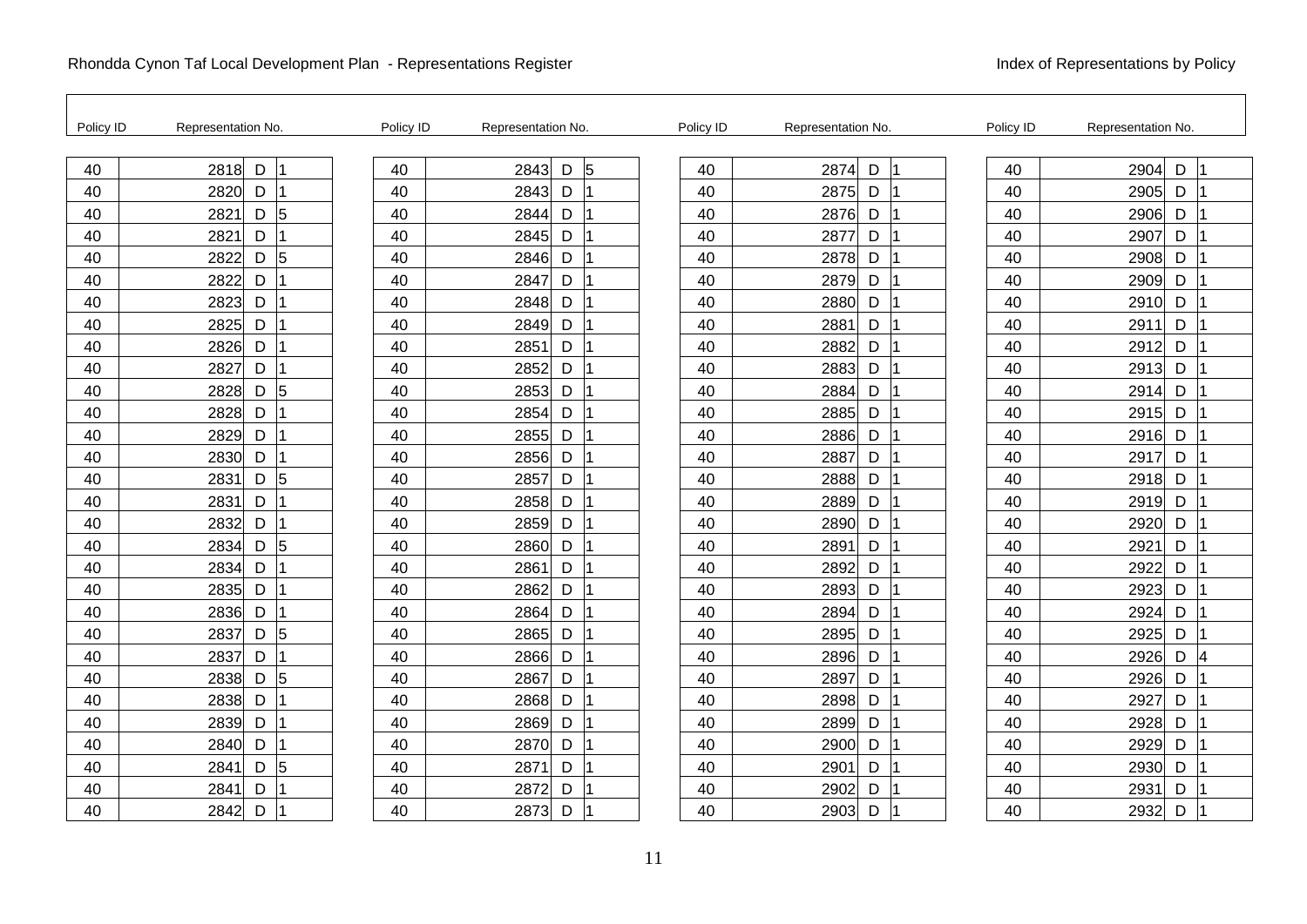| Policy ID | Representation No. | Policy ID | Representation No.          | Policy ID | Representation No.          | Policy ID | Representation No.           |
|-----------|--------------------|-----------|-----------------------------|-----------|-----------------------------|-----------|------------------------------|
| 40        | D<br>2933          | 40        | 2964<br>D<br>$\overline{1}$ | 40        | 11<br>3267<br>D             | 41        | $\mathsf D$<br>6<br>2531     |
| 40        | 2934<br>D          | 40        | 2965<br>D                   | 40        | 18<br>3295<br>D             | 41        | 2<br>2532<br>D               |
| 40        | 2935<br>D          | 40        | 2966<br>D                   | 40        | 19<br>3295<br>D             | 41        | 2533<br>$\overline{2}$<br>D  |
| 40        | 2936<br>D          | 40        | 2967<br>D                   | 40        | 3315<br>D                   | 41        | $\overline{2}$<br>2534<br>D  |
| 40        | D<br>2937          | 40        | 2968<br>D                   | 40        | D<br>4<br>3315              | 41        | $\overline{2}$<br>2535<br>D  |
| 40        | 2938<br>D          | 40        | 2969<br>D                   | 40        | 3395<br>D<br>2              | 41        | 2536<br>D<br>$\overline{2}$  |
| 40        | 2939<br>D          | 40        | 2970<br>D                   | 40        | 3403<br>D                   | 41        | 2537<br>2<br>D               |
| 40        | 2940<br>D          | 40        | 2971<br>D                   | 40        | 3404<br>D                   | 41        | $6\phantom{a}6$<br>2537<br>D |
| 40        | D<br>2941          | 40        | 2972<br>D                   | 40        | 3405<br>D                   | 41        | $\overline{2}$<br>2539<br>D  |
| 40        | 2943<br>D          | 40        | 2973<br>D                   | 40        | 3406<br>D                   | 41        | $\overline{2}$<br>2540<br>D  |
| 40        | 2944<br>D          | 40        | 2974<br>D                   | 40        | 3407<br>D                   | 41        | 2<br>2541<br>D               |
| 40        | D<br>2945          | 40        | 2975<br>D                   | 40        | D<br>3408                   | 41        | D<br> 2 <br>2542             |
| 40        | 2946<br>D          | 40        | 2976<br>D                   | 40        | D<br>3409                   | 41        | $\overline{2}$<br>2543<br>D  |
| 40        | 2947<br>D          | 40        | 2977<br>D                   | 40        | D<br>3410                   | 41        | 2544<br>D<br>6               |
| 40        | 2948<br>D          | 40        | 2978<br>D                   | 40        | 3412<br>D                   | 41        | 2544<br> 2 <br>D             |
| 40        | 2949<br>D          | 40        | 2979<br>D<br>11             | 40        | 3414<br>D                   | 41        | 2 <br>2545<br>D              |
| 40        | 2950<br>D          | 40        | 2981<br>D                   | 40        | 3416<br>D                   | 41        | 2546<br>$\overline{2}$<br>D  |
| 40        | 2951<br>D          | 40        | 2982<br>D                   | 40        | 3418<br>D                   | 41        | 2547<br> 2<br>D              |
| 40        | 2952<br>D          | 40        | 2983<br>D                   | 40        | 3419<br>D                   | 41        | 2548<br>D<br>$\overline{2}$  |
| 40        | 2953<br>D          | 40        | 2984<br>D                   | 40        | D<br>3420<br>3              | 41        | 2<br>2549<br>D               |
| 40        | D<br>2954          | 40        | 2988<br>D                   | 40        | 3421<br>D                   | 41        | 2550<br>$\overline{2}$<br>D  |
| 40        | 2955<br>D          | 40        | 3002<br>D                   | 40        | 3434<br>D<br>$\overline{4}$ | 41        | 2551<br>D<br>$\overline{2}$  |
| 40        | 2956<br>D          | 40        | 3004<br>D                   | 40        | D<br>3455                   | 41        | 2 <br>2552<br>D              |
| 40        | D<br>2957          | 40        | D<br>3012                   | 40        | D<br>3460                   | 41        | $6\phantom{.}6$<br>2552<br>D |
| 40        | 2958<br>D          | 40        | D<br>3017                   | 40        | 3469<br>D                   | 41        | 2553<br>D<br>$\overline{2}$  |
| 40        | 2959<br>D          | 40        | 3174<br>D                   | 40        | 3483<br>D                   | 41        | 2554<br>D<br>2               |
| 40        | D<br>2960          | 40        | D<br>$\overline{2}$<br>3193 | 41        | 59<br>D                     | 41        | $\overline{2}$<br>2555<br>D  |
| 40        | D<br>2961          | 40        | D<br>3222                   | 41        | 306<br>D<br>$\overline{8}$  | 41        | 6<br>2555<br>D               |
| 40        | D<br>2962          | 40        | 3235<br>D<br>5              | 41        | 1318<br>D<br>3              | 41        | 2556<br>D<br>$\overline{2}$  |
| 40        | D<br>2963          | 40        | 3236<br>D<br>10             | 41        | $\overline{2}$<br>D<br>2531 | 41        | $\overline{2}$<br>2557<br>D  |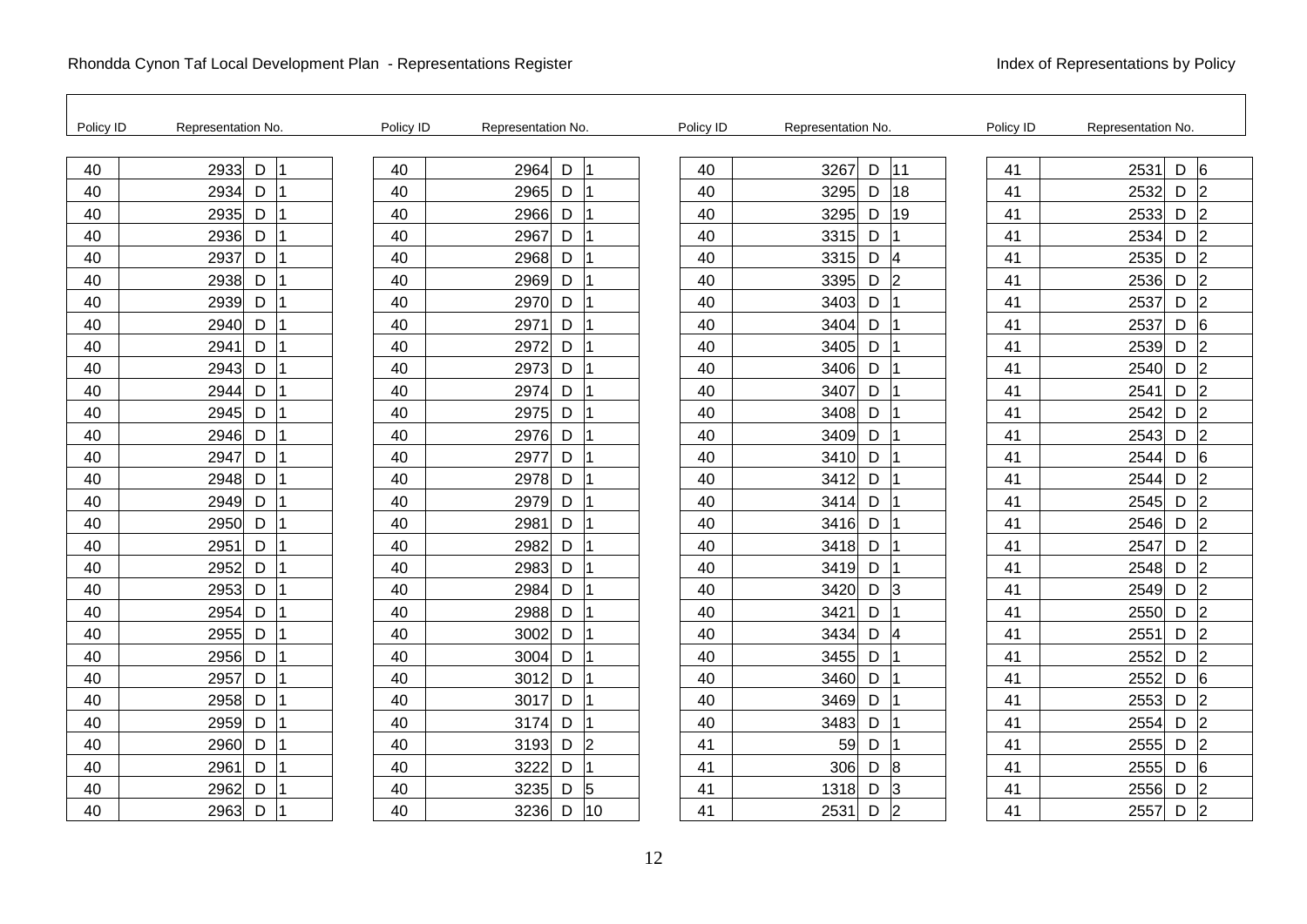| Policy ID | Representation No.                    | Policy ID | Representation No.          | Policy ID | Representation No.                | Policy ID | Representation No.                    |
|-----------|---------------------------------------|-----------|-----------------------------|-----------|-----------------------------------|-----------|---------------------------------------|
| 41        | <sup>6</sup><br>2557<br>$\mathsf D$   | 41        | 2583<br>$\overline{2}$<br>D | 41        | l2<br>2610<br>D                   | 41        | $\overline{2}$<br>2641<br>D           |
| 41        | $\overline{2}$<br>2558<br>D           | 41        | 2584<br> 2<br>D             | 41        | D<br>$\overline{2}$<br>2611       | 41        | $\overline{2}$<br>2642<br>D           |
| 41        | $\overline{2}$<br>2559<br>D           | 41        | 2584<br>6<br>D              | 41        | $\overline{2}$<br>2612<br>D       | 41        | 2<br>2643<br>D                        |
| 41        | 2 <br>D<br>2560                       | 41        | 2585<br> 2<br>D             | 41        | D<br>2613<br>$\overline{2}$       | 41        | $\overline{2}$<br>2644<br>D           |
| 41        | $\overline{2}$<br>$\mathsf D$<br>2561 | 41        | $\overline{2}$<br>2586<br>D | 41        | 2614<br>D<br>2                    | 41        | 2645<br>D<br>$\overline{2}$           |
| 41        | $\overline{2}$<br>2562<br>D           | 41        | 2587<br> 2<br>D             | 41        | D<br>2615<br>$\overline{2}$       | 41        | 2646<br>D<br>12                       |
| 41        | $\overline{2}$<br>2563<br>D           | 41        | $\overline{2}$<br>2588<br>D | 41        | 2617<br>D<br>$\overline{2}$       | 41        | 2647<br>$\overline{2}$<br>D           |
| 41        | 6<br>2563<br>D                        | 41        | $\overline{2}$<br>2589<br>D | 41        | 2618<br>D<br>$\overline{2}$       | 41        | 2 <br>2648<br>D                       |
| 41        | $\overline{2}$<br>D<br>2564           | 41        | 2590<br>$\overline{2}$<br>D | 41        | 2619<br>D<br>2                    | 41        | $\overline{2}$<br>2649<br>D           |
| 41        | $\overline{2}$<br>2565<br>D           | 41        | 2591<br>l2<br>D             | 41        | 2620<br>D<br>$\overline{2}$       | 41        | 2650<br> 2<br>D                       |
| 41        | $6\overline{6}$<br>2565<br>D          | 41        | 2592<br>$\overline{2}$<br>D | 41        | 2621<br>2<br>D                    | 41        | 2651<br>6<br>D                        |
| 41        | $\overline{2}$<br>D<br>2566           | 41        | $\overline{2}$<br>2593<br>D | 41        | D<br>$\overline{2}$<br>2622       | 41        | D<br>$\overline{2}$<br>2651           |
| 41        | $\overline{2}$<br>D<br>2567           | 41        | 2593<br>6<br>D              | 41        | 2623<br>D<br>2                    | 41        | 2652<br>D<br>2                        |
| 41        | 6<br>2567<br>D                        | 41        | 2594<br> 2<br>D             | 41        | 2624<br>D<br>$\overline{2}$       | 41        | 2653<br>D<br>$\overline{2}$           |
| 41        | $\overline{2}$<br>D<br>2568           | 41        | $\overline{2}$<br>2595<br>D | 41        | $\overline{2}$<br>2625<br>D       | 41        | 2654<br> 2<br>D                       |
| 41        | $\vert$ <sub>2</sub><br>D<br>2569     | 41        | $\overline{2}$<br>2596<br>D | 41        | 2626<br>D<br>2                    | 41        | 2655<br>D<br>$\overline{2}$           |
| 41        | $\overline{2}$<br>2570<br>D           | 41        | 2597<br>$\overline{2}$<br>D | 41        | 2627<br>$\overline{2}$<br>D       | 41        | 2656<br>$\overline{2}$<br>D           |
| 41        | $\overline{2}$<br>2571<br>D           | 41        | $\overline{2}$<br>2598<br>D | 41        | $\vert$ <sub>2</sub><br>2628<br>D | 41        | 2657<br>D<br>$\overline{2}$           |
| 41        | $\overline{2}$<br>D<br>2572           | 41        | $\overline{2}$<br>2599<br>D | 41        | $\overline{2}$<br>2629<br>D       | 41        | 2658<br>$\overline{2}$<br>D           |
| 41        | $\overline{2}$<br>D<br>2573           | 41        | $\overline{2}$<br>2600<br>D | 41        | 2630<br>D<br>$\overline{2}$       | 41        | 2659<br>D<br>$\overline{2}$           |
| 41        | 6<br>2573<br>D                        | 41        | 2601<br>$\overline{2}$<br>D | 41        | 2631<br>D<br>$\overline{2}$       | 41        | 2660<br>D<br>$\overline{2}$           |
| 41        | $\overline{2}$<br>2574<br>D           | 41        | $\overline{2}$<br>2602<br>D | 41        | $\overline{2}$<br>2632<br>D       | 41        | 2661<br>$\mathsf D$<br>$\overline{2}$ |
| 41        | $\overline{2}$<br>2575<br>D           | 41        | $\overline{2}$<br>2603<br>D | 41        | $\overline{2}$<br>2633<br>D       | 41        | 2662<br>$\mathsf D$<br>$\overline{2}$ |
| 41        | $\overline{2}$<br>D<br>2576           | 41        | $\overline{2}$<br>2604<br>D | 41        | l2<br>2634<br>D                   | 41        | 2<br>2663<br>D                        |
| 41        | $\overline{2}$<br>2577<br>D           | 41        | 2605<br>6<br>D              | 41        | $\overline{2}$<br>2635<br>D       | 41        | 2664<br>D<br>$\overline{2}$           |
| 41        | $\overline{2}$<br>2578<br>D           | 41        | $\overline{2}$<br>2605<br>D | 41        | 2 <br>2636<br>D                   | 41        | 2666<br>$\overline{2}$<br>D           |
| 41        | $\overline{2}$<br>2579<br>D           | 41        | $\overline{2}$<br>2606<br>D | 41        | $\overline{2}$<br>2637<br>D       | 41        | 2667<br>D<br>$\overline{2}$           |
| 41        | $\overline{2}$<br>D<br>2580           | 41        | $\overline{2}$<br>2607<br>D | 41        | $\overline{2}$<br>2638<br>D       | 41        | 2<br>2668<br>D                        |
| 41        | $\overline{2}$<br>2581<br>D           | 41        | $\overline{2}$<br>2608<br>D | 41        | 2639<br>D<br>2                    | 41        | D<br>2669<br>$\overline{2}$           |
| 41        | $\overline{2}$<br>D<br>2582           | 41        | $\overline{2}$<br>2609<br>D | 41        | $\overline{2}$<br>D<br>2640       | 41        | $\overline{2}$<br>D<br>2670           |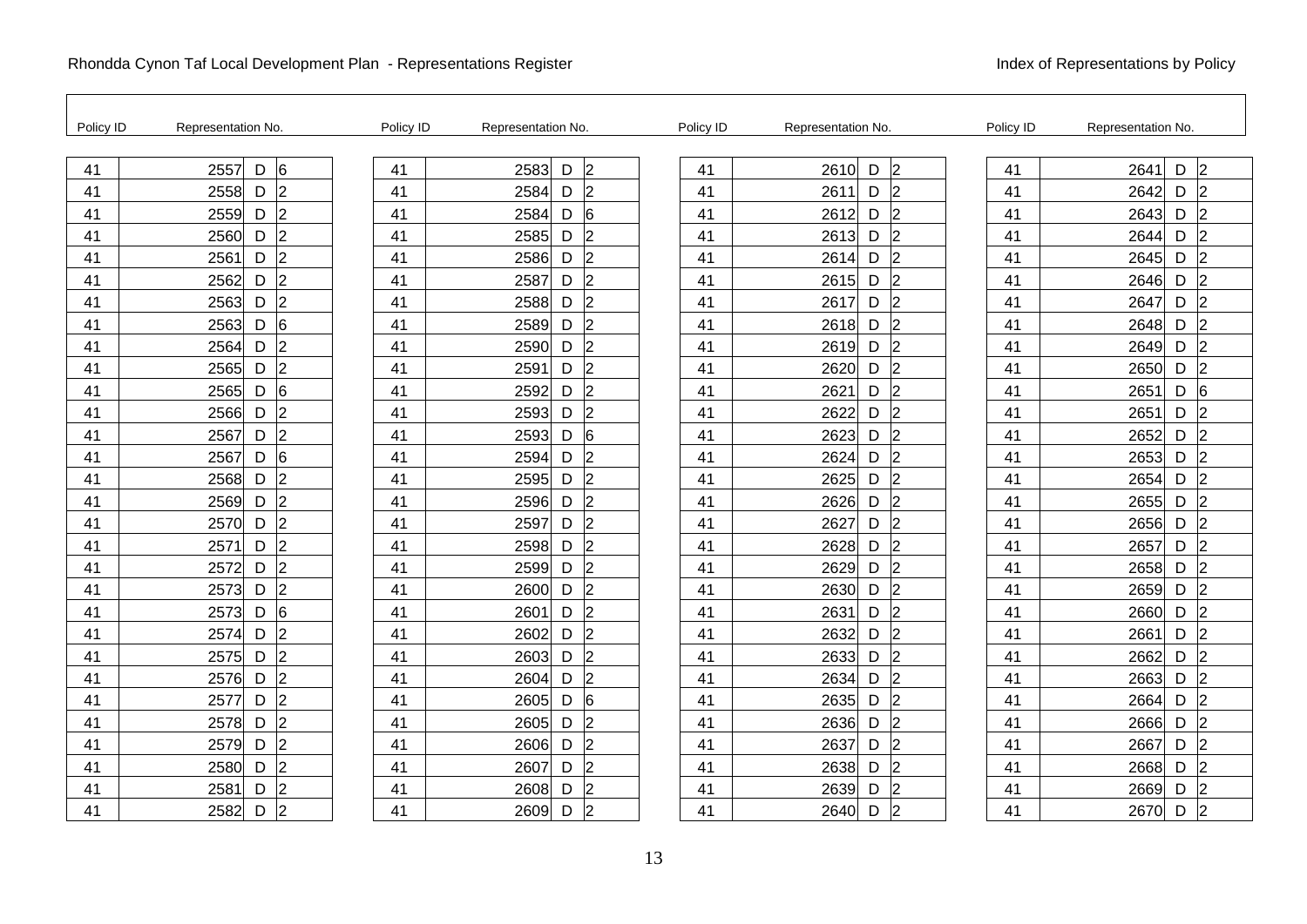| Policy ID | Representation No.                    | Policy ID | Representation No.          | Policy ID | Representation No.                | Policy ID | Representation No.           |
|-----------|---------------------------------------|-----------|-----------------------------|-----------|-----------------------------------|-----------|------------------------------|
| 41        | 2671<br>D<br>$\overline{2}$           | 41        | 2698<br>$\overline{2}$<br>D | 41        | D<br>$\overline{2}$<br>2727       | 41        | 2753<br>$\overline{2}$<br>D  |
| 41        | $D$ 2<br>2672                         | 41        | 2700<br>D<br> 2             | 41        | 2728<br>D<br>$\overline{2}$       | 41        | 2754<br>D<br> 2              |
| 41        | 2 <br>2673<br>D                       | 41        | 2701<br>$\overline{2}$<br>D | 41        | $\overline{2}$<br>2729<br>D       | 41        | 2755<br>2<br>D               |
| 41        | $\vert$ 2<br>2674<br>D                | 41        | 2702<br>D<br>2              | 41        | D<br>2<br>2730                    | 41        | $\overline{2}$<br>2756<br>D  |
| 41        | $\overline{2}$<br>2675<br>D           | 41        | 2703<br>D<br>$\overline{2}$ | 41        | $\overline{2}$<br>2731<br>D       | 41        | 2757<br>$\overline{2}$<br>D  |
| 41        | $\vert$ 2<br>2676<br>D                | 41        | 2704<br>$\overline{2}$<br>D | 41        | 2732<br>$\overline{2}$<br>D       | 41        | 2758<br>$\overline{2}$<br>D  |
| 41        | 2 <br>2677<br>D                       | 41        | 2705<br>D<br>6              | 41        | $\overline{2}$<br>2733<br>D       | 41        | 2759<br> 2 <br>D             |
| 41        | $\vert$ <sub>2</sub><br>D<br>2678     | 41        | $\overline{2}$<br>2705<br>D | 41        | l2<br>2734<br>D                   | 41        | D<br> 2 <br>2760             |
| 41        | $\overline{2}$<br>2679<br>D           | 41        | 2706<br>D<br>$\overline{2}$ | 41        | 6<br>2735<br>D                    | 41        | 2761<br>D<br>12              |
| 41        | $\vert$ 2<br>2680<br>D                | 41        | 2707<br>$\overline{2}$<br>D | 41        | 2735<br>D<br>$\overline{2}$       | 41        | 2762<br>D<br>2               |
| 41        | $\overline{2}$<br>2681<br>$\mathsf D$ | 41        | $\overline{2}$<br>2708<br>D | 41        | $\overline{2}$<br>2736<br>D       | 41        | 2763<br>D<br>$6\phantom{1}6$ |
| 41        | 2 <br>D<br>2682                       | 41        | $\overline{2}$<br>2709<br>D | 41        | D<br>6<br>2737                    | 41        | $\overline{2}$<br>2763<br>D  |
| 41        | $\overline{2}$<br>2683<br>D           | 41        | D<br>$\overline{2}$<br>2710 | 41        | 2737<br>D<br>$\overline{2}$       | 41        | 2764<br>D<br>$\overline{2}$  |
| 41        | $\vert$ <sub>2</sub><br>2684<br>D     | 41        | 2711<br> 2<br>D             | 41        | 2738<br>D<br>6                    | 41        | 2765<br>D<br>$\overline{2}$  |
| 41        | $\overline{2}$<br>2685<br>D           | 41        | $\overline{2}$<br>2712<br>D | 41        | 2<br>2738<br>D                    | 41        | $\overline{2}$<br>2766<br>D  |
| 41        | $\overline{2}$<br>D<br>2686           | 41        | $\overline{2}$<br>2713<br>D | 41        | D<br>2<br>2739                    | 41        | 2<br>2767<br>D               |
| 41        | 6<br>2687<br>D                        | 41        | $\overline{2}$<br>2714<br>D | 41        | 2740<br>D<br>$\overline{2}$       | 41        | 2768<br>D<br>6               |
| 41        | $\overline{2}$<br>2687<br>D           | 41        | $\overline{2}$<br>2715<br>D | 41        | $\overline{2}$<br>D<br>2741       | 41        | 2768<br>D<br> 2              |
| 41        | $\overline{2}$<br>D<br>2688           | 41        | 2716<br>D<br>6              | 41        | 6<br>D<br>2742                    | 41        | 2<br>D<br>2769               |
| 41        | 2 <br>D<br>2689                       | 41        | $\overline{2}$<br>2716<br>D | 41        | D<br>$\overline{2}$<br>2742       | 41        | $\overline{2}$<br>2770<br>D  |
| 41        | $\overline{2}$<br>D<br>2691           | 41        | D<br>$\overline{2}$<br>2717 | 41        | 2743<br>D<br>$\overline{2}$       | 41        | 2771<br>D<br>$\overline{2}$  |
| 41        | $\overline{2}$<br>2692<br>D           | 41        | $\overline{2}$<br>2718<br>D | 41        | $\vert$ <sub>2</sub><br>2744<br>D | 41        | 2772<br>D<br>$\overline{2}$  |
| 41        | 6<br>D<br>2693                        | 41        | $\overline{2}$<br>2719<br>D | 41        | 2<br>2745<br>D                    | 41        | D<br> 2 <br>2773             |
| 41        | $\overline{2}$<br>D<br>2693           | 41        | $\overline{2}$<br>D<br>2720 | 41        | D<br>$\overline{2}$<br>2746       | 41        | D<br>$\overline{2}$<br>2774  |
| 41        | 2 <br>2694<br>D                       | 41        | 2721<br>D<br>$\overline{2}$ | 41        | 2747<br>D<br>l2                   | 41        | 2775<br>D<br> 2              |
| 41        | 6<br>2695<br>D                        | 41        | $\overline{2}$<br>2722<br>D | 41        | $\overline{2}$<br>D<br>2748       | 41        | 2<br>2776<br>D               |
| 41        | 2 <br>2695<br>D                       | 41        | $\overline{2}$<br>2723<br>D | 41        | 2<br>2749<br>D                    | 41        | 2<br>D<br>2777               |
| 41        | $\overline{2}$<br>D<br>2696           | 41        | $\overline{2}$<br>2724<br>D | 41        | 2<br>2750<br>D                    | 41        | D<br>$\overline{2}$<br>2778  |
| 41        | 6<br>2697<br>D                        | 41        | 2725<br>D<br>$\overline{2}$ | 41        | 2751<br>D<br>$\mathsf{2}$         | 41        | 2779<br>D<br>$\overline{2}$  |
| 41        | $\overline{2}$<br>2697<br>D           | 41        | 2726<br>$\overline{2}$<br>D | 41        | $\overline{2}$<br>2752<br>D       | 41        | 2<br>2780<br>D               |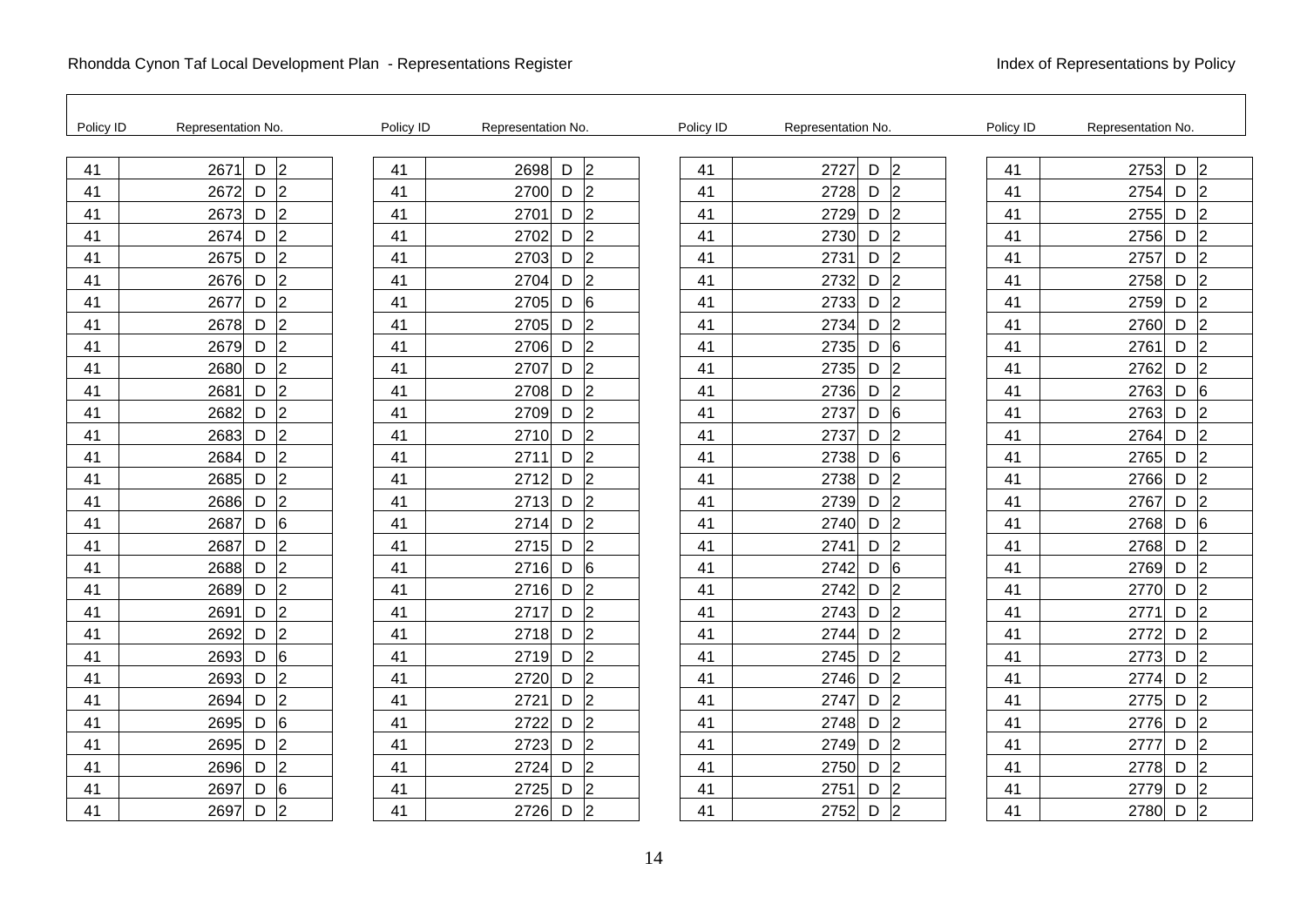| Policy ID | Representation No.                    | Policy ID | Representation No.          | Policy ID | Representation No.                | Policy ID | Representation No.          |
|-----------|---------------------------------------|-----------|-----------------------------|-----------|-----------------------------------|-----------|-----------------------------|
| 41        | $\overline{2}$<br>2781<br>D           | 41        | 2805<br>$\overline{2}$<br>D | 41        | $\overline{2}$<br>2832<br>D       | 41        | $\overline{2}$<br>2859<br>D |
| 41        | $\vert$ <sub>2</sub><br>2782<br>D     | 41        | 2806<br> 2<br>D             | 41        | 2834<br>D<br>6                    | 41        | $\overline{2}$<br>D<br>2860 |
| 41        | $\overline{2}$<br>2783<br>D           | 41        | 2<br>2807<br>D              | 41        | $\overline{2}$<br>2834<br>D       | 41        | $\overline{2}$<br>2861<br>D |
| 41        | $\overline{2}$<br>D<br>2784           | 41        | 2808<br>6<br>D              | 41        | 2<br>2835<br>D                    | 41        | $\overline{2}$<br>D<br>2862 |
| 41        | $\mathsf D$<br>$\overline{2}$<br>2785 | 41        | 2808<br>D<br>$\overline{2}$ | 41        | 2836<br>D<br>$\overline{2}$       | 41        | 2864<br>D<br>$\overline{2}$ |
| 41        | $\overline{2}$<br>2786<br>D           | 41        | 2809<br>D<br>$\overline{2}$ | 41        | 2837<br>D<br>6                    | 41        | 2865<br>D<br>$\overline{2}$ |
| 41        | $\overline{2}$<br>2787<br>D           | 41        | 2810<br>$\overline{2}$<br>D | 41        | 2837<br>$\vert$ <sub>2</sub><br>D | 41        | 2866<br>$\overline{2}$<br>D |
| 41        | $\vert$ <sub>2</sub><br>2788<br>D     | 41        | $\overline{2}$<br>2811<br>D | 41        | 2838<br>D<br>6                    | 41        | $\overline{2}$<br>2867<br>D |
| 41        | $\overline{2}$<br>2789<br>D           | 41        | 2812<br>D<br>$\overline{2}$ | 41        | 2838<br> 2 <br>D                  | 41        | 2868<br>D<br>$\overline{2}$ |
| 41        | $\overline{2}$<br>2790<br>D           | 41        | 2813<br>l2<br>D             | 41        | $\mathsf{Z}$<br>2839<br>D         | 41        | 2869<br>$\overline{2}$<br>D |
| 41        | $\overline{2}$<br>2791<br>D           | 41        | 2814<br>$\overline{2}$<br>D | 41        | $\overline{2}$<br>2840<br>D       | 41        | $\overline{2}$<br>2870<br>D |
| 41        | 6<br>2792<br>D                        | 41        | $\overline{2}$<br>2815<br>D | 41        | <sup>6</sup><br>D<br>2841         | 41        | $\overline{2}$<br>2871<br>D |
| 41        | $\overline{2}$<br>2792<br>D           | 41        | 2816<br>D<br>$\overline{2}$ | 41        | 2841<br>D<br>l2                   | 41        | 2872<br>D<br>$\overline{2}$ |
| 41        | $\overline{2}$<br>2793<br>D           | 41        | 2817<br>$\overline{2}$<br>D | 41        | 2842<br>D<br>$\vert$ 2            | 41        | 2873<br>D<br>$\overline{2}$ |
| 41        | $\overline{2}$<br>2794<br>D           | 41        | 2818<br>$\overline{2}$<br>D | 41        | $6\overline{6}$<br>2843<br>D      | 41        | $\overline{2}$<br>2874<br>D |
| 41        | $\overline{2}$<br>2795<br>$\mathsf D$ | 41        | $\overline{2}$<br>2820<br>D | 41        | 2843<br>D<br>l2                   | 41        | 2875<br>$\overline{2}$<br>D |
| 41        | $\overline{2}$<br>2796<br>D           | 41        | 2821<br>D<br>6              | 41        | 2844<br>2<br>D                    | 41        | 2876<br>D<br>$\overline{2}$ |
| 41        | $6\overline{6}$<br>2797<br>D          | 41        | 2821<br>$\overline{2}$<br>D | 41        | $\overline{2}$<br>2845<br>D       | 41        | 2877<br>D<br>$\overline{2}$ |
| 41        | $\overline{2}$<br>2797<br>D           | 41        | D<br>6<br>2822              | 41        | l2<br>2846<br>D                   | 41        | D<br>$\overline{2}$<br>2878 |
| 41        | 6<br>$\mathsf D$<br>2798              | 41        | $\overline{2}$<br>2822<br>D | 41        | l2<br>D<br>2847                   | 41        | $\overline{2}$<br>2879<br>D |
| 41        | $\overline{2}$<br>D<br>2798           | 41        | $\overline{2}$<br>2823<br>D | 41        | 2<br>2848<br>D                    | 41        | 2880<br>D<br>$\overline{2}$ |
| 41        | 6<br>2799<br>D                        | 41        | $\overline{2}$<br>2825<br>D | 41        | $\vert$ 2<br>2849<br>D            | 41        | 2881<br>$\overline{2}$<br>D |
| 41        | $\overline{2}$<br>D<br>2799           | 41        | $\overline{2}$<br>2826<br>D | 41        | $\overline{2}$<br>2851<br>D       | 41        | $\overline{2}$<br>2882<br>D |
| 41        | $\overline{2}$<br>$\mathsf D$<br>2800 | 41        | $\overline{2}$<br>2827<br>D | 41        | 2852<br>D<br>2                    | 41        | $\overline{2}$<br>2883<br>D |
| 41        | 6<br>2801<br>D                        | 41        | 2828<br>D<br>6              | 41        | 2853<br>D<br>2                    | 41        | $\overline{2}$<br>2884<br>D |
| 41        | $\overline{2}$<br>D<br>2801           | 41        | $\overline{2}$<br>2828<br>D | 41        | $\vert$ 2<br>2854<br>D            | 41        | 2885<br>D<br>$\overline{2}$ |
| 41        | $\overline{2}$<br>D<br>2802           | 41        | $\overline{2}$<br>2829<br>D | 41        | $\overline{2}$<br>2855<br>D       | 41        | D<br>$\overline{2}$<br>2886 |
| 41        | $\overline{2}$<br>D<br>2803           | 41        | $\overline{2}$<br>2830<br>D | 41        | 2856<br>$\overline{2}$<br>D       | 41        | $\overline{2}$<br>2887<br>D |
| 41        | $6\phantom{.}6$<br>2804<br>D          | 41        | 2831<br>D<br>6              | 41        | 2857<br>D<br>$\overline{2}$       | 41        | D<br>2888<br>$\overline{2}$ |
| 41        | $\overline{2}$<br>2804<br>D           | 41        | $\overline{2}$<br>2831<br>D | 41        | $\mathsf{Z}$<br>2858<br>D         | 41        | $\overline{2}$<br>2889<br>D |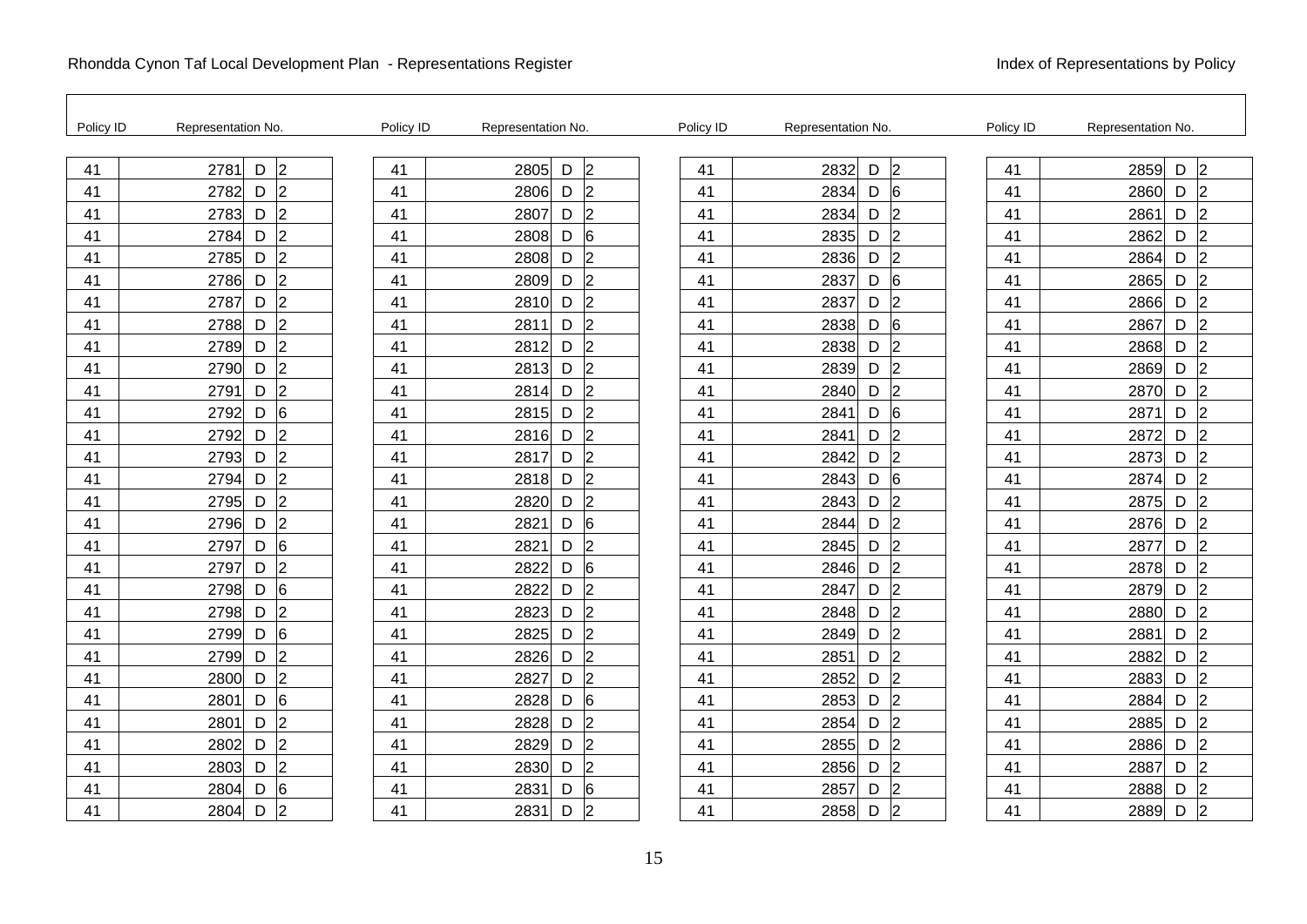| Policy ID | Representation No.                    | Policy ID | Representation No.          | Policy ID | Representation No.                | Policy ID | Representation No.          |
|-----------|---------------------------------------|-----------|-----------------------------|-----------|-----------------------------------|-----------|-----------------------------|
| 41        | $\overline{2}$<br>$\mathsf D$<br>2890 | 41        | $\overline{2}$<br>2920<br>D | 41        | $\overline{2}$<br>2950<br>D       | 41        | 2981<br>D<br>$\overline{2}$ |
| 41        | $\overline{2}$<br>2891<br>D           | 41        | 2921<br> 2<br>D             | 41        | 2951<br>$\vert$ 2<br>D            | 41        | $\overline{2}$<br>2982<br>D |
| 41        | $\overline{2}$<br>2892<br>D           | 41        | 2922<br>$\overline{2}$<br>D | 41        | $\vert$ <sub>2</sub><br>2952<br>D | 41        | 2983<br>D<br>$\overline{2}$ |
| 41        | $\overline{2}$<br>2893<br>D           | 41        | $\overline{2}$<br>2923<br>D | 41        | $\overline{2}$<br>2953<br>D       | 41        | $\overline{2}$<br>2984<br>D |
| 41        | $\overline{2}$<br>D<br>2894           | 41        | 2924<br>$\overline{2}$<br>D | 41        | l2<br>2954<br>D                   | 41        | 2988<br>D<br>$\overline{2}$ |
| 41        | $\overline{2}$<br>2895<br>D           | 41        | 2925<br>2<br>D              | 41        | 2955<br>D<br>$\overline{2}$       | 41        | 3002<br>D<br>$\overline{2}$ |
| 41        | $\overline{2}$<br>2896<br>D           | 41        | 2926<br>D<br>5              | 41        | $\overline{2}$<br>2956<br>D       | 41        | 3004<br>D<br>$\overline{2}$ |
| 41        | $\vert$ <sub>2</sub><br>D<br>2897     | 41        | $\overline{2}$<br>2926<br>D | 41        | l2<br>2957<br>D                   | 41        | $\overline{2}$<br>3012<br>D |
| 41        | $\overline{2}$<br>2898<br>D           | 41        | 2927<br>$\overline{2}$<br>D | 41        | 2958<br>D<br>$\mathcal{D}$        | 41        | 3017<br>D<br>$\overline{2}$ |
| 41        | $\overline{2}$<br>2899<br>D           | 41        | 2928<br>$\overline{2}$<br>D | 41        | 2959<br>D<br>$\overline{2}$       | 41        | 3174<br>D<br>$\overline{2}$ |
| 41        | $\overline{2}$<br>D<br>2900           | 41        | $\overline{2}$<br>2929<br>D | 41        | $\overline{2}$<br>2960<br>D       | 41        | 3<br>3193<br>D              |
| 41        | $\overline{2}$<br>$\mathsf D$<br>2901 | 41        | $\overline{2}$<br>2930<br>D | 41        | l2<br>D<br>2961                   | 41        | 3248<br>D                   |
| 41        | $\overline{2}$<br>D<br>2902           | 41        | 2931<br>D<br>$\overline{2}$ | 41        | 2962<br>D<br> 2                   | 41        | 3395<br>D<br>3              |
| 41        | $\overline{2}$<br>2903<br>D           | 41        | $\overline{2}$<br>2932<br>D | 41        | $\vert$ 2<br>2963<br>D            | 41        | 3403<br>D<br>$\overline{2}$ |
| 41        | $\overline{2}$<br>D<br>2904           | 41        | $\overline{2}$<br>2933<br>D | 41        | $\overline{2}$<br>2964<br>D       | 41        | $\overline{2}$<br>D<br>3404 |
| 41        | $\overline{2}$<br>$\mathsf D$<br>2905 | 41        | $\overline{2}$<br>2934<br>D | 41        | 2965<br>D<br>l2                   | 41        | D<br>$\overline{2}$<br>3405 |
| 41        | $\overline{2}$<br>2906<br>D           | 41        | $\overline{2}$<br>2935<br>D | 41        | $\overline{2}$<br>2966<br>D       | 41        | $\overline{2}$<br>D<br>3406 |
| 41        | $\overline{2}$<br>2907<br>D           | 41        | $\overline{2}$<br>2936<br>D | 41        | $\vert$ 2<br>D<br>2967            | 41        | $\overline{2}$<br>3407<br>D |
| 41        | $\overline{2}$<br>D<br>2908           | 41        | $\overline{2}$<br>D<br>2937 | 41        | $\overline{2}$<br>2968<br>D       | 41        | $\overline{2}$<br>D<br>3408 |
| 41        | $\overline{2}$<br>D<br>2909           | 41        | $\overline{2}$<br>2938<br>D | 41        | 2<br>D<br>2969                    | 41        | D<br>$\overline{2}$<br>3409 |
| 41        | $\overline{2}$<br>2910<br>D           | 41        | 2939<br>$\overline{2}$<br>D | 41        | 2970<br>$\vert$ 2<br>D            | 41        | 3410<br>D<br>$\overline{2}$ |
| 41        | $\overline{2}$<br>2911<br>D           | 41        | $\overline{2}$<br>2940<br>D | 41        | $\overline{2}$<br>2971<br>D       | 41        | $\overline{2}$<br>3412<br>D |
| 41        | $\overline{2}$<br>2912<br>D           | 41        | $\overline{2}$<br>2941<br>D | 41        | 2<br>2972<br>D                    | 41        | $\overline{2}$<br>D<br>3414 |
| 41        | $\overline{2}$<br>2913<br>D           | 41        | 2943<br>D<br>2              | 41        | 2973<br>D<br>2                    | 41        | D<br>$\overline{2}$<br>3416 |
| 41        | $\overline{2}$<br>2914<br>D           | 41        | 2944<br>$\overline{2}$<br>D | 41        | 2974<br> 2 <br>D                  | 41        | D<br>$\overline{2}$<br>3418 |
| 41        | $\overline{2}$<br>2915<br>D           | 41        | 2945<br>D<br>$\overline{2}$ | 41        | $\overline{2}$<br>2975<br>D       | 41        | D<br>$\overline{2}$<br>3419 |
| 41        | $\overline{2}$<br>2916<br>D           | 41        | $\overline{2}$<br>2946<br>D | 41        | 2 <br>2976<br>D                   | 41        | $\overline{2}$<br>3421<br>D |
| 41        | D<br>$\overline{2}$<br>2917           | 41        | 2947<br>$\overline{2}$<br>D | 41        | $\overline{2}$<br>2977<br>D       | 41        | 3434<br>D<br>5              |
| 41        | $\overline{2}$<br>2918<br>D           | 41        | 2948<br>$\overline{2}$<br>D | 41        | 2978<br>D<br>$\overline{2}$       | 41        | 3455<br>D<br>$\overline{2}$ |
| 41        | D<br>$\overline{2}$<br>2919           | 41        | 2949<br>$\overline{2}$<br>D | 41        | $\overline{2}$<br>2979<br>D       | 41        | $\overline{2}$<br>3469<br>D |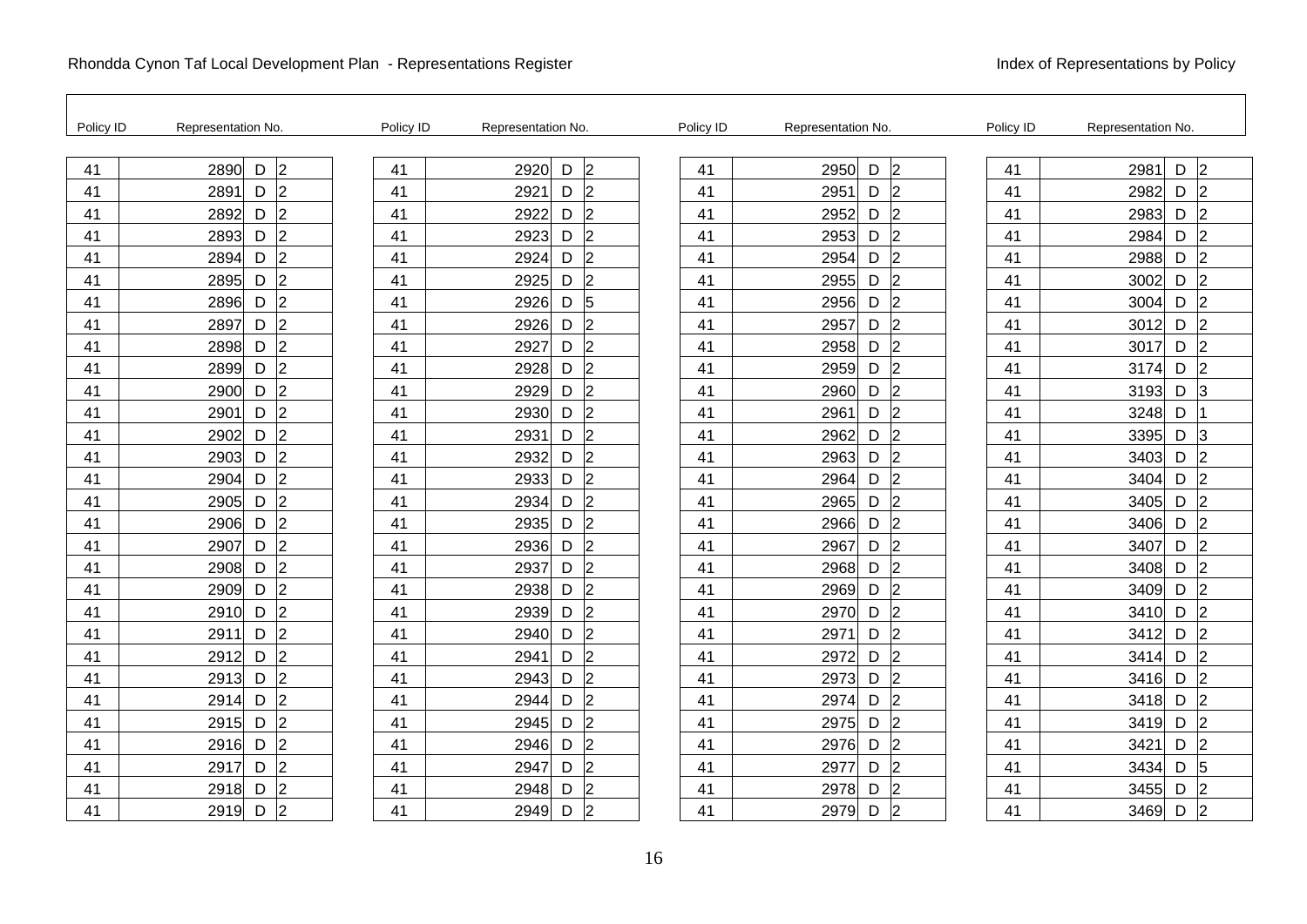| Policy ID | Representation No.                   | Policy ID | Representation No. |   |                | Policy ID | Representation No.          | Policy ID | Representation No.  |                |
|-----------|--------------------------------------|-----------|--------------------|---|----------------|-----------|-----------------------------|-----------|---------------------|----------------|
| 41        | 3483<br>D<br>$\overline{2}$          | 46        | 1930               | D | 27             | 48        | 1632<br>64<br>D             | 49        | 3441<br>D           |                |
| 42        | 58<br>1632<br>D                      | 46        | 1930               | D | 28             | 48        | 1827<br>D<br>$\vert$ 3      | 49        | 3445<br>D           |                |
| 42        | 3262<br>$\overline{\mathbf{4}}$<br>D | 46        | 1930               | D | 29             | 48        | $\overline{9}$<br>2027<br>D | 49        | 3478<br>D           | 11             |
| 42        | $\sqrt{5}$<br>3304<br>D              | 46        | 1930               | D | 30             | 48        | 26<br>2048<br>D             | 50        | 138<br>D            | 3              |
| 42        | 3438<br>D                            | 46        | 2048               | D | 25             | 48        | 2266<br>D                   | 50        | 138<br>D            | l9             |
| 43        | 1370<br>14<br>D                      | 46        | 2268               | D | 17             | 48        | 3236<br>D<br>3              | 50        | 138<br>D            | 12             |
| 43        | 59<br>1632<br>D                      | 46        | 2268               | D | 8              | 48        | $\overline{2}$<br>3292<br>D | 50        | 255<br>D            | 5              |
| 43        | $\overline{9}$<br>3265<br>D          | 46        | 2268               | D | 9              | 48        | $\overline{8}$<br>D<br>3304 | 50        | 258<br>D            |                |
| 44        | 60<br>1632<br>D                      | 46        | 2268               | D | 10             | 48        | l9<br>3304<br>D             | 50        | 752<br>D            |                |
| 44        | 3260<br>6<br>D                       | 46        | 2992               | D |                | 48        | 10<br>3304<br>D             | 50        | 1053<br>D           | 6              |
| 44        | 3308<br>7<br>D                       | 46        | 3227               | D |                | 48        | 11<br>3304<br>D             | 50        | 1053<br>D           | 7              |
| 45        | 17<br>306<br>D                       | 46        | 3236               | D | 2              | 48        | 3429<br>D                   | 50        | 1055<br>D           |                |
| 45        | 61<br>1632<br>D                      | 46        | 3254               | D | 5              | 48        | 3478<br>D<br>3              | 50        | 1306<br>D           |                |
| 45        | 3254<br>$\overline{\mathbf{4}}$<br>D | 46        | 3254               | D | 20             | 49        | 467<br>D                    | 50        | 1420<br>D           |                |
| 45        | 19<br>3254<br>D                      | 46        | 3254               | D | 35             | 49        | $\overline{2}$<br>D<br>1465 | 50        | D<br>1444           |                |
| 45        | 34<br>3254<br>D                      | 46        | 3278               | D | 8              | 49        | D<br>65<br>1632             | 50        | D<br>1444           | 4              |
| 46        | 18<br>306<br>D                       | 46        | 3278               | D | 3              | 49        | $\overline{2}$<br>1893<br>D | 50        | 1484<br>D           | $\overline{2}$ |
| 46        | 5<br>1431<br>D                       | 46        | 3278               | D | $\overline{4}$ | 49        | 1899<br>D                   | 50        | 1504<br>D           | 2              |
| 46        | $\overline{2}$<br>1475<br>D          | 46        | 3278               | D | 5              | 49        | 1975<br>D                   | 50        | 1504<br>$\mathsf D$ | 3              |
| 46        | 62<br>1632<br>D                      | 46        | 3278               | D | 6              | 49        | D<br>1981                   | 50        | 1504<br>D           |                |
| 46        | 31<br>1930<br>D                      | 46        | 3278               | D | 7              | 49        | 10<br>2049<br>D             | 50        | 1564<br>D           |                |
| 46        | 18<br>1930<br>D                      | 47        | 1632               | D | 63             | 49        | D<br>17<br>2052             | 50        | 1632<br>D           | 66             |
| 46        | 19<br>D<br>1930                      | 47        | 2048               | D | 17             | 49        | 2101<br>D                   | 50        | D<br>1827           |                |
| 46        | 20<br>D<br>1930                      | 47        | 2048               | D | 22             | 49        | 3236<br>D<br>4              | 50        | 2027<br>D           | 10             |
| 46        | 21<br>1930<br>D                      | 47        | 3236               | D |                | 49        | 8<br>3260<br>D              | 50        | 2027<br>D           | 11             |
| 46        | 22<br>1930<br>D                      | 47        | 3254               | D | 6              | 49        | 3260<br>D<br>11             | 50        | 2035<br>D           | 2              |
| 46        | 23<br>1930<br>D                      | 47        | 3254               | D | 21             | 49        | 3<br>3308<br>D              | 50        | D<br>2048           | 18             |
| 46        | 24<br>D<br>1930                      | 47        | 3254               | D | 36             | 49        | D<br>lЗ<br>3311             | 50        | 2048<br>D           | 23             |
| 46        | 25<br>1930<br>D                      | 47        | 3478               | D | $\overline{2}$ | 49        | 2<br>3396<br>D              | 50        | 2048<br>D           | 24             |
| 46        | 26<br>1930<br>D                      | 48        | 1564               | D | 5              | 49        | D<br>3439                   | 50        | D<br>2268           | 3              |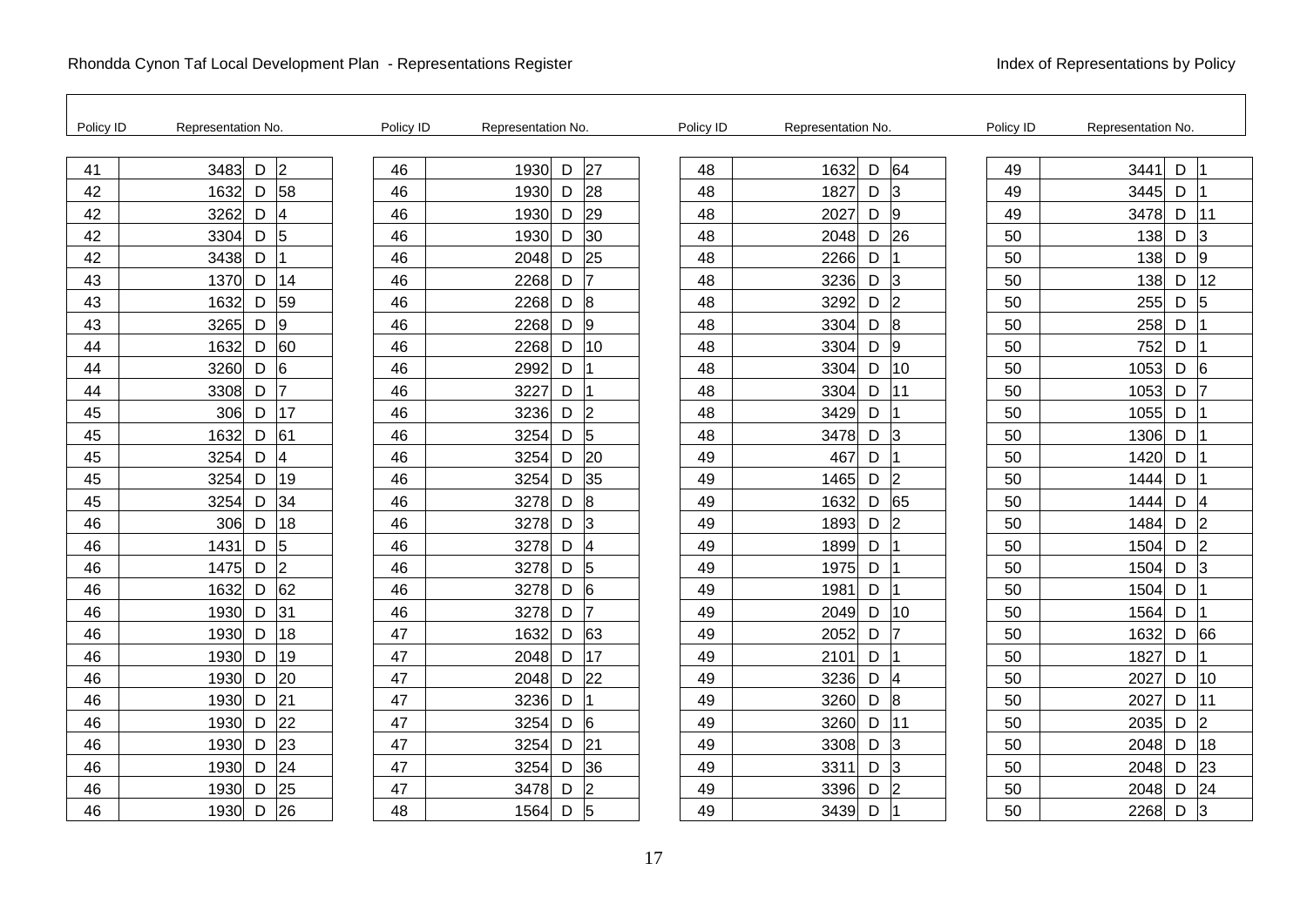| Policy ID | Representation No.                    | Policy ID | Representation No. |                | Policy ID | Representation No.          | Policy ID | Representation No.  |
|-----------|---------------------------------------|-----------|--------------------|----------------|-----------|-----------------------------|-----------|---------------------|
| 50        | 2268<br>D<br>$\overline{\mathcal{A}}$ | 50        | 3121<br>D          | $\overline{1}$ | 50        | 3239<br>D                   | 50        | 3328<br>D           |
| 50        | 12<br>2268<br>D                       | 50        | 3122<br>D          |                | 50        | 3249<br>D                   | 50        | 3329<br>D           |
| 50        | 2 <br>2286<br>D                       | 50        | 3123<br>D          |                | 50        | $\overline{2}$<br>3249<br>D | 50        | 3330<br>D           |
| 50        | $\vert$ 3<br>2286<br>D                | 50        | 3125<br>D          | 2              | 50        | 3256<br>D                   | 50        | 3331<br>D           |
| 50        | $\overline{\mathbf{4}}$<br>2286<br>D  | 50        | 3125<br>D          |                | 50        | 3260<br>D<br> 9             | 50        | 3332<br>D           |
| 50        | $\sqrt{5}$<br>2286<br>D               | 50        | 3128<br>D          |                | 50        | 3262<br>D<br>5              | 50        | 3333<br>D           |
| 50        | $\overline{2}$<br>2289<br>D           | 50        | 3133<br>D          |                | 50        | 3265<br>D                   | 50        | 3334<br>D           |
| 50        | $D \vert 5$<br>2294                   | 50        | 3138<br>D          |                | 50        | 5<br>3265<br>D              | 50        | 3335<br>D           |
| 50        | 2325<br>D                             | 50        | 3151<br>D          | 3              | 50        | 3272<br>D                   | 50        | 3336<br>D           |
| 50        | $\vert$ 2<br>2336<br>D                | 50        | 3151<br>D          |                | 50        | 3277<br>D<br>$\vert 4$      | 50        | 3337<br>$\mathsf D$ |
| 50        | 2 <br>2385<br>D                       | 50        | 3152<br>D          |                | 50        | 3285<br>D                   | 50        | 3338<br>D           |
| 50        | $\vert$ <sub>2</sub><br>D<br>2986     | 50        | D<br>3168          |                | 50        | 3286<br>D                   | 50        | D<br>3339           |
| 50        | D<br>2987                             | 50        | D<br>3173          |                | 50        | 3289<br>D                   | 50        | 3340<br>D           |
| 50        | 2989<br>D                             | 50        | 3177<br>D          |                | 50        | 3291<br>D<br>$\vert$ 3      | 50        | 3342<br>D           |
| 50        | $\overline{2}$<br>D<br>2998           | 50        | 3179<br>D          |                | 50        | D<br>17<br>3304             | 50        | 3343<br>D           |
| 50        | $\vert$ <sub>2</sub><br>3007<br>D     | 50        | 3181<br>D          |                | 50        | 3309<br>D                   | 50        | 3344<br>D           |
| 50        | D<br>3007                             | 50        | 3183<br>D          |                | 50        | 3309<br>D<br>4              | 50        | 3345<br>D           |
| 50        | 3016<br>D                             | 50        | 3185<br>D          |                | 50        | 3311<br>D                   | 50        | 3346<br>D           |
| 50        | $\overline{\mathbf{4}}$<br>3048<br>D  | 50        | D<br>3192          |                | 50        | 5<br>D<br>3311              | 50        | D<br>3347           |
| 50        | $\overline{5}$<br>3048<br>D           | 50        | 3204<br>D          |                | 50        | D<br>3316                   | 50        | 3348<br>D           |
| 50        | 3048<br>D                             | 50        | 3205<br>D          |                | 50        | 3317<br>D                   | 50        | 3349<br>D           |
| 50        | 3048<br>$\vert$ 3<br>D                | 50        | 3206<br>D          |                | 50        | 3318<br>$\mathsf D$         | 50        | 3350<br>D           |
| 50        | D<br>3049                             | 50        | 3208<br>D          |                | 50        | D<br>3319                   | 50        | 3351<br>D           |
| 50        | D<br>4<br>3097                        | 50        | D<br>3209          |                | 50        | D<br>3320                   | 50        | 3352<br>D           |
| 50        | 5<br>3097<br>D                        | 50        | 3211<br>D          |                | 50        | 3321<br>D                   | 50        | 3353<br>D           |
| 50        | 3103<br>D                             | 50        | 3216<br>D          |                | 50        | 3322<br>D                   | 50        | 3354<br>D           |
| 50        | 3112<br>D                             | 50        | 3220<br>D          |                | 50        | 3323<br>D                   | 50        | D<br>3355           |
| 50        | D<br>3114                             | 50        | 3221<br>D          |                | 50        | D<br>3325                   | 50        | D<br>3356           |
| 50        | 3119<br>D                             | 50        | 3230<br>D          |                | 50        | 3326<br>D                   | 50        | D<br>3357           |
| 50        | D<br>3120                             | 50        | 3233<br>D          |                | 50        | 3327<br>D                   | 50        | D<br>3358           |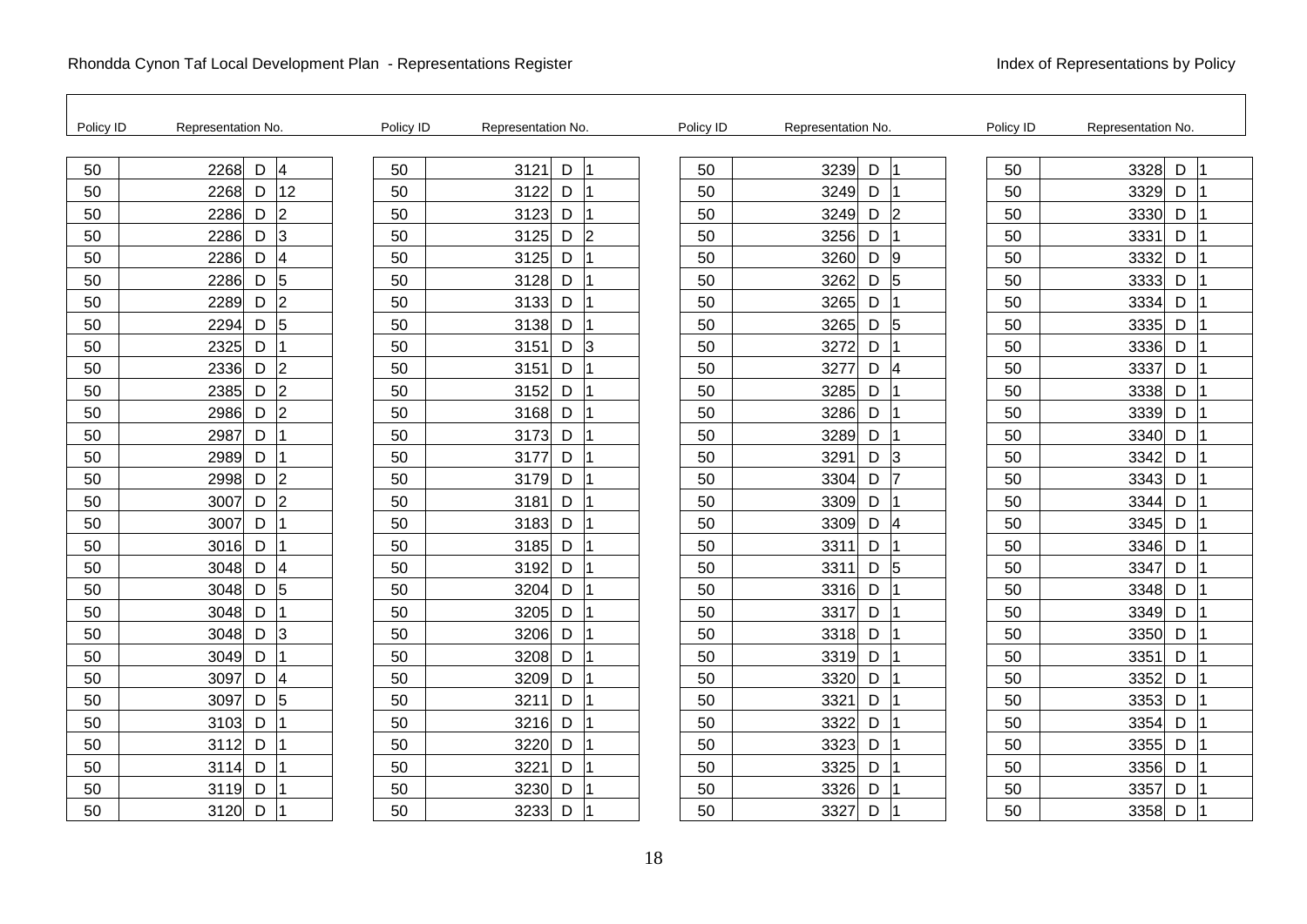| Policy ID | Representation No.                | Policy ID | Representation No. |                     | Policy ID | Representation No.          | Policy ID | Representation No. |   |                |
|-----------|-----------------------------------|-----------|--------------------|---------------------|-----------|-----------------------------|-----------|--------------------|---|----------------|
| 50        | 3359<br>D                         | 50        | 3391               | D<br>11             | 53        | 319<br>D                    | 53        | 2256               | D |                |
| 50        | 3360<br>D                         | 50        | 3393               | D<br>5              | 53        | 580<br>D<br>l2              | 53        | 2260               | D |                |
| 50        | 3361<br>D                         | 50        | 3393               | 6<br>D              | 53        | 609<br>D                    | 53        | 2289               | D | l3             |
| 50        | 3362<br>D                         | 50        | 3398               | D                   | 53        | D<br> 9<br>929              | 53        | 2293               | D |                |
| 50        | D<br>3363                         | 50        | 3429               | D<br>2              | 53        | 10<br>982<br>D              | 53        | 2293               | D | $\overline{2}$ |
| 50        | 3364<br>D                         | 50        | 3430               | D                   | 53        | 1322<br>D                   | 53        | 2294               | D | 6              |
| 50        | 3365<br>D                         | 50        | 3432               | D                   | 53        | $\overline{2}$<br>1331<br>D | 53        | 2294               | D |                |
| 50        | 3366<br>D                         | 50        | 3453               | D                   | 53        | 1354<br>D                   | 53        | 2297               | D |                |
| 50        | D<br>3367                         | 50        | 3454               | D                   | 53        | 1370<br>D<br>l2             | 53        | 2327               | D |                |
| 50        | 3369<br>D                         | 50        | 3456               | D                   | 53        | 1370<br>D<br>14             | 53        | 2330               | D |                |
| 50        | 3370<br>D                         | 50        | 3462               | D                   | 53        | $\overline{6}$<br>1370<br>D | 53        | 2997               | D |                |
| 50        | 3371<br>D                         | 50        | 3475               | D                   | 53        | D<br>1370<br>17             | 53        | 2998               | D | 3              |
| 50        | D<br>3372                         | 50        | 3478               | D<br>6              | 53        | 1438<br>D                   | 53        | 2998               | D |                |
| 50        | $\vert$ <sub>2</sub><br>3372<br>D | 50        | 3478               | D<br>17             | 53        | D<br>$\overline{2}$<br>1444 | 53        | 3016               | D | 12             |
| 50        | 3373<br>D                         | 50        | 3479               | D                   | 53        | $\overline{5}$<br>1444<br>D | 53        | 3039               | D |                |
| 50        | 3374<br>D                         | 50        | 3480               | D<br>11             | 53        | D<br>3<br>1465              | 53        | 3049               | D | 3              |
| 50        | 3375<br>D                         | 50        | 3482               | D                   | 53        | 1484<br>D<br>3              | 53        | 3058               | D |                |
| 50        | 3376<br>D                         | 51        | 1632               | 67<br>D             | 53        | 1561<br>D                   | 53        | 3058               | D | 2              |
| 50        | 3377<br>D                         | 52        | 929                | 8<br>D              | 53        | 1632<br> 31<br>D            | 53        | 3086               | D |                |
| 50        | 3378<br>D                         | 52        | 982                | D<br>9              | 53        | 1632<br>D<br>69             | 53        | 3089               | D |                |
| 50        | 3379<br>D                         | 52        | 1053               | D<br>4              | 53        | 1893<br>D<br>3              | 53        | 3097               | D |                |
| 50        | 3381<br>D                         | 52        | 1632               | 68<br>D             | 53        | 1893<br>D                   | 53        | 3097               | D | 13             |
| 50        | 3382<br>D                         | 52        | 2048               | 19<br>D             | 53        | $\overline{2}$<br>1899<br>D | 53        | 3155               | D |                |
| 50        | 3383<br>D                         | 52        | 3476               | D<br>$\overline{2}$ | 53        | D<br>$\overline{2}$<br>1975 | 53        | 3158               | D |                |
| 50        | 3384<br>D                         | 53        | 138                | $\overline{2}$<br>D | 53        | 2<br>1981<br>D              | 53        | 3165               | D |                |
| 50        | 3385<br>D                         | 53        | 138                | 8<br>D              | 53        | 12<br>2027<br>D             | 53        | 3166               | D |                |
| 50        | 3386<br>D                         | 53        | 138                | D<br>11             | 53        | 3<br>2035<br>D              | 53        | 3213               | D |                |
| 50        | 3388<br>D                         | 53        | 255                | D                   | 53        | D<br>2<br>2101              | 53        | 3243               | D | 3              |
| 50        | 3389<br>D                         | 53        | 255                | D                   | 53        | 2240<br>D                   | 53        | 3243               | D |                |
| 50        | 3390<br>D                         | 53        | 306                | 19<br>D             | 53        | 2240<br>D<br>$\overline{2}$ | 53        | 3243               | D | 17             |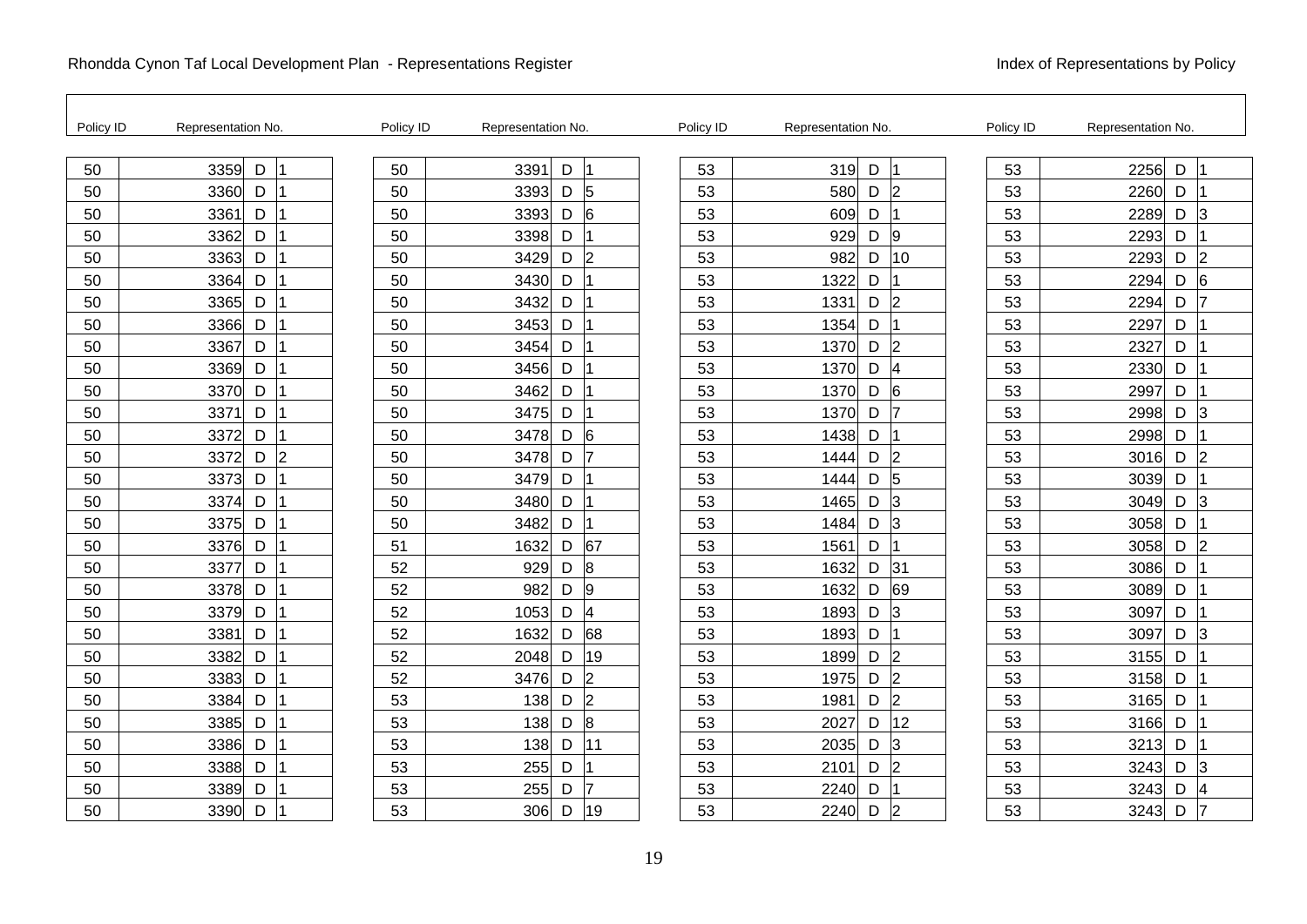| Policy ID | Representation No.                    | Policy ID | Representation No.                    | Policy ID | Representation No.          | Policy ID | Representation No.          |
|-----------|---------------------------------------|-----------|---------------------------------------|-----------|-----------------------------|-----------|-----------------------------|
| 53        | $\mathsf D$<br>15<br>3243             | 53        | $\overline{2}$<br>3439<br>D           | 58        | D<br>3461<br>1              | 64        | D<br>2101<br>$\overline{4}$ |
| 53        | 16<br>3243<br>D                       | 53        | $\overline{2}$<br>3441<br>D           | 58        | 10<br>3477<br>D             | 64        | 2997<br>D<br>3              |
| 53        | 18<br>3243<br>D                       | 53        | $\overline{2}$<br>3445<br>D           | 58        | 3478<br>10<br>D             | 64        | 18<br>3215<br>D             |
| 53        | 7<br>3254<br>D                        | 53        | $\overline{2}$<br>3475<br>D           | 59        | $\overline{2}$<br>1564<br>D | 64        | D<br>3439<br>4              |
| 53        | 22<br>3254<br>D                       | 53        | D<br>11<br>3477                       | 59        | 75<br>D<br>1632             | 64        | 3441<br>D<br>4              |
| 53        | 37<br>3254<br>D                       | 53        | $\overline{2}$<br>3479<br>D           | 59        | D<br>3<br>2049              | 64        | D<br>3445                   |
| 53        | 3260<br>D                             | 54        | 70<br>1632<br>D                       | 59        | $\overline{2}$<br>3048<br>D | 65        | 1359<br>D                   |
| 53        | 10<br>3260<br>D                       | 54        | 71<br>1632<br>D                       | 59        | 4<br>3308<br>D              | 65        | D<br>6<br>1444              |
| 53        | 12<br>D<br>3260                       | 54        | 5<br>3420<br>D                        | 60        | 76<br>D<br>1632             | 65        | D<br>8<br>1444              |
| 53        | $\overline{2}$<br>3265<br>D           | 55        | 72<br>1632<br>D                       | 60        | 3294<br>D                   | 65        | 1632<br>D<br>81             |
| 53        | 10<br>3265<br>D                       | 55        | $\overline{2}$<br>2049<br>D           | 61        | 1632<br>77<br>D             | 65        | 82<br>1632<br>D             |
| 53        | 3271<br>D                             | 55        | $\overline{2}$<br>2268<br>D           | 61        | 4<br>2385<br>D              | 65        | D<br>6<br>1893              |
| 53        | 8<br>$\mathsf D$<br>3271              | 55        | 2986<br>D                             | 62        | 78<br>1632<br>D             | 65        | D<br>5<br>1899              |
| 53        | 9<br>D<br>3271                        | 55        | D<br>3246                             | 62        | D<br>2052<br>4              | 65        | D<br>5<br>1975              |
| 53        | 3277<br>D                             | 55        | $\overline{2}$<br>3285<br>D           | 63        | $\overline{2}$<br>467<br>D  | 65        | 1981<br>D<br>$\overline{5}$ |
| 53        | $\overline{2}$<br>3282<br>D           | 55        | D<br>6<br>3311                        | 63        | 79<br>1632<br>D             | 65        | D<br>$\overline{5}$<br>2101 |
| 53        | $\overline{2}$<br>$\mathsf D$<br>3286 | 55        | $\overline{2}$<br>D<br>3387           | 63        | 4<br>1893<br>D              | 65        | D<br>3087                   |
| 53        | 3288<br>D                             | 55        | 5<br>D<br>3477                        | 63        | 3<br>1899<br>D              | 65        | 3277<br>D<br> 2             |
| 53        | 3291<br>D                             | 55        | 3477<br>12<br>D                       | 63        | 3<br>1975<br>D              | 65        | 3282<br>D<br>3              |
| 53        | 3<br>D<br>3292                        | 55        | $\overline{\mathcal{A}}$<br>D<br>3477 | 63        | 1981<br>D<br>3              | 65        | D<br>$\overline{2}$<br>3291 |
| 53        | 5<br>D<br>3302                        | 55        | D<br>8<br>3478                        | 63        | 6<br>D<br>2052              | 65        | 12<br>D<br>3302             |
| 53        | 6<br>D<br>3302                        | 55        | 9<br>3478<br>D                        | 63        | D<br>3<br>2101              | 65        | D<br>3439<br>5              |
| 53        | D<br>3302                             | 57        | 255<br>$\overline{\mathcal{A}}$<br>D  | 63        | 3<br>3439<br>D              | 65        | 3441<br>D<br>5              |
| 53        | $6\phantom{.}6$<br>3304<br>D          | 57        | 73<br>1632<br>D                       | 63        | D<br>3<br>3441              | 65        | D<br>5<br>3445              |
| 53        | 3<br>$\mathsf D$<br>3309              | 57        | 13<br>D<br>2027                       | 63        | 3<br>3445<br>D              | 66        | D<br>7<br>138               |
| 53        | $\overline{2}$<br>3311<br>D           | 57        | 20<br>2048<br>D                       | 64        | 80<br>1632<br>D             | 66        | 138<br>D<br>10              |
| 53        | $\overline{\mathcal{A}}$<br>3311<br>D | 57        | 6<br>3308<br>D                        | 64        | 5<br>1893<br>D              | 66        | 138<br>D                    |
| 53        | $\overline{4}$<br>3393<br>D           | 58        | 3<br>1564<br>D                        | 64        | 4<br>1899<br>D              | 66        | D<br>1359<br>3              |
| 53        | D<br>3402                             | 58        | 74<br>1632<br>D                       | 64        | 1975<br>D<br>4              | 66        | 1383<br>D                   |
| 53        | 3420<br>D<br>14                       | 58        | 5<br>D<br>3308                        | 64        | D<br>1981<br>4              | 66        | 1383<br>D<br>$\overline{2}$ |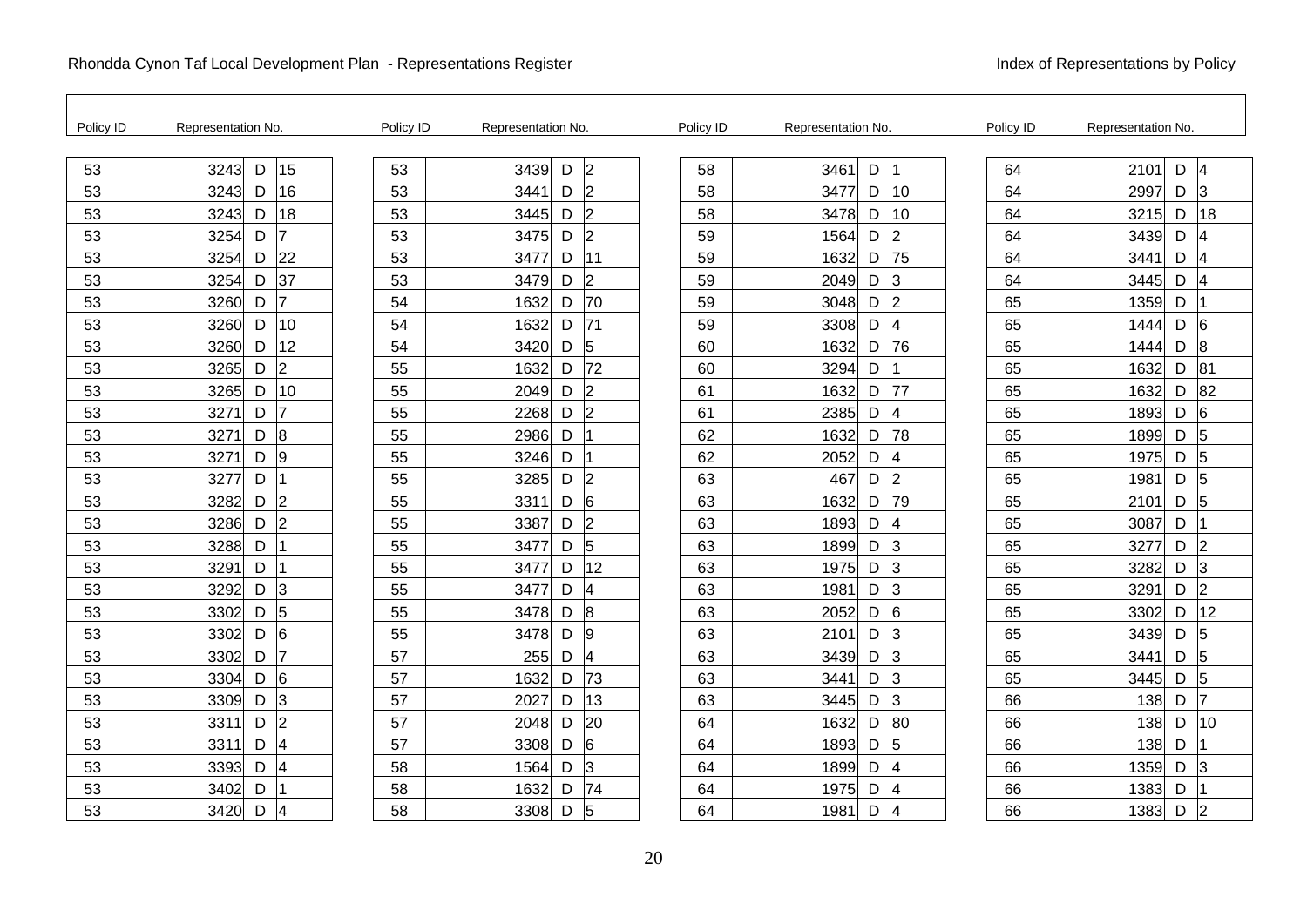| Policy ID | Representation No.                    | Policy ID | Representation No.                    | Policy ID | Representation No.          | Policy ID | Representation No.         |
|-----------|---------------------------------------|-----------|---------------------------------------|-----------|-----------------------------|-----------|----------------------------|
| 66        | $\overline{3}$<br>$\mathsf D$<br>1523 | 69        | 1930<br>9<br>D                        | 75        | 12<br>3225<br>D             | 77        | 3478<br>D<br>4             |
| 66        | 83<br>1632<br>D                       | 69        | 2336<br>D                             | 75        | 3254<br>D<br>19             | 78        | 306<br>D<br>21             |
| 66        | 2035<br>D                             | 70        | 688<br>D                              | 75        | 24<br>3254<br>D             | 78        | 1632<br>93<br>D            |
| 66        | 5<br>3236<br>D                        | 70        | 1632<br>86<br>D                       | 75        | 39<br>3254<br>D             | 78        | 21<br>3215<br>D            |
| 66        | $\overline{\mathbf{4}}$<br>3265<br>D  | 70        | 6<br>3232<br>D                        | 75        | 5<br>3299<br>D              | 78        | 3217<br>D                  |
| 66        | 3271<br>D<br>11                       | 70        | 3271<br>D<br>$\overline{\mathcal{A}}$ | 76        | 25<br>306<br>D              | 78        | 13<br>3225<br>D            |
| 66        | $\overline{2}$<br>3309<br>D           | 70        | 3302<br>$\overline{4}$<br>D           | 76        | 1632<br>91<br>D             | 78        | 3225<br>14<br>D            |
| 66        | D<br>3393<br>$\overline{1}$           | 72        | 87<br>1632<br>D                       | 76        | 2048<br>D<br>4              | 78        | 3225<br>15<br>D            |
| 67        | 3<br>1444<br>D                        | 72        | 14<br>2049<br>D                       | 76        | 2048<br>D<br>6              | 78        | 16<br>3225<br>D            |
| 67        | 17<br>1444<br>D                       | 72        | 8<br>2080<br>D                        | 76        | 2055<br>D<br>11             | 78        | 17<br>3225<br>D            |
| 67        | $\overline{4}$<br>1484<br>D           | 72        | 3267<br>$\overline{\mathcal{A}}$<br>D | 76        | 5<br>3303<br>D              | 78        | 3225<br>18<br>D            |
| 67        | 4<br>D<br>1564                        | 72        | 17<br>3295<br>D                       | 76        | D<br>3303<br>17             | 78        | 19<br>3225<br>D            |
| 67        | 84<br>1632<br>D                       | 72        | 3<br>3297<br>D                        | 77        | 1353<br>3<br>D              | 78        | 20<br>3225<br>D            |
| 67        | 1893<br>D<br>7                        | 72        | 3300<br>10<br>D                       | 77        | 92<br>1632<br>D             | 78        | 3225<br>21<br>D            |
| 67        | 6<br>1899<br>D                        | 72        | 3313<br>$\overline{\mathcal{A}}$<br>D | 77        | 15<br>2049<br>D             | 78        | 22<br>3225<br>D            |
| 67        | 6<br>D<br>1975                        | 72        | 3435<br>D                             | 77        | 2052<br>D<br>5              | 78        | 23<br>3225<br>D            |
| 67        | 6<br>D<br>1981                        | 72        | 3438<br>$\overline{2}$<br>D           | 77        | 2053<br>D<br>3              | 78        | 10<br>3254<br>D            |
| 67        | 6<br>2101<br>D                        | 73        | $\overline{2}$<br>967<br>D            | 77        | 2080<br>D<br>$\overline{9}$ | 78        | 25<br>3254<br>D            |
| 67        | $\overline{\mathcal{A}}$<br>2289<br>D | 73        | 13<br>1370<br>D                       | 77        | 3013<br>D                   | 78        | 40<br>3254<br>D            |
| 67        | $\overline{2}$<br>D<br>2997           | 73        | 88<br>1632<br>D                       | 77        | 3224<br>D                   | 79        | 107<br>D                   |
| 67        | $\overline{2}$<br>3272<br>D           | 73        | 12<br>3243<br>D                       | 77        | 3224<br>D<br>$\overline{2}$ | 79        | 107<br>D<br>$\overline{2}$ |
| 67        | 3<br>3277<br>D                        | 73        | 24<br>3243<br>D                       | 77        | 3250<br>D                   | 79        | 138<br>D<br>6              |
| 67        | $6\overline{6}$<br>3439<br>D          | 73        | 3<br>3296<br>D                        | 77        | 36<br>3295<br>D             | 79        | 231<br>D                   |
| 67        | $\overline{6}$<br>D<br>3441           | 73        | <sup>6</sup><br>3301<br>D             | 77        | 3295<br>D<br>$\overline{8}$ | 79        | D<br>476<br>4              |
| 67        | 6<br>3445<br>D                        | 74        | 89<br>1632<br>D                       | 77        | 3295<br>D<br>9              | 79        | 566<br>D                   |
| 68        | 20<br>306<br>D                        | 74        | 3296<br>$\overline{\mathcal{A}}$<br>D | 77        | 3295<br>10<br>D             | 79        | 735<br>D                   |
| 68        | 85<br>1632<br>D                       | 74        | 3<br>3368<br>D                        | 77        | 11<br>3295<br>D             | 79        | 735<br>D<br>$\overline{2}$ |
| 68        | 17<br>D<br>1930                       | 75        | 90<br>1632<br>D                       | 77        | 12<br>3295<br>D             | 79        | 3<br>735<br>D              |
| 68        | 21<br>2048<br>D                       | 75        | 20<br>3215<br>D                       | 77        | $\overline{2}$<br>3313<br>D | 79        | 967<br>D                   |
| 68        | $\overline{2}$<br>D<br>3151           | 75        | 3225<br>D<br>11                       | 77        | $\overline{2}$<br>3450<br>D | 79        | 982<br>D<br>13             |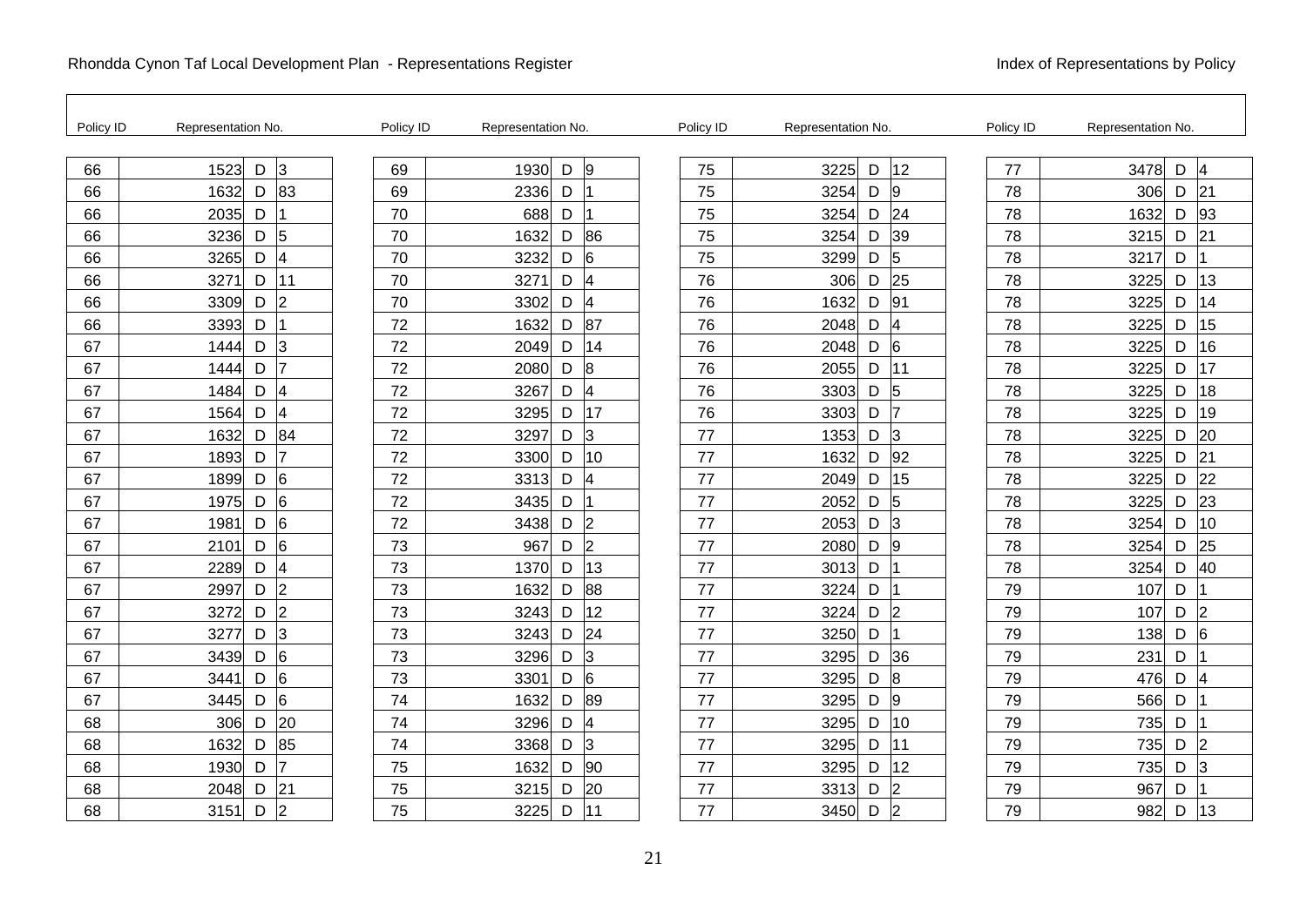| Policy ID | Representation No.          | Policy ID | Representation No.                   | Policy ID | Representation No.          | Policy ID | Representation No.           |
|-----------|-----------------------------|-----------|--------------------------------------|-----------|-----------------------------|-----------|------------------------------|
| 79        | 982<br>18<br>D              | 79        | 2033<br>8<br>D                       | 79        | D<br>3021                   | 79        | $6\overline{6}$<br>3052<br>D |
| 79        | 20<br>982<br>D              | 79        | 2036<br>D                            | 79        | 3022<br>D                   | 79        | D<br>3052<br>17              |
| 79        | 21<br>982<br>D              | 79        | 2048<br>D<br>17                      | 79        | 3023<br>D                   | 79        | 3052<br>$\overline{8}$<br>D  |
| 79        | 23<br>982<br>D              | 79        | 2053<br>D                            | 79        | 3024<br>D                   | 79        | $\overline{9}$<br>3052<br>D  |
| 79        | 5<br>D<br>1053              | 79        | 2055<br>D                            | 79        | 3025<br>D                   | 79        | 3053<br>D                    |
| 79        | $\overline{5}$<br>1337<br>D | 79        | 2218<br>D                            | 79        | 3026<br>D                   | 79        | 3055<br>D                    |
| 79        | 1353<br>D                   | 79        | 2248<br>D                            | 79        | 3027<br>D                   | 79        | 3056<br>D                    |
| 79        | D<br>1370                   | 79        | 2286<br>D<br>11                      | 79        | D<br>3028                   | 79        | D<br>3057                    |
| 79        | D<br>1397                   | 79        | 2286<br>D<br>6                       | 79        | D<br>3029                   | 79        | 3060<br>D                    |
| 79        | D<br>1400                   | 79        | 2320<br>D                            | 79        | 3031<br>D                   | 79        | 3061<br>D                    |
| 79        | $\overline{2}$<br>1425<br>D | 79        | 2536<br>D<br>5                       | 79        | 3032<br>D                   | 79        | 3062<br>D                    |
| 79        | $\vert$ 3<br>D<br>1425      | 79        | 2546<br>5<br>D                       | 79        | D<br>3033                   | 79        | D<br>3064                    |
| 79        | D<br>1431                   | 79        | 2728<br>D<br>5                       | 79        | D<br>3034                   | 79        | 3065<br>D                    |
| 79        | $\vert$ 2<br>1431<br>D      | 79        | 2728<br>D<br>16                      | 79        | 3035<br>D                   | 79        | 3066<br>D                    |
| 79        | $\overline{3}$<br>1431<br>D | 79        | 2739<br>D<br>5                       | 79        | 3036<br>$\mathsf D$         | 79        | 3067<br>D                    |
| 79        | D<br>$\overline{4}$<br>1431 | 79        | 2980<br>D<br>$\overline{\mathbf{1}}$ | 79        | D<br>3037                   | 79        | 3068<br>D                    |
| 79        | $\overline{2}$<br>D<br>1437 | 79        | 2990<br>D                            | 79        | 3038<br>D                   | 79        | 3069<br>D                    |
| 79        | 1447<br>D                   | 79        | 2991<br>D                            | 79        | D<br>3040                   | 79        | D<br>3070                    |
| 79        | D<br>1470                   | 79        | 2993<br>D                            | 79        | D<br>3041                   | 79        | 3071<br>D                    |
| 79        | D<br>$\vert$ 2<br>1529      | 79        | $\overline{2}$<br>2993<br>D          | 79        | D<br>3043                   | 79        | D<br>3073                    |
| 79        | D<br>1556                   | 79        | 2995<br>D                            | 79        | D<br>3044                   | 79        | 3075<br>D                    |
| 79        | $\vert$ 2<br>1561<br>D      | 79        | 2996<br>D                            | 79        | 3045<br>D                   | 79        | 3077<br>D                    |
| 79        | 94<br>1632<br>D             | 79        | 2999<br>D                            | 79        | 3046<br>D                   | 79        | 3079<br>D                    |
| 79        | 95<br>1632<br>D             | 79        | 3000<br>D                            | 79        | 3047<br>D                   | 79        | 3096<br>D                    |
| 79        | $\overline{c}$<br>1643<br>D | 79        | D<br>3006                            | 79        | 3050<br>D                   | 79        | 3098<br>D<br>$\overline{2}$  |
| 79        | 2025<br>D                   | 79        | 3008<br>D                            | 79        | 3052<br>D                   | 79        | 3098<br>D                    |
| 79        | D<br>3<br>2027              | 79        | D<br>3009                            | 79        | D<br>$\overline{2}$<br>3052 | 79        | 3100<br>D                    |
| 79        | D<br>2028                   | 79        | D<br>3014                            | 79        | D<br>$\overline{3}$<br>3052 | 79        | 3104<br>D                    |
| 79        | $\overline{2}$<br>2031<br>D | 79        | 3019<br>D                            | 79        | 3052<br>D<br>4              | 79        | 3107<br>D                    |
| 79        | 5<br>2033<br>D              | 79        | 3020<br>D                            | 79        | 5<br>3052<br>D              | 79        | 3110<br>D                    |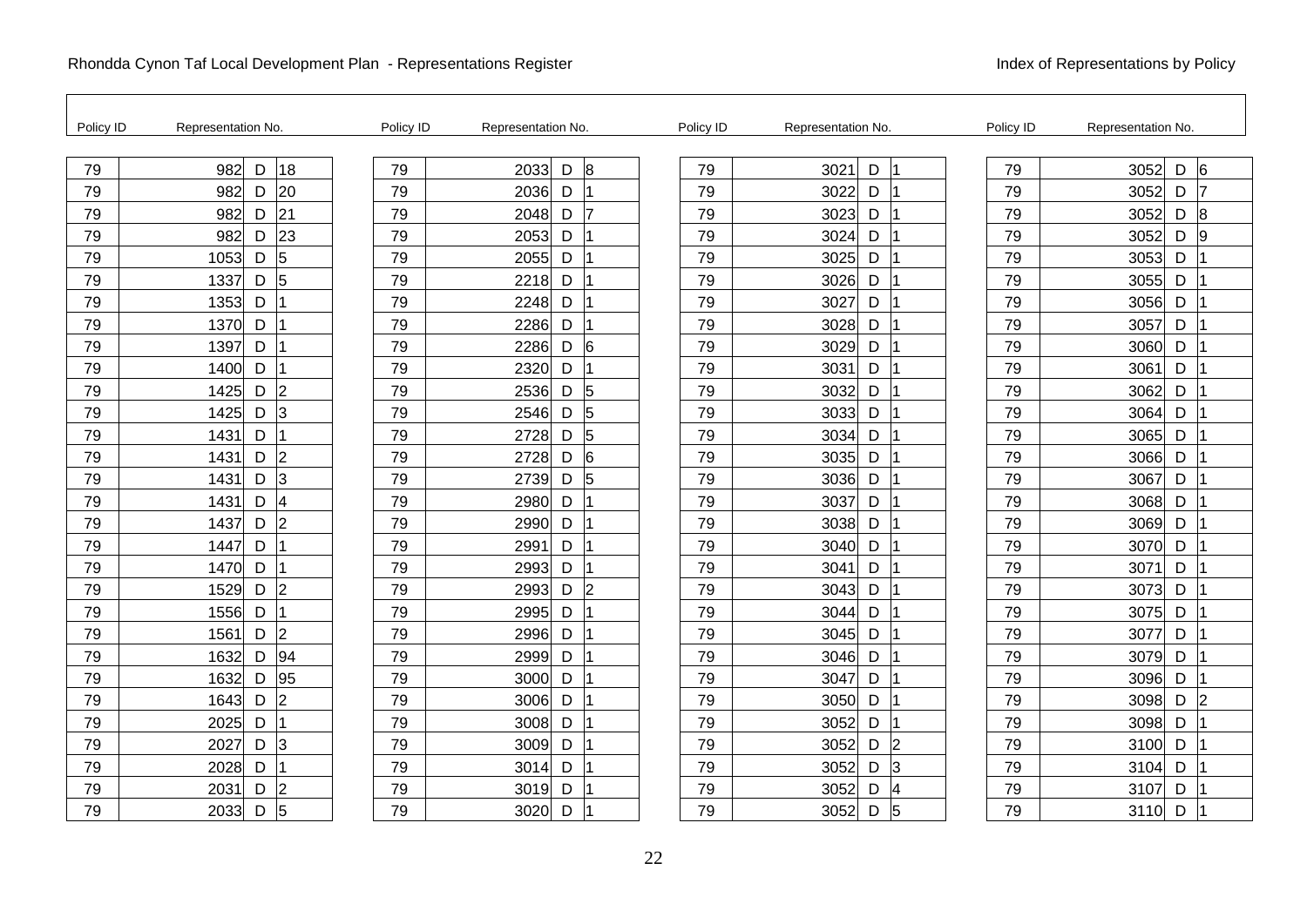| Policy ID | Representation No.                | Policy ID | Representation No.          | Policy ID | Representation No.                | Policy ID | Representation No.            |
|-----------|-----------------------------------|-----------|-----------------------------|-----------|-----------------------------------|-----------|-------------------------------|
| 79        | 3115<br>D                         | 79        | 3156<br>D                   | 79        | 3244<br>D                         | 79        | $\overline{2}$<br>3287<br>D   |
| 79        | $\vert$ 2<br>3117<br>D            | 79        | 3157<br>D                   | 79        | 3247<br>D                         | 79        | $\overline{2}$<br>3290<br>D   |
| 79        | 3118<br>D                         | 79        | 3159<br>D                   | 79        | $\vert$ <sub>2</sub><br>3248<br>D | 79        | 3293<br>D                     |
| 79        | 3124<br>D                         | 79        | D<br>3160                   | 79        | 3251<br>D                         | 79        | 3296<br>D<br>5                |
| 79        | $\overline{2}$<br>D<br>3129       | 79        | 3162<br>D                   | 79        | 3254<br>D<br>111                  | 79        | 3296<br>$6\phantom{a}6$<br>D  |
| 79        | 3129<br>D                         | 79        | 3163<br>D                   | 79        | 12<br>3254<br>D                   | 79        | 3296<br>D                     |
| 79        | 3131<br>D                         | 79        | 3164<br>D                   | 79        | 13<br>3254<br>D                   | 79        | 3297<br>D<br>4                |
| 79        | 3132<br>D                         | 79        | 3169<br>D                   | 79        | 3254<br>D<br>14                   | 79        | 3297<br>D<br>17               |
| 79        | D<br>3134                         | 79        | D<br>3172                   | 79        | 26<br>3254<br>D                   | 79        | $\boldsymbol{8}$<br>3299<br>D |
| 79        | 3136<br>D                         | 79        | 3176<br>D                   | 79        | 27<br>3254<br>D                   | 79        | 3299<br>D<br>$\overline{9}$   |
| 79        | lЗ<br>3139<br>D                   | 79        | 3178<br>D                   | 79        | 28<br>3254<br>D                   | 79        | 3300<br> 2 <br>D              |
| 79        | 3139<br>D<br>$\overline{4}$       | 79        | 3180<br>D                   | 79        | 29<br>3254<br>D                   | 79        | D<br>3300<br>$\overline{4}$   |
| 79        | 5<br>3139<br>D                    | 79        | 3184<br>D                   | 79        | 41<br>3254<br>D                   | 79        | 3301<br>D                     |
| 79        | 3139<br>6<br>D                    | 79        | 3186<br>D                   | 79        | 42<br>3254<br>D                   | 79        | 3301<br>D<br>$\boldsymbol{8}$ |
| 79        | 7<br>D<br>3139                    | 79        | 3188<br>D                   | 79        | 43<br>3254<br>D                   | 79        | D<br> 9<br>3301               |
| 79        | $\overline{8}$<br>3139<br>D       | 79        | 3189<br>D                   | 79        | 44<br>3254<br>D                   | 79        | 3301<br>D<br>10               |
| 79        | 3139<br>D                         | 79        | 3190<br>D                   | 79        | 3255<br>D                         | 79        | 3303<br>8<br>D                |
| 79        | $\vert$ <sub>2</sub><br>3139<br>D | 79        | 3191<br> 2 <br>D            | 79        | $\vert$ <sub>2</sub><br>3255<br>D | 79        | 3312<br>D<br>6                |
| 79        | D<br>3140                         | 79        | $\overline{2}$<br>D<br>3194 | 79        | 3257<br>D                         | 79        | 3312<br>D                     |
| 79        | 3141<br>D                         | 79        | 3195<br>D                   | 79        | 3259<br>D                         | 79        | 3368<br>D                     |
| 79        | D<br>3142                         | 79        | 3196<br>D                   | 79        | 2<br>3259<br>D                    | 79        | 3368<br>D<br>$\overline{2}$   |
| 79        | 3143<br>D                         | 79        | 3197<br>D<br>2              | 79        | 3264<br>D                         | 79        | 3380<br>D                     |
| 79        | $\overline{2}$<br>D<br>3143       | 79        | 3201<br>D                   | 79        | 3266<br>D                         | 79        | 3392<br>D                     |
| 79        | D<br>3144                         | 79        | 3214<br>D                   | 79        | D<br>5<br>3267                    | 79        | 2<br>3393<br>D                |
| 79        | D<br>3145                         | 79        | 3218<br>D                   | 79        | $\overline{8}$<br>3267<br>D       | 79        | 3393<br>D<br>3                |
| 79        | 3146<br>D                         | 79        | 3229<br>D                   | 79        | 2 <br>3270<br>D                   | 79        | 3399<br>D                     |
| 79        | D<br>3147                         | 79        | 3231<br>D                   | 79        | 3273<br>D                         | 79        | D<br>3411                     |
| 79        | D<br>3148                         | 79        | 3241<br>D                   | 79        | D<br>3280                         | 79        | 3411<br>D<br>$\overline{2}$   |
| 79        | D<br>3150                         | 79        | 3243<br>D<br>5              | 79        | 3280<br>D<br>4                    | 79        | D<br>3413<br>12               |
| 79        | D<br>3153                         | 79        | 3243<br>20<br>D             | 79        | 3283<br>D<br>3                    | 79        | D<br>3422                     |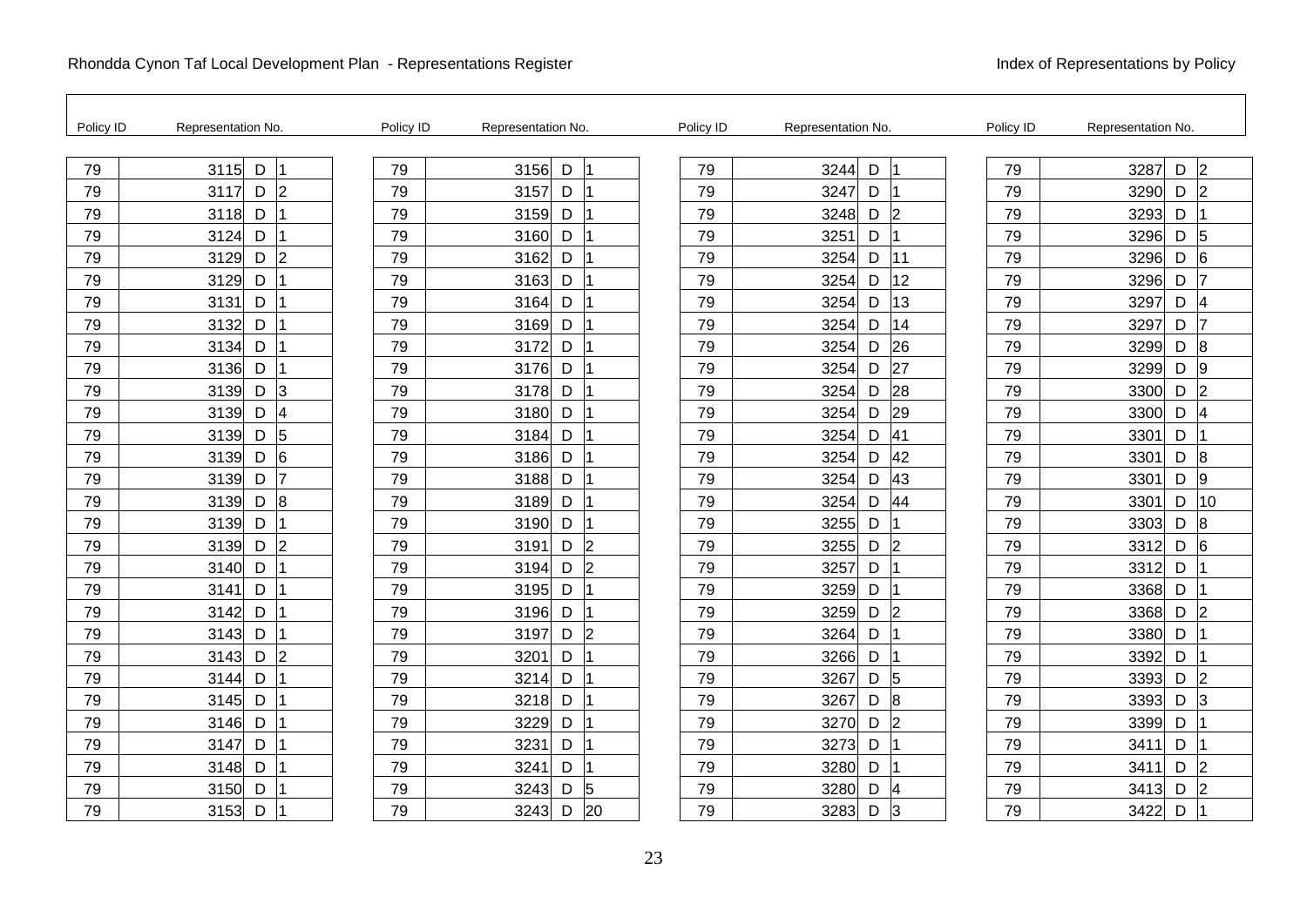F

| Policy ID | Representation No.          | Policy ID | Representation No. |   |                | Policy ID | Representation No. |                     | Policy ID | Representation No. |   |                |
|-----------|-----------------------------|-----------|--------------------|---|----------------|-----------|--------------------|---------------------|-----------|--------------------|---|----------------|
| 79        | 3422<br>D<br>lЗ             | 81        | 3267               | D | 9              | 82        | 1632               | 98<br>D             | 82        | 2546               | D | l3             |
| 79        | $\overline{2}$<br>3423<br>D | 81        | 3295               | D | 6              | 82        | 1632               | 109<br>D            | 82        | 2547               | D | $\overline{3}$ |
| 79        | 3424<br>D                   | 81        | 3295               | D | 17             | 82        | 1643               | 3<br>D              | 82        | 2548               | D | $\overline{3}$ |
| 79        | 3425<br>D                   | 81        | 3296               | D | $\overline{8}$ | 82        | 2031               | D                   | 82        | 2549               | D | 3              |
| 79        | D<br>3427                   | 81        | 3297               | D | 8              | 82        | 2033               | D                   | 82        | 2550               | D | 3              |
| 79        | 3431<br>D                   | 81        | 3300               | D | 3              | 82        | 2033               | D<br>14             | 82        | 2551               | D | 3              |
| 79        | 3434<br>D                   | 81        | 3301               | D | $\overline{2}$ | 82        | 2033               | 17<br>D             | 82        | 2552               | D | 3              |
| 79        | 3442<br>D                   | 81        | 3301               | D | 17             | 82        | 2036<br>D          | 2                   | 82        | 2553               | D | 3              |
| 79        | D<br>3443                   | 81        | 3303               | D | 11             | 82        | 2055               | D<br>l2             | 82        | 2554               | D | 3              |
| 79        | D<br>3447                   | 81        | 3368               | D | $\overline{4}$ | 82        | 2055               | D<br>3              | 82        | 2555               | D | 3              |
| 79        | 3448<br>D                   | 81        | 3476               | D | 3              | 82        | 2055               | 6<br>D              | 82        | 2556               | D | $\overline{3}$ |
| 79        | 3451<br>D                   | 82        | 138                | D | 5              | 82        | 2055               | D<br> 9             | 82        | 2557               | D | 3              |
| 79        | 3452<br>D                   | 82        | 306                | D | 22             | 82        | 2080               | 10<br>D             | 82        | 2558               | D | 3              |
| 79        | $\overline{2}$<br>3452<br>D | 82        | 929                | D | 15             | 82        | 2301               | D                   | 82        | 2559               | D | 3              |
| 79        | 3458<br>D                   | 82        | 982                | D | 12             | 82        | 2509               | D                   | 82        | 2560               | D | 3              |
| 79        | D<br>3464                   | 82        | 982                | D | 24             | 82        | 2528               | D                   | 82        | 2561               | D | 3              |
| 79        | D<br>3467                   | 82        | 1337               | D |                | 82        | 2531               | D<br>3              | 82        | 2562               | D | 3              |
| 79        | 3468<br>D                   | 82        | 1337               | D | 2              | 82        | 2532               | $\overline{3}$<br>D | 82        | 2563               | D | 3              |
| 79        | $\sqrt{5}$<br>3478<br>D     | 82        | 1337               | D | 6              | 82        | 2533               | $\overline{3}$<br>D | 82        | 2564               | D | 3              |
| 79        | $\overline{2}$<br>3484<br>D | 82        | 1400               | D | $\overline{5}$ | 82        | 2534               | D<br>$\overline{3}$ | 82        | 2565               | D | 3              |
| 80        | 96<br>D<br>1632             | 82        | 1403               | D |                | 82        | 2535               | D<br>3              | 82        | 2566               | D | 3              |
| 80        | 8<br>2048<br>D              | 82        | 1403               | D | $\overline{2}$ | 82        | 2536               | D<br>3              | 82        | 2567               | D | 13             |
| 80        | 10<br>3303<br>D             | 82        | 1425               | D |                | 82        | 2537               | 3<br>D              | 82        | 2568               | D | 3              |
| 81        | D<br>14<br>929              | 82        | 1437               | D | 3              | 82        | 2539               | D<br>3              | 82        | 2569               | D | 3              |
| 81        | 982<br>11<br>D              | 82        | 1438               | D | $\overline{2}$ | 82        | 2540               | D<br>3              | 82        | 2570               | D | 3              |
| 81        | 3<br>1053<br>D              | 82        | 1447               | D | $\overline{2}$ | 82        | 2541               | $\overline{3}$<br>D | 82        | 2571               | D | 3              |
| 81        | 97<br>1632<br>D             | 82        | 1521               | D |                | 82        | 2542               | $\overline{3}$<br>D | 82        | 2572               | D | 3              |
| 81        | 14<br>2027<br>D             | 82        | 1523               | D | $\overline{2}$ | 82        | 2543               | D<br>3              | 82        | 2573               | D | 3              |
| 81        | 9<br>2048<br>D              | 82        | 1529               | D |                | 82        | 2544               | D<br>3              | 82        | 2574               | D | 3              |
| 81        | 3225<br>D<br>24             | 82        | 1561               | D | 3              | 82        | 2545               | D<br>3              | 82        | 2575               | D | 3              |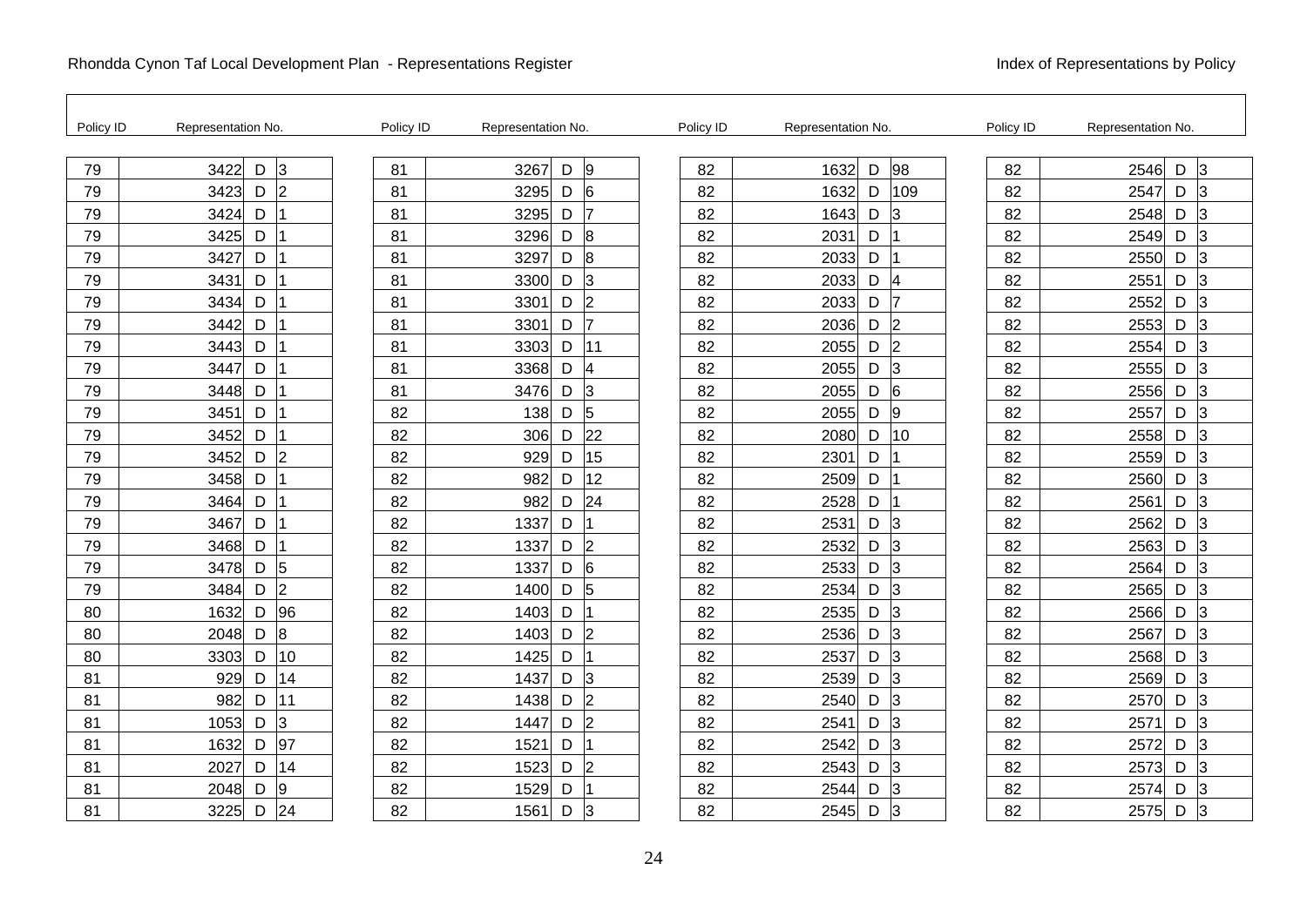| Policy ID | Representation No.        | Policy ID | Representation No. | Policy ID | Representation No.          | Policy ID | Representation No.          |
|-----------|---------------------------|-----------|--------------------|-----------|-----------------------------|-----------|-----------------------------|
| 82        | l3<br>2576<br>$\mathsf D$ | 82        | 2606<br>3<br>D     | 82        | $\overline{3}$<br>2637<br>D | 82        | lЗ<br>2668<br>D             |
| 82        | 3<br>2577<br>D            | 82        | 3<br>2607<br>D     | 82        | 2638<br>D<br>3              | 82        | D<br>$\overline{3}$<br>2669 |
| 82        | 3<br>2578<br>D            | 82        | 2608<br>3<br>D     | 82        | lЗ<br>2639<br>D             | 82        | 3<br>2670<br>D              |
| 82        | 3<br>2579<br>D            | 82        | 3<br>2609<br>D     | 82        | 2640<br>D<br>3              | 82        | 2671<br>D<br>3              |
| 82        | D<br>3<br>2580            | 82        | 3<br>2610<br>D     | 82        | 2641<br>D<br>3              | 82        | 2672<br>D<br>3              |
| 82        | 3<br>2581<br>D            | 82        | 2611<br>3<br>D     | 82        | 2642<br>D<br>3              | 82        | 2673<br>D<br>13             |
| 82        | l3<br>2582<br>D           | 82        | 2612<br>3<br>D     | 82        | lЗ<br>2643<br>D             | 82        | 2674<br>D<br>3              |
| 82        | 3<br>2583<br>D            | 82        | 3<br>2613<br>D     | 82        | 2644<br>D<br>3              | 82        | 3<br>2675<br>D              |
| 82        | 3<br>2584<br>D            | 82        | 2614<br>D<br>3     | 82        | 2645<br>D<br>3              | 82        | 2676<br>3<br>D              |
| 82        | 3<br>2585<br>D            | 82        | 3<br>2615<br>D     | 82        | 2646<br>D<br>$\overline{3}$ | 82        | 2677<br>D<br>3              |
| 82        | 3<br>2586<br>D            | 82        | 2617<br>3<br>D     | 82        | 2647<br>$\overline{3}$<br>D | 82        | $\overline{3}$<br>2678<br>D |
| 82        | 3<br>2587<br>D            | 82        | 2618<br>3<br>D     | 82        | 2648<br>D<br>$\overline{3}$ | 82        | 2679<br>D<br>3              |
| 82        | D<br>3<br>2588            | 82        | 3<br>2619<br>D     | 82        | 2649<br>D<br>3              | 82        | 2680<br>D<br>3              |
| 82        | 3<br>2589<br>D            | 82        | 2620<br>3<br>D     | 82        | 2650<br>D<br>$\overline{3}$ | 82        | 2681<br>D<br>3              |
| 82        | 3<br>2590<br>D            | 82        | 2621<br>3<br>D     | 82        | 2651<br>D<br>3              | 82        | 2682<br>3<br>D              |
| 82        | 3<br>2591<br>D            | 82        | 3<br>2622<br>D     | 82        | 2652<br>D<br>3              | 82        | D<br>3<br>2683              |
| 82        | 3<br>2592<br>D            | 82        | 2623<br>D<br>3     | 82        | 2653<br>D<br>IЗ             | 82        | 2684<br>3<br>D              |
| 82        | 3<br>2593<br>D            | 82        | 2624<br>3<br>D     | 82        | 2654<br>D<br>$\overline{3}$ | 82        | 2685<br>D<br>3              |
| 82        | 3<br>2594<br>D            | 82        | 2625<br>3<br>D     | 82        | 2655<br>lЗ<br>D             | 82        | 2686<br>D<br>3              |
| 82        | 3<br>2595<br>D            | 82        | 2626<br>3<br>D     | 82        | D<br>2656<br>3              | 82        | 2687<br>D<br>3              |
| 82        | 3<br>D<br>2596            | 82        | 2627<br>D<br>3     | 82        | 2657<br>D<br>3              | 82        | 2688<br>3<br>D              |
| 82        | 3<br>2597<br>D            | 82        | 2628<br>D<br>3     | 82        | 2658<br>D<br>3              | 82        | 2689<br>D<br>13             |
| 82        | 3<br>2598<br>D            | 82        | 2629<br>3<br>D     | 82        | 2659<br>D<br>3              | 82        | 2691<br>3<br>D              |
| 82        | lЗ<br>D<br>2599           | 82        | 2630<br>3<br>D     | 82        | D<br>3<br>2660              | 82        | D<br>3<br>2692              |
| 82        | 3<br>D<br>2600            | 82        | 2631<br>D<br>3     | 82        | 2661<br>D<br>3              | 82        | 2693<br>3<br>D              |
| 82        | 3<br>2601<br>D            | 82        | 2632<br>3<br>D     | 82        | 2662<br>$\overline{3}$<br>D | 82        | 2694<br>D<br>13             |
| 82        | 3<br>2602<br>D            | 82        | 2633<br>3<br>D     | 82        | 2663<br>3<br>D              | 82        | 2695<br>D<br>3              |
| 82        | 3<br>D<br>2603            | 82        | 2634<br>3<br>D     | 82        | D<br>2664<br>3              | 82        | D<br>3<br>2696              |
| 82        | 3<br>2604<br>D            | 82        | 2635<br>D<br>3     | 82        | 2666<br>D<br>3              | 82        | 2697<br>D<br>3              |
| 82        | 3<br>2605<br>D            | 82        | 2636<br>3<br>D     | 82        | 2667<br>D<br>3              | 82        | 2698<br>D<br>3              |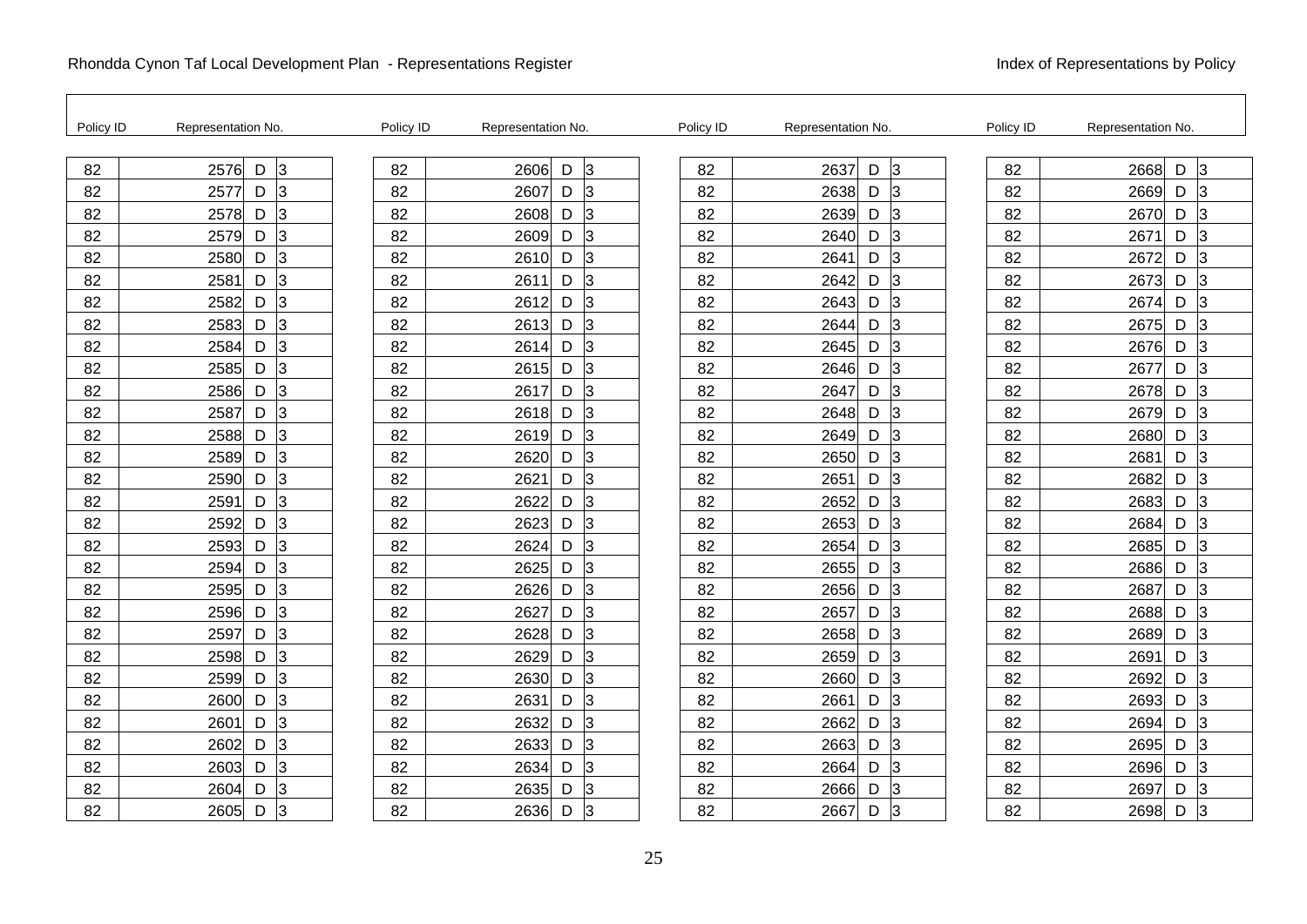| Policy ID | Representation No.     | Policy ID | Representation No.          | Policy ID | Representation No.          | Policy ID | Representation No.     |
|-----------|------------------------|-----------|-----------------------------|-----------|-----------------------------|-----------|------------------------|
| 82        | $\vert$ 3<br>2700<br>D | 82        | 2730<br>l3<br>D             | 82        | $\overline{3}$<br>2760<br>D | 82        | $\vert$ 3<br>2790<br>D |
| 82        | $\vert$ 3<br>2701<br>D | 82        | 2731<br>13<br>D             | 82        | 2761<br>D<br>$\vert$ 3      | 82        | D<br>3<br>2791         |
| 82        | 3<br>2702<br>D         | 82        | 2732<br>D<br>3              | 82        | $\vert$ 3<br>2762<br>D      | 82        | 2792<br>D<br>3         |
| 82        | 3<br>D<br>2703         | 82        | 2733<br>3<br>D              | 82        | 2763<br>$\vert$ 3<br>D      | 82        | D<br>3<br>2793         |
| 82        | 2704<br>D<br>3         | 82        | 2734<br>D<br>3              | 82        | $\overline{3}$<br>2764<br>D | 82        | 2794<br>D<br>3         |
| 82        | 3<br>2705<br>D         | 82        | 2735<br>D<br>13             | 82        | 2765<br>D<br>$\vert$ 3      | 82        | 2795<br>D<br>3         |
| 82        | 3<br>2706<br>D         | 82        | 2736<br>D<br>3              | 82        | 2766<br>$\vert$ 3<br>D      | 82        | 2796<br>D<br>$\vert$ 3 |
| 82        | Iз<br>2707<br>D        | 82        | 3<br>2737<br>D              | 82        | 2767<br>D<br>$\vert$ 3      | 82        | 3<br>2797<br>D         |
| 82        | D<br>3<br>2708         | 82        | 2738<br>D<br>3              | 82        | 2768<br>D<br>3              | 82        | 3<br>2798<br>D         |
| 82        | 3<br>2709<br>D         | 82        | 2739<br>3<br>D              | 82        | 2769<br>D<br>$\vert$ 3      | 82        | 2799<br>D<br>3         |
| 82        | 3<br>D<br>2710         | 82        | 2740<br>D<br>3              | 82        | $\overline{3}$<br>2770<br>D | 82        | 2800<br>D<br>3         |
| 82        | 3<br>2711<br>D         | 82        | 2741<br>D<br>3              | 82        | 2771<br>D<br>$\vert$ 3      | 82        | 3<br>2801<br>D         |
| 82        | l3<br>2712<br>D        | 82        | 2742<br>D<br>3              | 82        | 2772<br>D<br>13             | 82        | 2802<br>D<br>3         |
| 82        | 3<br>2713<br>D         | 82        | 2743<br>D<br>3              | 82        | 2773<br>D<br>$\vert$ 3      | 82        | 2803<br>D<br>3         |
| 82        | 3<br>D<br>2714         | 82        | 2744<br>D<br>3              | 82        | $\vert$ 3<br>2774<br>D      | 82        | $\vert$ 3<br>2804<br>D |
| 82        | 3<br>2715<br>D         | 82        | 2745<br>D<br>3              | 82        | 2775<br>D<br>3              | 82        | 2805<br>D<br>3         |
| 82        | D<br>3<br>2716         | 82        | 2746<br>3<br>D              | 82        | 2776<br>$\overline{3}$<br>D | 82        | 2806<br>D<br>3         |
| 82        | 3<br>2717<br>D         | 82        | 2747<br>3<br>D              | 82        | 2777<br>D<br>$\vert$ 3      | 82        | 2807<br>D<br>3         |
| 82        | 3<br>2718<br>D         | 82        | 2748<br>D<br>3              | 82        | $\overline{3}$<br>2778<br>D | 82        | 2808<br>D<br>3         |
| 82        | D<br>3<br>2719         | 82        | 2749<br>3<br>D              | 82        | 2779<br>D<br>13             | 82        | 3<br>2809<br>D         |
| 82        | 2720<br>D<br>3         | 82        | 2750<br>D<br>3              | 82        | 2780<br>D<br>3              | 82        | 2810<br>D<br>3         |
| 82        | 3<br>2721<br>D         | 82        | 2751<br>3<br>D              | 82        | 2781<br>D<br>$\vert$ 3      | 82        | 2811<br>D<br>3         |
| 82        | 3<br>2722<br>D         | 82        | 2752<br>D<br>3              | 82        | 2782<br>D<br>$\overline{3}$ | 82        | D<br>2812<br>3         |
| 82        | 3<br>D<br>2723         | 82        | 3<br>2753<br>D              | 82        | 2783<br>D<br>3              | 82        | 2813<br>D<br>3         |
| 82        | l3<br>2724<br>D        | 82        | 2754<br>3<br>D              | 82        | 2784<br>D<br>$\overline{3}$ | 82        | 2814<br>D<br>3         |
| 82        | 3<br>2725<br>D         | 82        | $\overline{3}$<br>2755<br>D | 82        | 2785<br>$\vert$ 3<br>D      | 82        | 2815<br>D<br>3         |
| 82        | 3<br>2726<br>D         | 82        | 2756<br>3<br>D              | 82        | $\vert$ 3<br>2786<br>D      | 82        | 3<br>2816<br>D         |
| 82        | 3<br>2727<br>D         | 82        | 3<br>2757<br>D              | 82        | 2787<br>D<br>$\vert$ 3      | 82        | 2817<br>3<br>D         |
| 82        | 3<br>2728<br>D         | 82        | 2758<br>D<br>3              | 82        | 2788<br>D<br>3              | 82        | 2818<br>D<br>3         |
| 82        | 3<br>2729<br>D         | 82        | 3<br>2759<br>D              | 82        | 2789<br>D<br>$\vert$ 3      | 82        | 2820<br>D<br>3         |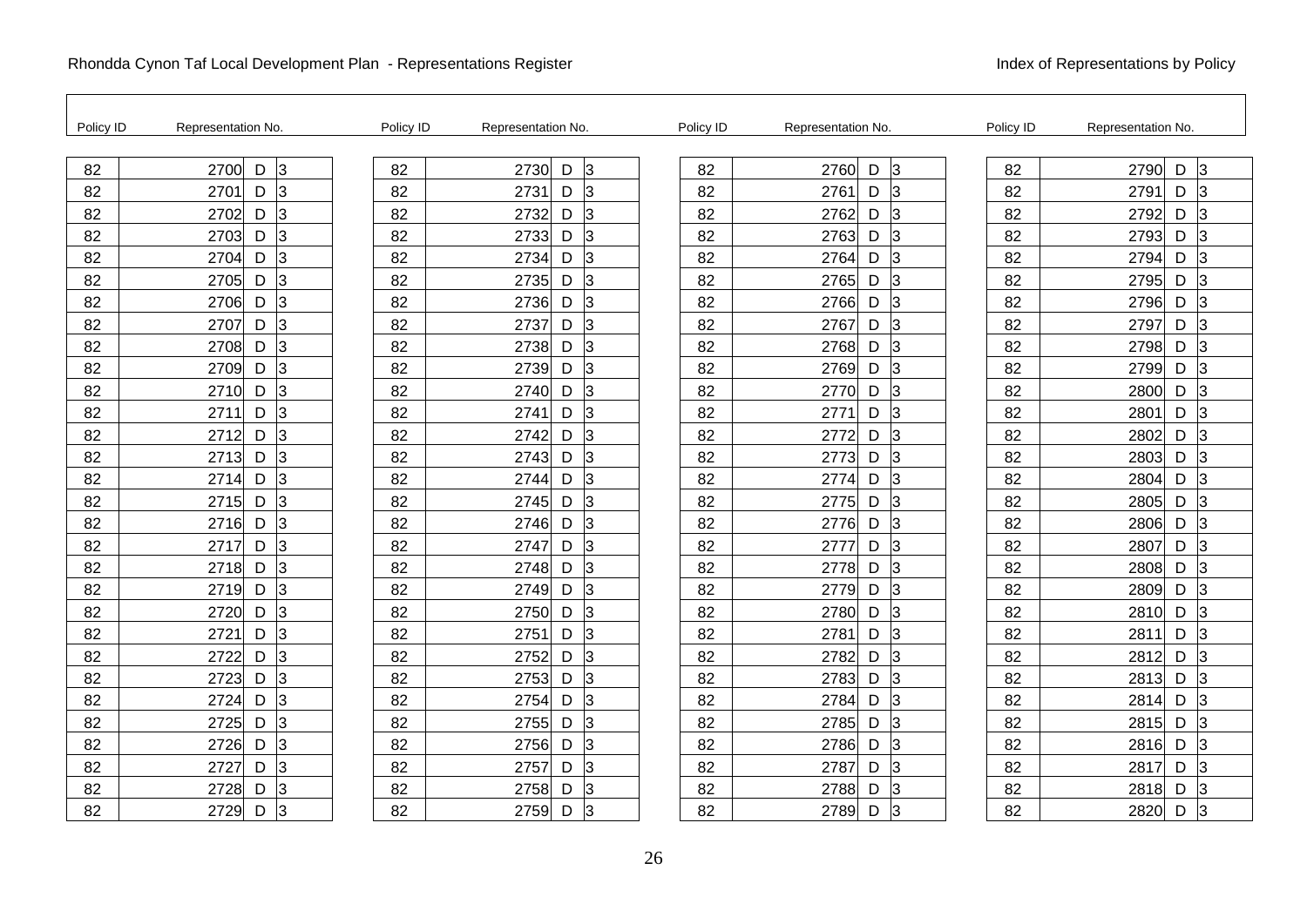| Policy ID | Representation No.           | Policy ID | Representation No.          | Policy ID | Representation No.          | Policy ID | Representation No.            |
|-----------|------------------------------|-----------|-----------------------------|-----------|-----------------------------|-----------|-------------------------------|
| 82        | $\overline{3}$<br>D<br>2821  | 82        | D<br>3182                   | 82        | 3415<br>$\mathsf D$<br>Ι1   | 83        | $\overline{2}$<br>3279<br>D   |
| 82        | 3<br>2822<br>D               | 82        | 3187<br>D                   | 82        | 3416<br>D<br>3              | 83        | D<br>$\overline{8}$<br>3300   |
| 82        | l3<br>2823<br>D              | 82        | 3193<br>D<br>4              | 82        | 3418<br>D<br>$\overline{3}$ | 83        | 3413<br>D                     |
| 82        | 3<br>2825<br>D               | 82        | 3200<br>D                   | 82        | D<br>3<br>3419              | 83        | D<br>$\boldsymbol{8}$<br>3422 |
| 82        | 3<br>D<br>2826               | 82        | 3<br>3229<br>D              | 82        | D<br>6<br>3420              | 83        | 6<br>3422<br>D                |
| 82        | 3<br>2827<br>D               | 82        | 15<br>3254<br>D             | 82        | 3421<br>D<br>3              | 83        | $\boldsymbol{8}$<br>3477<br>D |
| 82        | 3<br>2828<br>D               | 82        | 3254<br>30<br>D             | 82        | 2<br>3422<br>D              | 83        | $\overline{2}$<br>3477<br>D   |
| 82        | 3<br>2829<br>D               | 82        | 45<br>3254<br>D             | 82        | 4<br>3422<br>D              | 83        | $\overline{2}$<br>3515<br>D   |
| 82        | 3<br>D<br>2830               | 82        | 4<br>3255<br>D              | 82        | 5<br>D<br>3422              | 84        | 5<br>D<br>476                 |
| 82        | 3<br>2831<br>D               | 82        | $\overline{2}$<br>3266<br>D | 82        | 3428<br>D                   | 84        | 1400<br>D<br>3                |
| 82        | 3<br>2834<br>D               | 82        | 3269<br>D                   | 82        | 3434<br>D<br>3              | 84        | $\overline{5}$<br>2027<br>D   |
| 82        | 3<br>2835<br>D               | 82        | 3<br>3270<br>D              | 82        | 3444<br>D                   | 84        | D<br>2049<br>14               |
| 82        | 3<br>D<br>2837               | 82        | $\overline{2}$<br>3273<br>D | 82        | 3448<br>D<br>12             | 84        | 2049<br>D<br>5                |
| 82        | 3<br>2838<br>D               | 82        | 3279<br>D                   | 82        | 3455<br>D<br>3              | 84        | 3223<br>D                     |
| 82        | 3<br>2839<br>D               | 82        | 3280<br>$\overline{2}$<br>D | 82        | 3<br>3469<br>D              | 84        | 3223<br>D<br>4                |
| 82        | 3<br>2841<br>D               | 82        | 3283<br>D                   | 82        | D<br>17<br>3477             | 84        | 25<br>3225<br>D               |
| 82        | $\overline{3}$<br>D<br>2843  | 82        | 3284<br>D                   | 82        | 13<br>3477<br>D             | 84        | 3232<br>D                     |
| 82        | 3<br>2844<br>D               | 82        | 3290<br>D                   | 82        | 3483<br>D<br>3              | 84        | 3232<br>D<br> 2               |
| 82        | $6\overline{6}$<br>2926<br>D | 82        | 3297<br>5<br>D              | 82        | 3484<br>D                   | 84        | 3299<br>6<br>D                |
| 82        | 3<br>3002<br>D               | 82        | 3299<br>17<br>D             | 82        | D<br>3<br>3484              | 84        | 3300<br>D<br>$\overline{9}$   |
| 82        | D<br>3018                    | 82        | 3300<br>5<br>D              | 83        | 1337<br>D<br>17             | 84        | 3305<br>D                     |
| 82        | 3059<br>D                    | 82        | 3307<br>D                   | 83        | 1337<br>D<br>18             | 84        | 3306<br>D                     |
| 82        | 3091<br>D                    | 82        | 3312<br>5<br>D              | 83        | 1337<br>D<br>l9             | 84        | 3427<br>D<br>$\overline{2}$   |
| 82        | D<br>3099                    | 82        | $\overline{2}$<br>3312<br>D | 83        | D<br>6<br>1353              | 84        | D<br>3427<br>14               |
| 82        | D<br>3109                    | 82        | 3394<br>D                   | 83        | 10<br>1353<br>D             | 85        | 1400<br>D<br>4                |
| 82        | 3126<br>D                    | 82        | 3404<br>13<br>D             | 83        | 1632<br>99<br>D             | 85        | 1632<br>D<br>100              |
| 82        | 3149<br>D                    | 82        | 3<br>3408<br>D              | 83        | 3<br>2052<br>D              | 85        | 2049<br>D                     |
| 82        | 3<br>3161<br>D               | 82        | 3<br>3409<br>D              | 83        | D<br>$\overline{2}$<br>2053 | 85        | 3232<br>D<br>3                |
| 82        | D<br>3167                    | 82        | 3412<br>D<br>3              | 83        | 3268<br>D                   | 85        | 3295<br>D<br>5                |
| 82        | 3174<br>D<br>3               | 82        | 3414<br>3<br>D              | 83        | 3274<br>D                   | 85        | 3313<br>D                     |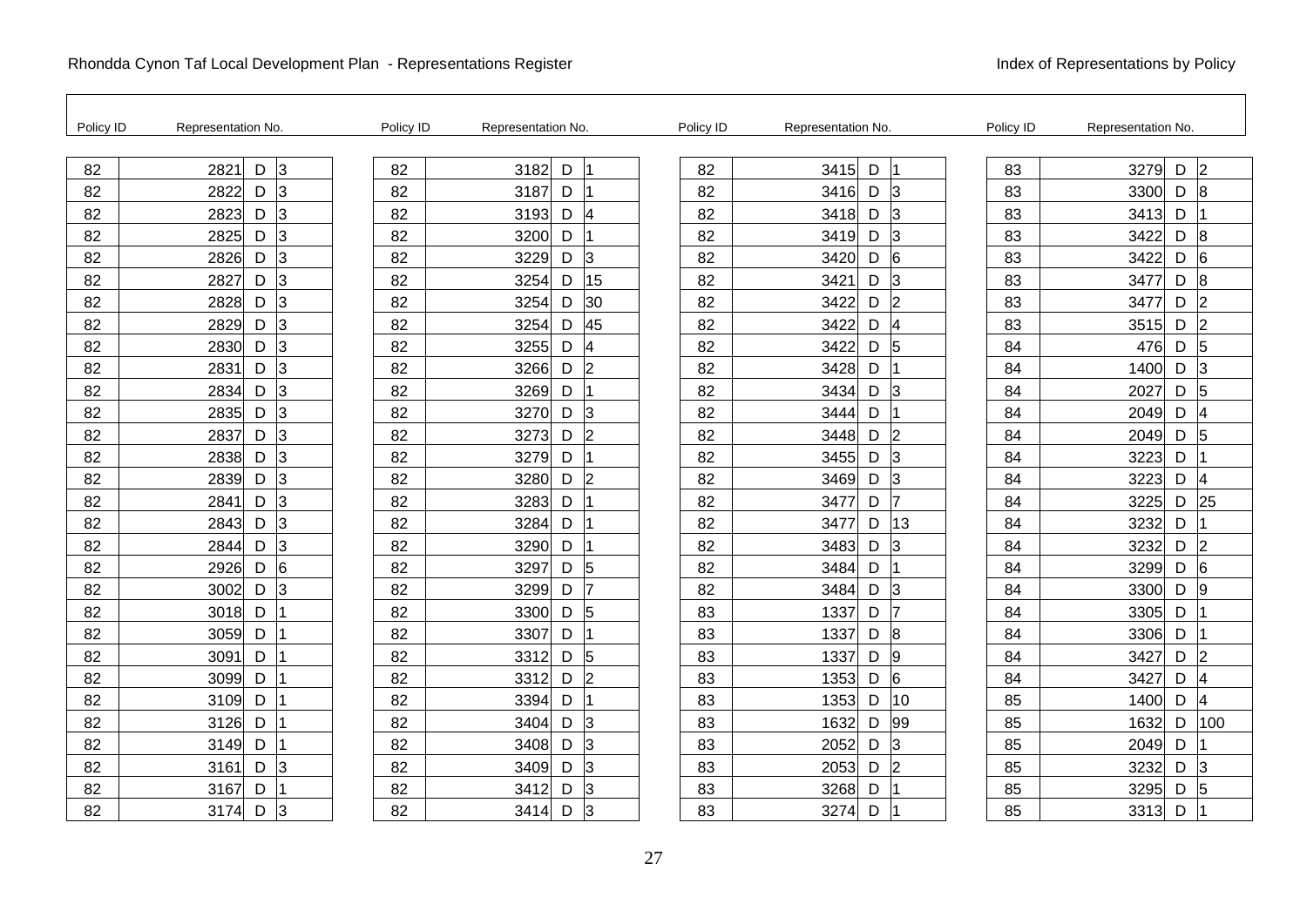| Policy ID | Representation No.                              | Policy ID | Representation No.          | Policy ID | Representation No.                    | Policy ID | Representation No.          |
|-----------|-------------------------------------------------|-----------|-----------------------------|-----------|---------------------------------------|-----------|-----------------------------|
| 86        | D<br>101<br>1632                                | 91        | 19<br>982<br>D              | 92        | 1437<br>$\mathsf D$                   | 95        | 1318<br>D<br>4              |
| 86        | 3427<br>IЗ<br>D                                 | 91        | 22<br>982<br>D              | 92        | 1523<br>D                             | 95        | D<br>2511                   |
| 87        | 102<br>1632<br>D                                | 91        | 9<br>1353<br>D              | 92        | $\overline{2}$<br>1556<br>D           | 95        | 2531<br>D<br>4              |
| 87        | 2052<br>D                                       | 91        | 1353<br>11<br>D             | 92        | 1632<br>D<br>107                      | 95        | D<br>2531<br>17             |
| 87        | 5<br>$\mathsf D$<br>2055                        | 91        | 5<br>D<br>1370              | 92        | 1643<br>D                             | 95        | 2532<br>D<br>4              |
| 87        | 12<br>2055<br>D                                 | 91        | 106<br>1632<br>D            | 92        | 2031<br>D<br>$\overline{3}$           | 95        | 2533<br>D<br>14             |
| 87        | 26<br>3225<br>D                                 | 91        | 2033<br>3<br>D              | 92        | $D$ 2<br>2033                         | 95        | 2534<br>D<br>4              |
| 87        | 3299<br>10<br>D                                 | 91        | 9<br>2033<br>D              | 92        | 2033<br>D<br>$6\phantom{.}6$          | 95        | 2535<br>D<br>14             |
| 88        | $\overline{2}$<br>D<br>476                      | 91        | 6<br>3243<br>D              | 92        | D<br>2<br>3229                        | 95        | 2536<br>D<br>4              |
| 88        | 1632<br>103<br>D                                | 91        | 8<br>3243<br>D              | 92        | 3255<br>D<br>3                        | 95        | 2537<br>D<br>14             |
| 88        | 10<br>2052<br>D                                 | 91        | 17<br>3243<br>D             | 92        | 3<br>3266<br>D                        | 95        | 2537<br>D<br>7              |
| 88        | 2215<br>D                                       | 91        | 19<br>3243<br>D             | 92        | 3267<br>D<br>$6\phantom{1}6$          | 95        | D<br>2539<br>4              |
| 88        | $\overline{\mathcal{A}}$<br>$\mathsf D$<br>3295 | 91        | $\overline{2}$<br>3264<br>D | 92        | 3270<br>D                             | 95        | 2540<br>D<br>4              |
| 88        | 3300<br>11<br>D                                 | 91        | 10<br>3267<br>D             | 92        | 3271<br>D<br>10                       | 95        | D<br>2541<br>14             |
| 89        | $\overline{3}$<br>476<br>D                      | 91        | 3296<br>9<br>D              | 92        | 3<br>3279<br>D                        | 95        | 2542<br>D<br>4              |
| 89        | 5<br>1630<br>D                                  | 91        | 3296<br>10<br>D             | 92        | 3283<br>D<br>2                        | 95        | D<br>2543<br>14             |
| 89        | 6<br>$\mathsf D$<br>1630                        | 91        | 10<br>3302<br>D             | 92        | 3295<br>D<br>2                        | 95        | 2544<br>D<br>4              |
| 89        | 104<br>1632<br>D                                | 91        | 3<br>3315<br>D              | 92        | 3302<br>D<br>11                       | 95        | 2544<br>D                   |
| 89        | 4<br>2027<br>D                                  | 91        | 3315<br>6<br>D              | 92        | $\overline{\mathcal{A}}$<br>3312<br>D | 95        | 5<br>2545<br>D              |
| 89        | 2331<br>D                                       | 91        | 3423<br>D<br>4              | 92        | $\overline{2}$<br>3426<br>D           | 95        | 2545<br>D<br>14             |
| 89        | 3<br>D<br>3295                                  | 91        | 3<br>3448<br>D              | 92        | D<br>3426                             | 95        | 2546<br>D<br>4              |
| 89        | 3<br>3477<br>D                                  | 91        | 3477<br>D                   | 92        | 3434<br>D<br>2                        | 95        | 2547<br>D<br>14             |
| 89        | 3515<br>D<br>1                                  | 92        | 471<br>9<br>D               | 92        | 4<br>3448<br>D                        | 95        | 2548<br>D<br>4              |
| 90        | 6<br>471<br>D                                   | 92        | 15<br>982<br>D              | 93        | 23<br>306<br>D                        | 95        | $\overline{5}$<br>2548<br>D |
| 90        | D<br>1412                                       | 92        | 16<br>982<br>D              | 93        | 108<br>1632<br>D                      | 95        | 2549<br>D<br>4              |
| 90        | 1632<br>105<br>D                                | 92        | 12<br>1353<br>D             | 93        | 2048<br>D<br>10                       | 95        | 2550<br>D<br>14             |
| 90        | 19<br>3215<br>D                                 | 92        | 5<br>1353<br>D              | 93        | 9<br>2052<br>D                        | 95        | 2551<br>D<br>14             |
| 90        | 3281<br>D                                       | 92        | 7<br>1353<br>D              | 93        | 12<br>3303<br>D                       | 95        | D<br>5<br>2551              |
| 91        | 4<br>D<br>138                                   | 92        | 1353<br>8<br>D              | 94        | D<br>14<br>2022                       | 95        | 2552<br>D<br>4              |
| 91        | 982<br>D<br>14                                  | 92        | $\overline{2}$<br>1400<br>D | 95        | 580<br>D                              | 95        | 2552<br>D<br>17             |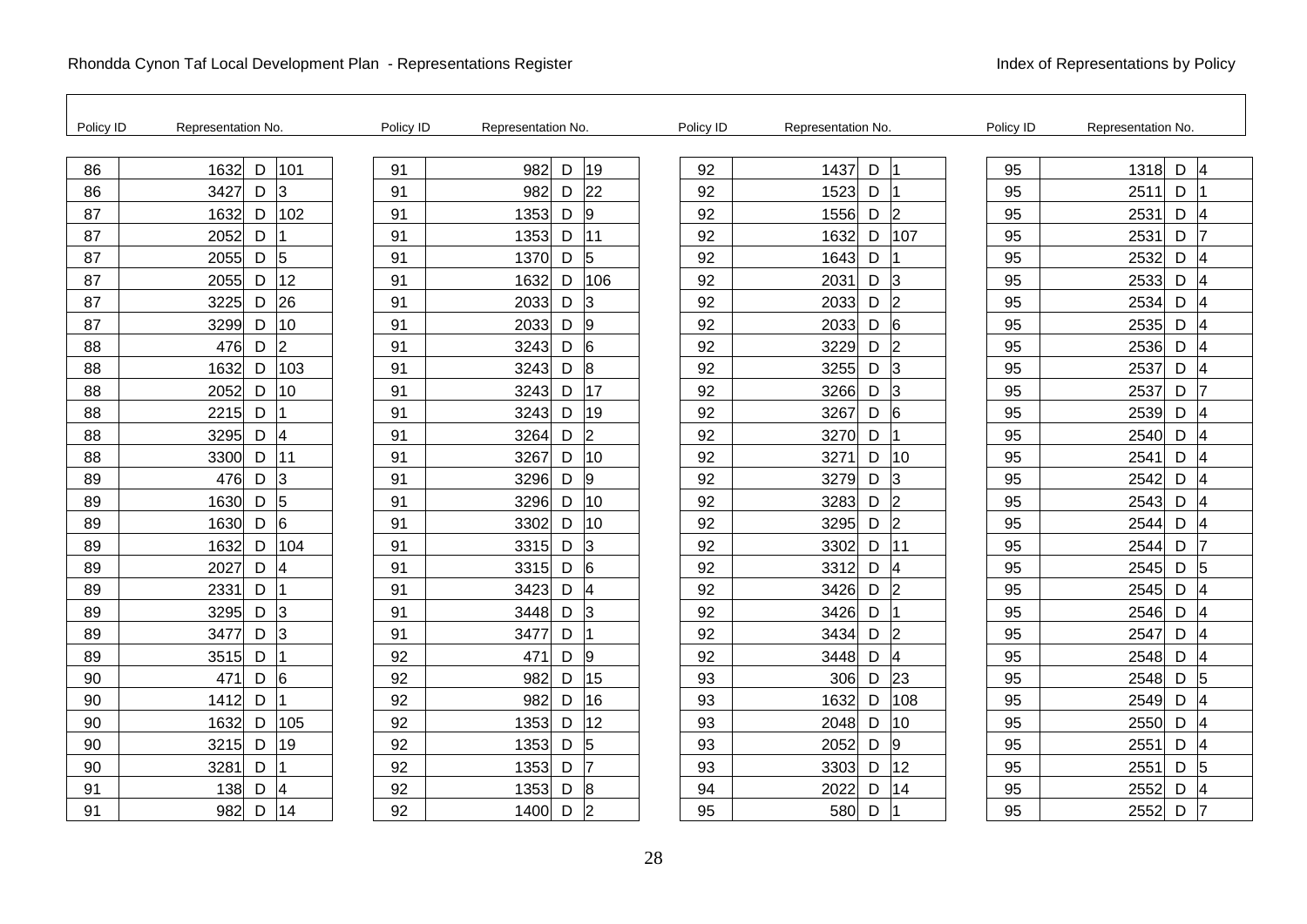| Policy ID | Representation No.                              | Policy ID | Representation No. |                          | Policy ID | Representation No.  |                | Policy ID | Representation No. |                               |  |
|-----------|-------------------------------------------------|-----------|--------------------|--------------------------|-----------|---------------------|----------------|-----------|--------------------|-------------------------------|--|
| 95        | $\overline{4}$<br>2553<br>D                     | 95        | 2571<br>D          | $\overline{4}$           | 95        | 2598<br>D           | 4              | 95        | 2628               | D<br>4                        |  |
| 95        | $\overline{5}$<br>2553<br>D                     | 95        | 2572<br>D          | 4                        | 95        | 2599<br>D           | $\overline{4}$ | 95        | 2629               | D<br>4                        |  |
| 95        | $\overline{\mathbf{4}}$<br>2554<br>D            | 95        | 2573<br>D          | 4                        | 95        | 2600<br>D           | $\overline{4}$ | 95        | 2630               | D<br>$\overline{4}$           |  |
| 95        | D<br>$\overline{\mathbf{4}}$<br>2555            | 95        | 2573<br>D          | 17                       | 95        | 2601<br>D           | 4              | 95        | 2631               | D<br>$\overline{\mathcal{A}}$ |  |
| 95        | $\mathsf D$<br>8<br>2555                        | 95        | 2574<br>D          | 14                       | 95        | D<br>2602           | 4              | 95        | 2632               | D<br>4                        |  |
| 95        | 17<br>2555<br>D                                 | 95        | 2575<br>D          | 14                       | 95        | 2603<br>D           | 4              | 95        | 2633               | D<br>4                        |  |
| 95        | $\overline{\mathcal{A}}$<br>2556<br>$\mathsf D$ | 95        | 2576<br>D          | 4                        | 95        | 2604<br>D           | 4              | 95        | 2634               | D<br>4                        |  |
| 95        | $\overline{\mathcal{A}}$<br>2557<br>D           | 95        | 2577<br>D          | 4                        | 95        | 2605<br>D           | 17             | 95        | 2635               | D<br>$\overline{4}$           |  |
| 95        | 8<br>2557<br>D                                  | 95        | 2578<br>D          | 4                        | 95        | 2605<br>D           | 4              | 95        | 2636               | D<br>4                        |  |
| 95        | 2557<br>D<br>$\overline{7}$                     | 95        | 2579<br>D          | 4                        | 95        | 2606<br>D           | 4              | 95        | 2637               | D<br>4                        |  |
| 95        | 4<br>2558<br>D                                  | 95        | 2580<br>D          | $\overline{\mathcal{A}}$ | 95        | 2607<br>D           | 4              | 95        | 2638               | D<br>4                        |  |
| 95        | D<br>$\overline{\mathcal{A}}$<br>2559           | 95        | 2581<br>D          | 4                        | 95        | 2608<br>D           | 4              | 95        | 2639               | D<br>$\overline{4}$           |  |
| 95        | D<br>4<br>2560                                  | 95        | 2582<br>D          | 4                        | 95        | 2609<br>D           | 4              | 95        | 2640               | D                             |  |
| 95        | 5<br>2560<br>D                                  | 95        | 2583<br>D          | $\overline{4}$           | 95        | 2610<br>D           | $\overline{A}$ | 95        | 2641               | D<br>4                        |  |
| 95        | $\overline{\mathbf{4}}$<br>2561<br>D            | 95        | 2584<br>D          | $\overline{4}$           | 95        | 2611<br>D           | 4              | 95        | 2642               | D<br>4                        |  |
| 95        | 5<br>$\mathsf D$<br>2561                        | 95        | 2584<br>D          | 7                        | 95        | $\mathsf D$<br>2612 | 4              | 95        | 2643               | D<br>4                        |  |
| 95        | 4<br>2562<br>D                                  | 95        | 2585<br>D          | 4                        | 95        | 2613<br>D           | 4              | 95        | 2644               | D                             |  |
| 95        | $\overline{8}$<br>2563<br>D                     | 95        | 2586<br>D          | $\overline{4}$           | 95        | D<br>2614           | 4              | 95        | 2645               | D<br>4                        |  |
| 95        | 4<br>D<br>2563                                  | 95        | D<br>2587          | $\overline{4}$           | 95        | 2615<br>D           | 4              | 95        | 2646               | D<br>4                        |  |
| 95        | D<br>2563                                       | 95        | 2588<br>D          | $\overline{4}$           | 95        | 2617<br>D           | 4              | 95        | 2647               | D<br>4                        |  |
| 95        | D<br>4<br>2564                                  | 95        | 2589<br>D          | 4                        | 95        | 2618<br>D           | 4              | 95        | 2648               | D                             |  |
| 95        | $\overline{\mathcal{A}}$<br>2565<br>D           | 95        | 2590<br>D          | 4                        | 95        | 2619<br>D           | $\overline{A}$ | 95        | 2649               | D<br>4                        |  |
| 95        | 2565<br>D                                       | 95        | 2591<br>D          | $\overline{4}$           | 95        | 2620<br>D           | 4              | 95        | 2650               | D<br>$\overline{\mathcal{A}}$ |  |
| 95        | D<br>4<br>2566                                  | 95        | 2592<br>D          | $\overline{\mathcal{A}}$ | 95        | D<br>2621           | 4              | 95        | 2651               | D                             |  |
| 95        | 4<br>2567<br>D                                  | 95        | 2593<br>D          | 14                       | 95        | 2622<br>D           | $\overline{4}$ | 95        | 2651               | D<br>4                        |  |
| 95        | 2567<br>D                                       | 95        | 2593<br>D          | 17                       | 95        | 2623<br>D           | 4              | 95        | 2652               | D<br>$\overline{4}$           |  |
| 95        | $\overline{\mathcal{A}}$<br>2568<br>D           | 95        | 2594<br>D          | 4                        | 95        | 2624<br>D           | 4              | 95        | 2653               | D<br>$\overline{4}$           |  |
| 95        | $\overline{\mathcal{A}}$<br>D<br>2569           | 95        | 2595<br>D          | $\overline{4}$           | 95        | 2625<br>D           | 4              | 95        | 2654               | D<br>$\overline{4}$           |  |
| 95        | 5<br>2569<br>D                                  | 95        | 2596<br>D          | 14                       | 95        | 2626<br>D           | 4              | 95        | 2655               | D                             |  |
| 95        | 4<br>2570<br>D                                  | 95        | 2597<br>D          | 4                        | 95        | 2627<br>D           | 4              | 95        | 2656               | D<br>$\overline{4}$           |  |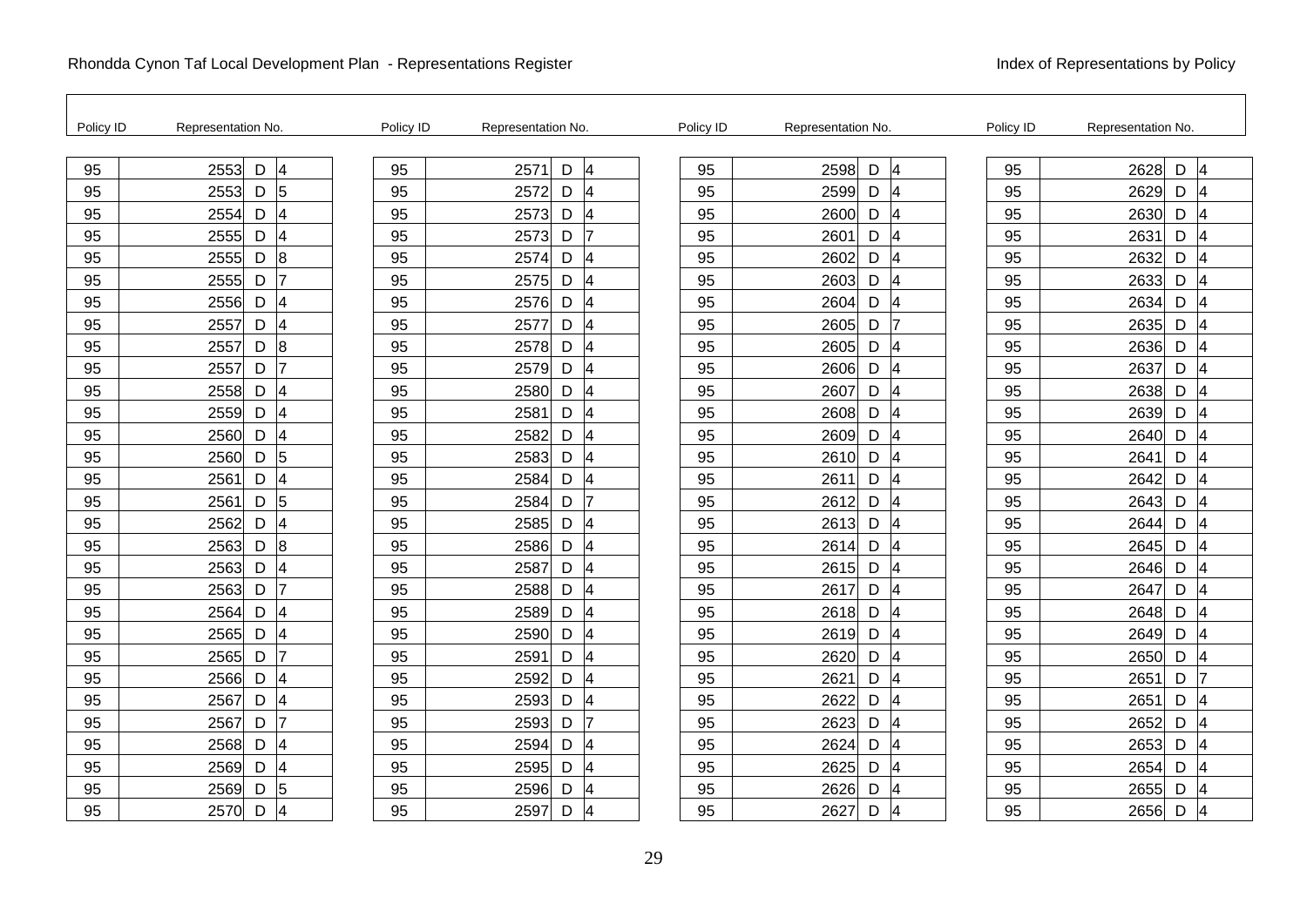| Policy ID | Representation No.                    | Policy ID | Representation No. |                               | Policy ID | Representation No.          | Policy ID | Representation No.          |
|-----------|---------------------------------------|-----------|--------------------|-------------------------------|-----------|-----------------------------|-----------|-----------------------------|
| 95        | 2657<br>D<br>4                        | 95        | 2687               | D<br>$\overline{4}$           | 95        | 2715<br>4<br>D              | 95        | 2741<br>D<br>4              |
| 95        | 2658<br>D<br>$\vert$ 4                | 95        | 2688               | D<br>4                        | 95        | 2716<br>D<br>17             | 95        | 2742<br>D<br>17             |
| 95        | $\overline{4}$<br>2659<br>D           | 95        | 2689               | D<br>$\overline{4}$           | 95        | 4<br>2716<br>D              | 95        | 2742<br>D<br>4              |
| 95        | D<br>$\overline{4}$<br>2660           | 95        | 2691               | D<br>4                        | 95        | D<br>2717<br>14             | 95        | D<br>2743<br>14             |
| 95        | $\overline{4}$<br>D<br>2661           | 95        | 2692               | D<br>4                        | 95        | 2718<br>D<br>4              | 95        | 2744<br>D<br>4              |
| 95        | 2662<br>$D \mid 4$                    | 95        | 2693               | D<br>17                       | 95        | 2719<br>D<br>$\overline{4}$ | 95        | 2745<br>D<br>14             |
| 95        | $\overline{\mathbf{4}}$<br>2663<br>D  | 95        | 2693               | D<br>$\overline{\mathcal{A}}$ | 95        | D<br>4<br>2720              | 95        | 2746<br>D<br>4              |
| 95        | 2664<br>D<br>$\overline{4}$           | 95        | 2694               | D<br>$\overline{\mathcal{A}}$ | 95        | 2721<br>D<br>4              | 95        | D<br>$\overline{A}$<br>2747 |
| 95        | 4<br>2666<br>D                        | 95        | 2695               | D<br>17                       | 95        | 2722<br>D<br>4              | 95        | 2748<br>D<br>4              |
| 95        | 2667<br>D<br>$\vert 4 \vert$          | 95        | 2695               | D<br>14                       | 95        | 2723<br>D<br>$\overline{4}$ | 95        | 2749<br>D<br>14             |
| 95        | $\overline{\mathbf{4}}$<br>2668<br>D  | 95        | 2696               | D<br>4                        | 95        | 4<br>2724<br>D              | 95        | 2750<br>4<br>D              |
| 95        | D<br>2669<br>$\overline{4}$           | 95        | 2697               | D<br>17                       | 95        | 2725<br>D<br>14             | 95        | D<br>2751<br>$\overline{4}$ |
| 95        | D<br>$\overline{\mathbf{4}}$<br>2670  | 95        | 2697               | D<br>4                        | 95        | 2726<br>D<br>4              | 95        | 2752<br>D<br>4              |
| 95        | 2671<br>D<br>$\vert 4 \vert$          | 95        | 2698               | D<br>4                        | 95        | 2727<br>D<br>$\overline{4}$ | 95        | 2753<br>D<br>4              |
| 95        | $\overline{\mathbf{4}}$<br>D<br>2672  | 95        | 2700               | D<br>$\overline{4}$           | 95        | $\overline{4}$<br>2728<br>D | 95        | 2754<br>D<br>4              |
| 95        | 2673<br>D<br>4                        | 95        | 2701               | D<br>$\overline{4}$           | 95        | 2729<br>D<br>4              | 95        | 2755<br>D<br>14             |
| 95        | D<br>4<br>2674                        | 95        | 2702               | D<br>4                        | 95        | 2730<br>D<br>4              | 95        | 2756<br>D<br>14             |
| 95        | 2675<br>D<br>4                        | 95        | 2703               | D<br>$\overline{4}$           | 95        | 2731<br>D<br>$\overline{4}$ | 95        | 2757<br>D<br>4              |
| 95        | $\overline{\mathbf{4}}$<br>2676<br>D  | 95        | 2704               | D<br>$\overline{4}$           | 95        | $\overline{4}$<br>2732<br>D | 95        | 2758<br>D<br>4              |
| 95        | 2677<br>D<br>4                        | 95        | 2705               | D<br>7                        | 95        | 2733<br>D<br>4              | 95        | 2759<br>D<br>4              |
| 95        | 2678<br>D<br>4                        | 95        | 2705               | D<br>4                        | 95        | 2734<br>D<br>4              | 95        | 2760<br>D<br>4              |
| 95        | 2679<br>D<br>4                        | 95        | 2706               | D<br>$\overline{\mathcal{A}}$ | 95        | 2735<br>D<br>17             | 95        | 2761<br>$\mathsf D$<br>14   |
| 95        | $\overline{\mathbf{4}}$<br>D<br>2680  | 95        | 2707               | D<br>$\overline{4}$           | 95        | D<br>$\overline{4}$<br>2735 | 95        | $\mathsf D$<br>2762<br>4    |
| 95        | D<br>$\overline{4}$<br>2681           | 95        | 2708               | D<br>$\overline{4}$           | 95        | 2736<br>D<br>4              | 95        | 17<br>2763<br>D             |
| 95        | $\overline{\mathcal{A}}$<br>2682<br>D | 95        | 2709               | D<br>4                        | 95        | 2737<br>D<br>17             | 95        | 2763<br>D<br>14             |
| 95        | 2683<br>4<br>D                        | 95        | 2710               | D<br>$\overline{4}$           | 95        | 2737<br>4<br>D              | 95        | 2764<br>D<br>4              |
| 95        | $\overline{\mathbf{4}}$<br>2684<br>D  | 95        | 2711               | D<br>$\overline{4}$           | 95        | 2738<br>17<br>D             | 95        | 2765<br>D<br>4              |
| 95        | D<br>$\overline{\mathcal{A}}$<br>2685 | 95        | 2712               | D<br>4                        | 95        | D<br>2738<br>4              | 95        | 2766<br>D<br>4              |
| 95        | 2686<br>D<br>4                        | 95        | 2713               | D<br>4                        | 95        | 2739<br>D<br>4              | 95        | 2767<br>D<br>4              |
| 95        | D<br>2687                             | 95        | 2714               | D<br>$\overline{4}$           | 95        | 2740<br>D<br>4              | 95        | D<br>2768<br>17             |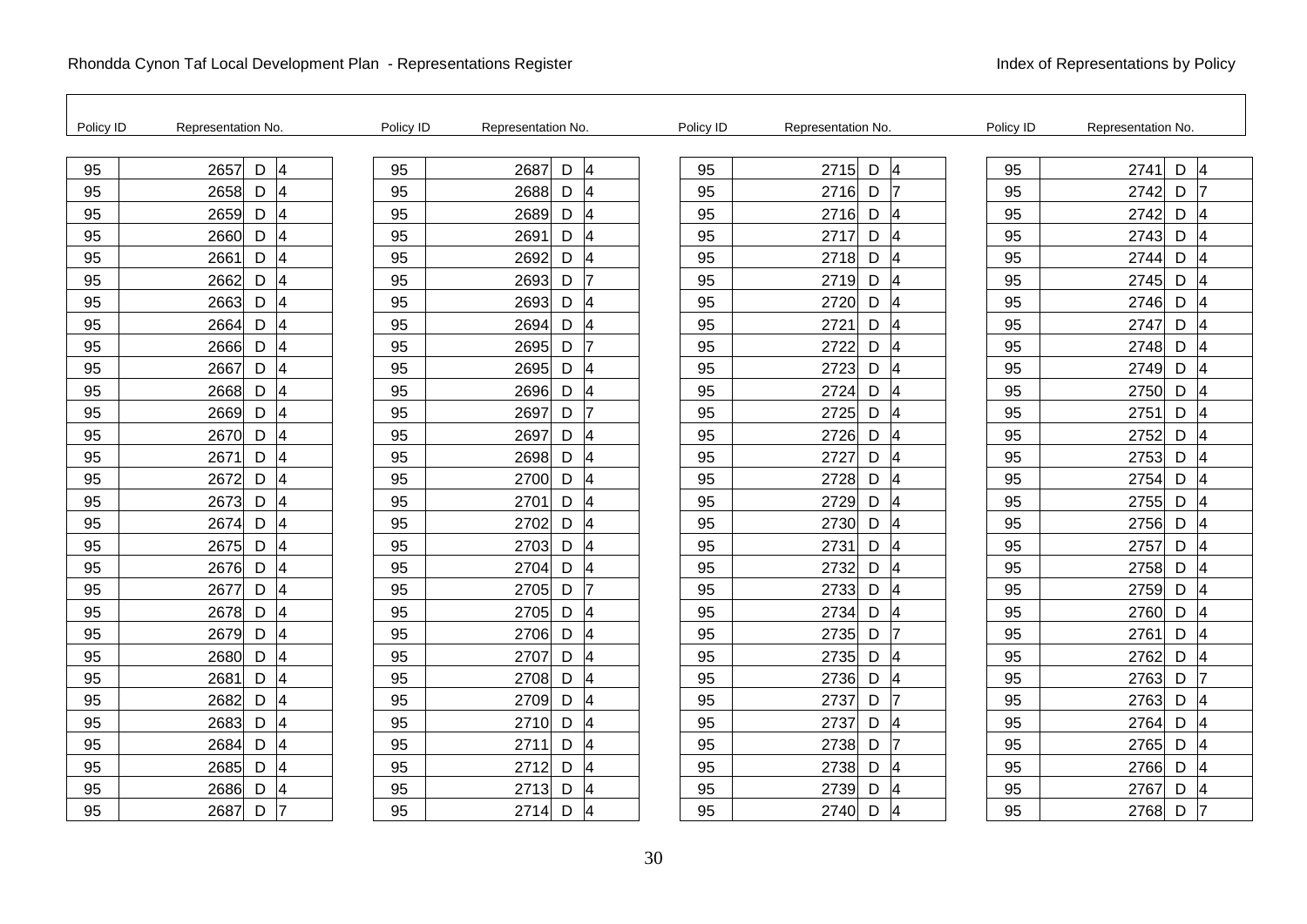| Policy ID | Representation No.                              | Policy ID | Representation No.          | Policy ID | Representation No.                   | Policy ID | Representation No.          |
|-----------|-------------------------------------------------|-----------|-----------------------------|-----------|--------------------------------------|-----------|-----------------------------|
| 95        | 4<br>D<br>2768                                  | 95        | 2797<br>D<br>17             | 95        | D<br>17<br>2821                      | 95        | D<br>2843<br>$\overline{4}$ |
| 95        | 4<br>2769<br>D                                  | 95        | 2797<br>D<br>4              | 95        | 2821<br>D<br>4                       | 95        | 2844<br>D<br>4              |
| 95        | $\overline{\mathbf{4}}$<br>2770<br>D            | 95        | 2798<br>17<br>D             | 95        | 2822<br>D<br>17                      | 95        | 2845<br>D<br>4              |
| 95        | $\overline{\mathbf{4}}$<br>2771<br>D            | 95        | 2798<br>D<br>$\overline{4}$ | 95        | $\boldsymbol{8}$<br>2822<br>D        | 95        | 2845<br>D<br>3              |
| 95        | $\mathsf D$<br>$\overline{\mathbf{4}}$<br>2772  | 95        | 17<br>2799<br>D             | 95        | 4<br>D<br>2822                       | 95        | 2846<br>D<br>3              |
| 95        | D<br>4<br>2773                                  | 95        | 2799<br>D<br>14             | 95        | D<br>2823<br>4                       | 95        | D<br>2847<br>3              |
| 95        | 2774<br>$\overline{\mathcal{A}}$<br>D           | 95        | 2800<br>D<br>$\overline{4}$ | 95        | 4<br>2825<br>D                       | 95        | 2848<br>D<br>3              |
| 95        | $\overline{\mathbf{4}}$<br>2775<br>D            | 95        | 17<br>2801<br>D             | 95        | 4<br>2826<br>D                       | 95        | $\overline{3}$<br>D<br>2849 |
| 95        | D<br>$\overline{\mathbf{4}}$<br>2776            | 95        | D<br>2801<br>$\overline{4}$ | 95        | 4<br>D<br>2827                       | 95        | 2851<br>D<br>3              |
| 95        | $\overline{\mathbf{4}}$<br>D<br>2777            | 95        | 2802<br>D<br>$\overline{4}$ | 95        | 2828<br>D                            | 95        | 2852<br>D<br>3              |
| 95        | 2778<br>$\overline{\mathbf{4}}$<br>D            | 95        | 2803<br>$\overline{4}$<br>D | 95        | 2828<br>4<br>D                       | 95        | 2853<br>D<br>3              |
| 95        | $\overline{\mathbf{4}}$<br>D<br>2779            | 95        | 2804<br>D<br>7              | 95        | $\overline{\mathbf{4}}$<br>2829<br>D | 95        | $\mathsf D$<br>2854<br>3    |
| 95        | $\overline{\mathcal{A}}$<br>$\mathsf D$<br>2780 | 95        | 2804<br>D<br>$\overline{4}$ | 95        | 4<br>D<br>2830                       | 95        | 2855<br>D<br>3              |
| 95        | D<br>4<br>2781                                  | 95        | 2805<br>D<br>14             | 95        | 2831<br>D                            | 95        | 2856<br>D<br>3              |
| 95        | 2782<br>$\mathsf D$<br>$\overline{\mathcal{A}}$ | 95        | 2806<br>D<br>$\overline{4}$ | 95        | 2831<br>D<br>4                       | 95        | 2857<br>D<br>14             |
| 95        | D<br>$\overline{\mathcal{A}}$<br>2783           | 95        | 2807<br>D<br>$\overline{4}$ | 95        | D<br>3<br>2832                       | 95        | D<br>2857<br>3              |
| 95        | D<br>$\overline{\mathcal{A}}$<br>2784           | 95        | D<br>8<br>2808              | 95        | D<br>2834<br>17                      | 95        | $\mathsf D$<br>3<br>2858    |
| 95        | $\overline{4}$<br>2785<br>D                     | 95        | 2808<br>D<br>17             | 95        | 2834<br>D<br>4                       | 95        | 2859<br>D<br>13             |
| 95        | $\overline{\mathcal{A}}$<br>2786<br>$\mathsf D$ | 95        | 2808<br>$\overline{4}$<br>D | 95        | 2835<br>D<br>4                       | 95        | 2860<br>D<br>$\overline{3}$ |
| 95        | $\overline{\mathcal{A}}$<br>2787<br>D           | 95        | 2809<br>D<br>$\overline{4}$ | 95        | 3<br>2836<br>D                       | 95        | $\mathsf D$<br>2861<br>3    |
| 95        | $\overline{\mathcal{A}}$<br>D<br>2788           | 95        | D<br>2810<br>$\overline{4}$ | 95        | D<br>2837<br>17                      | 95        | 2862<br>D<br>3              |
| 95        | $\overline{4}$<br>2789<br>D                     | 95        | 2811<br>D<br>14             | 95        | 2837<br>D<br>4                       | 95        | 2863<br>D                   |
| 95        | 2790<br>$\mathsf D$<br>4                        | 95        | 2812<br>D<br>$\overline{4}$ | 95        | 2838<br>D<br>17                      | 95        | 2864<br>D<br>3              |
| 95        | D<br>4<br>2791                                  | 95        | D<br>2813<br>$\overline{4}$ | 95        | D<br>2838<br>4                       | 95        | $\mathsf D$<br>3<br>2865    |
| 95        | D<br>2792                                       | 95        | D<br>$\overline{4}$<br>2814 | 95        | D<br>4<br>2839                       | 95        | $\mathsf D$<br>3<br>2866    |
| 95        | 2792<br>4<br>D                                  | 95        | D<br>2815<br>4              | 95        | 3<br>2840<br>D                       | 95        | 2867<br>D<br>$\overline{3}$ |
| 95        | $\overline{\mathcal{A}}$<br>2793<br>D           | 95        | $\overline{4}$<br>2816<br>D | 95        | D<br>17<br>2841                      | 95        | 2868<br>D<br>3              |
| 95        | $\overline{\mathcal{A}}$<br>2794<br>D           | 95        | 2817<br>D<br>$\overline{4}$ | 95        | 2841<br>D<br>4                       | 95        | D<br>3<br>2869              |
| 95        | D<br>$\overline{\mathcal{A}}$<br>2795           | 95        | 2818<br>D<br>$\overline{4}$ | 95        | 2842<br>D<br>3                       | 95        | 2870<br>D<br>3              |
| 95        | D<br>4<br>2796                                  | 95        | 2820<br>D<br> 4             | 95        | 2843<br>D                            | 95        | D<br>2871<br>3              |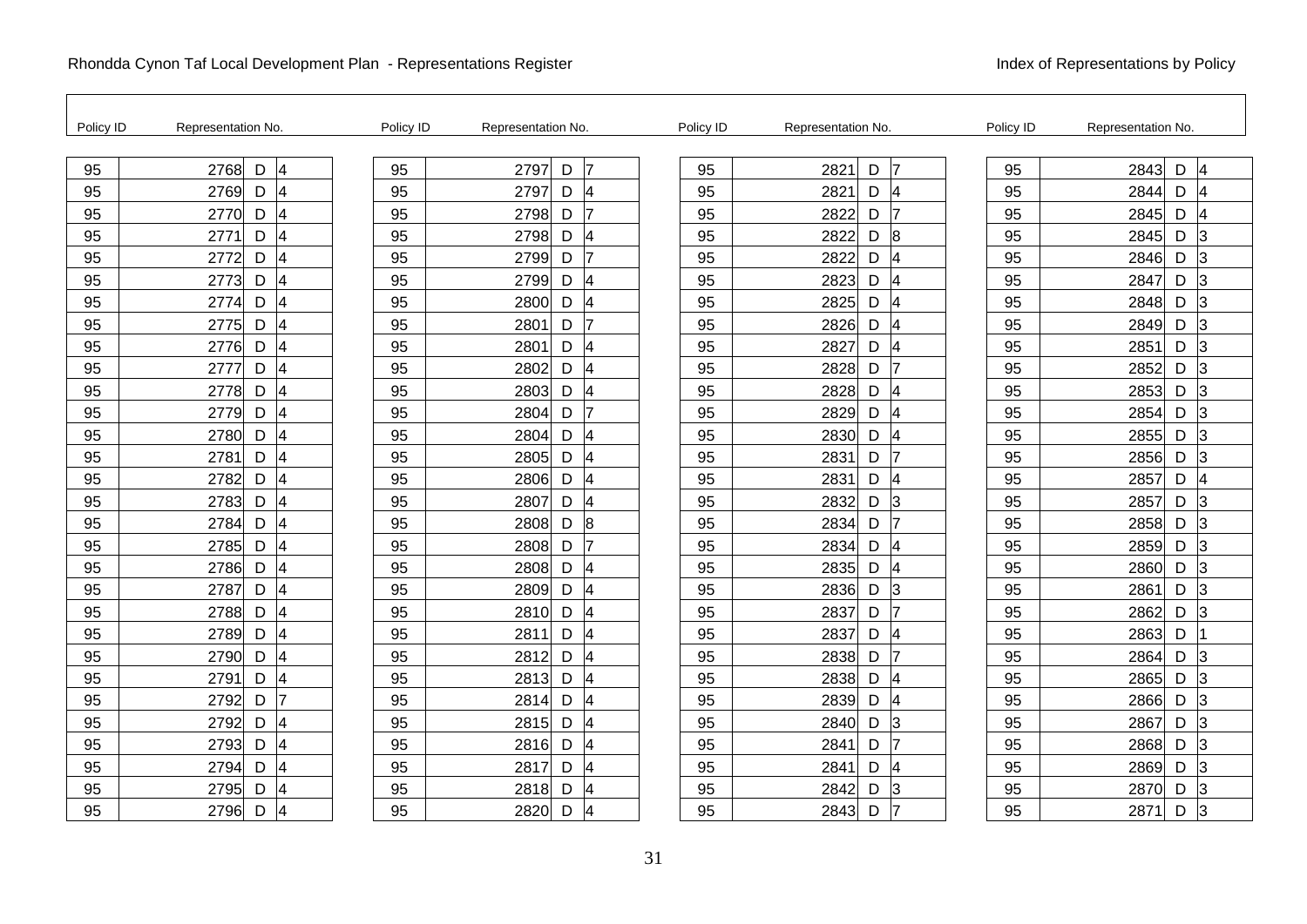| Policy ID | Representation No. | Policy ID | Representation No. | Policy ID | Representation No.          | Policy ID | Representation No.          |
|-----------|--------------------|-----------|--------------------|-----------|-----------------------------|-----------|-----------------------------|
| 95        | l3<br>D<br>2872    | 95        | D<br>3<br>2902     | 95        | D<br>lЗ<br>2931             | 95        | lЗ<br>2962<br>D             |
| 95        | 3<br>2873<br>D     | 95        | 3<br>2903<br>D     | 95        | 3<br>2932<br>D              | 95        | 2963<br>D<br>3              |
| 95        | 3<br>2874<br>D     | 95        | 3<br>2904<br>D     | 95        | 2933<br>D<br>$\overline{3}$ | 95        | 2964<br>D<br>3              |
| 95        | 3<br>2875<br>D     | 95        | 3<br>2905<br>D     | 95        | 3<br>D<br>2934              | 95        | D<br>3<br>2965              |
| 95        | 3<br>D<br>2876     | 95        | 3<br>2906<br>D     | 95        | 2935<br>D<br>3              | 95        | 3<br>2966<br>D              |
| 95        | 3<br>2877<br>D     | 95        | 3<br>2907<br>D     | 95        | 2936<br>D<br>3              | 95        | 2967<br>D<br>13             |
| 95        | 3<br>2878<br>D     | 95        | 3<br>2908<br>D     | 95        | 2937<br>D<br>3              | 95        | 2968<br>3<br>D              |
| 95        | 3<br>2879<br>D     | 95        | 3<br>2909<br>D     | 95        | 3<br>2938<br>D              | 95        | 3<br>2969<br>D              |
| 95        | 3<br>D<br>2880     | 95        | 2910<br>3<br>D     | 95        | D<br>2939<br>3              | 95        | 3<br>2970<br>D              |
| 95        | 3<br>2881<br>D     | 95        | 3<br>2911<br>D     | 95        | 2940<br>D<br>3              | 95        | 2971<br>D<br>3              |
| 95        | 3<br>2882<br>D     | 95        | 2912<br>3<br>D     | 95        | 2941<br>D<br>3              | 95        | 2972<br>D<br>3              |
| 95        | 3<br>2883<br>D     | 95        | 3<br>2913<br>D     | 95        | 2943<br>D<br>3              | 95        | D<br>2973<br>3              |
| 95        | 3<br>D<br>2884     | 95        | 3<br>2914<br>D     | 95        | 2944<br>D<br>3              | 95        | 2974<br>D<br>3              |
| 95        | 3<br>2885<br>D     | 95        | 2915<br>3<br>D     | 95        | 2945<br>D<br>3              | 95        | 2975<br>D<br>3              |
| 95        | 3<br>2886<br>D     | 95        | 2916<br>3<br>D     | 95        | 3<br>2946<br>D              | 95        | 2976<br>D<br>3              |
| 95        | 3<br>2887<br>D     | 95        | 3<br>2917<br>D     | 95        | 2947<br>D<br>3              | 95        | 2977<br>D<br>3              |
| 95        | 3<br>D<br>2888     | 95        | 3<br>2918<br>D     | 95        | 2948<br>D<br>3              | 95        | 2978<br>D<br>3              |
| 95        | 3<br>2889<br>D     | 95        | 2919<br>3<br>D     | 95        | 2949<br>D<br>3              | 95        | 2979<br>D<br>3              |
| 95        | l3<br>2890<br>D    | 95        | 2920<br>3<br>D     | 95        | lЗ<br>2950<br>D             | 95        | 2981<br>$\overline{3}$<br>D |
| 95        | 3<br>2891<br>D     | 95        | 2921<br>3<br>D     | 95        | D<br>3<br>2951              | 95        | 2982<br>D<br>3              |
| 95        | 3<br>2892<br>D     | 95        | 2922<br>D<br>3     | 95        | 2952<br>D<br>3              | 95        | 2983<br>3<br>D              |
| 95        | 3<br>2893<br>D     | 95        | 2923<br>3<br>D     | 95        | 2953<br>D<br>3              | 95        | 2984<br>D<br>13             |
| 95        | 3<br>2894<br>D     | 95        | 2924<br>3<br>D     | 95        | 2954<br>D<br>3              | 95        | 2988<br>3<br>D              |
| 95        | 3<br>2895<br>D     | 95        | 3<br>2925<br>D     | 95        | D<br>3<br>2955              | 95        | D<br>3002<br>$\overline{4}$ |
| 95        | 3<br>2896<br>D     | 95        | 2926<br>D<br>17    | 95        | D<br>3<br>2956              | 95        | 3<br>3004<br>D              |
| 95        | 3<br>2897<br>D     | 95        | 2926<br>D<br>13    | 95        | 2957<br>D<br>IЗ             | 95        | 3012<br>D<br>13             |
| 95        | 3<br>2898<br>D     | 95        | 2927<br>3<br>D     | 95        | 2958<br>D<br>3              | 95        | 3017<br>3<br>D              |
| 95        | 3<br>2899<br>D     | 95        | 3<br>2928<br>D     | 95        | D<br>3<br>2959              | 95        | 3072<br>D                   |
| 95        | D<br>3<br>2900     | 95        | 2929<br>D<br>3     | 95        | 2960<br>D<br>3              | 95        | 3113<br>D                   |
| 95        | 3<br>2901<br>D     | 95        | 2930<br>3<br>D     | 95        | 2961<br>D<br>3              | 95        | 3174<br>D<br>14             |